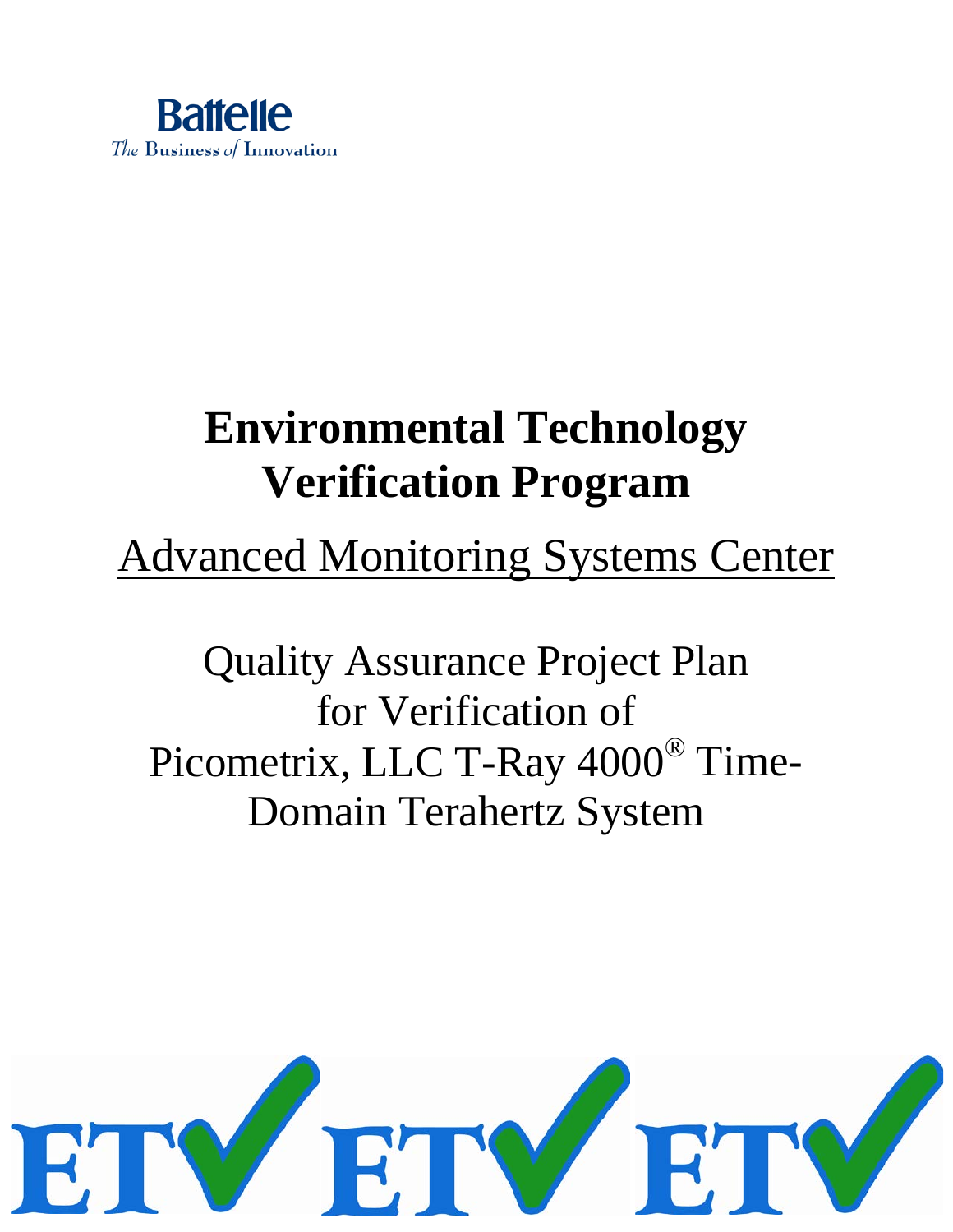# Quality Assurance Project Plan For Verification of Picometrix, LLC T-Ray 4000® Time-Domain Terahertz System

February 23, 2011

Prepared by

Battelle 505 King Avenue Columbus, OH 43201-2693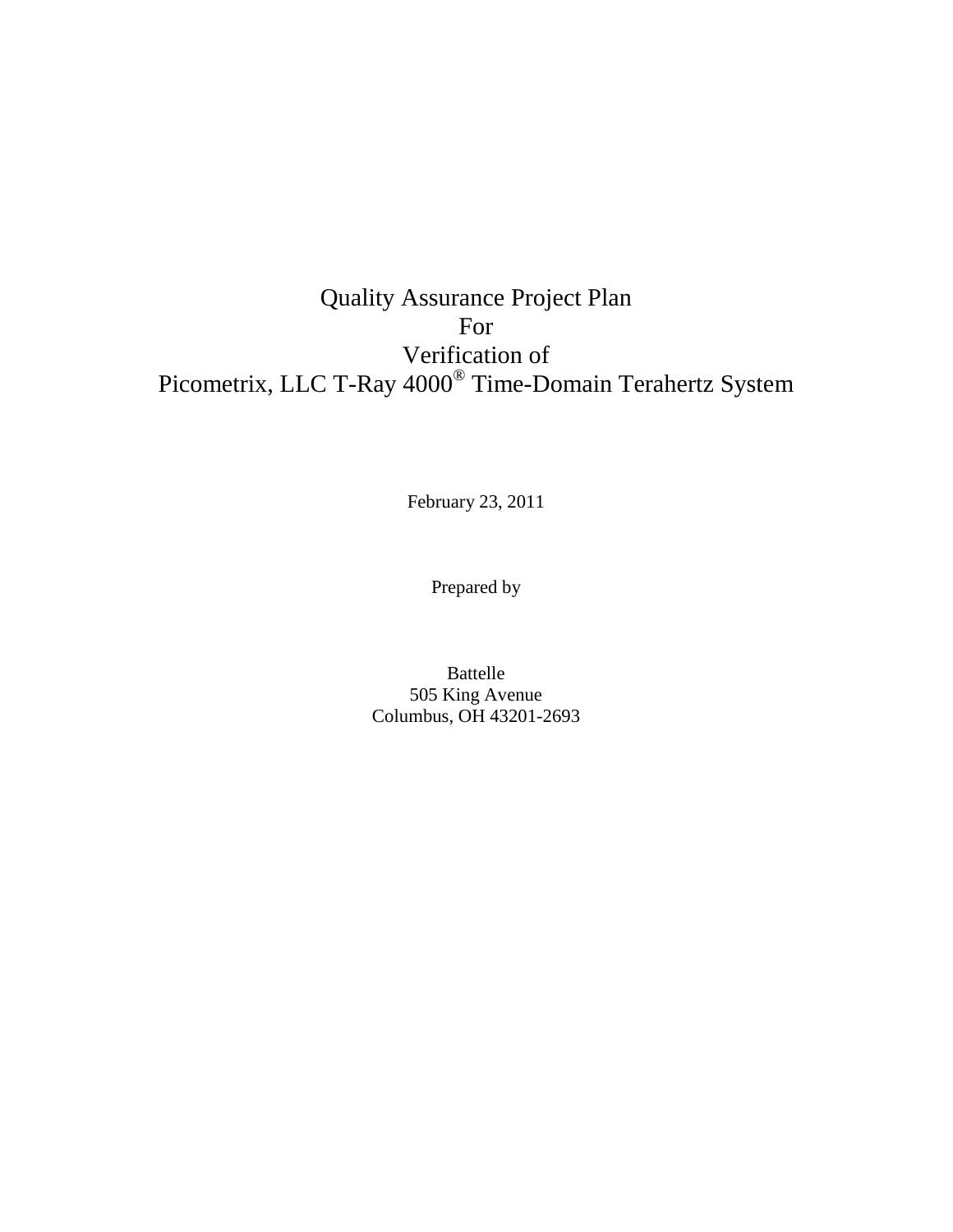Verification of Picometrix THz System QAPP Page 3 of 52 Version 1.0 Date: 2/23/11

# **SECTION A PROJECT MANAGEMENT**

## <span id="page-2-1"></span><span id="page-2-0"></span>**A1 VENDOR APPROVAL PAGE**

# **ETV Advanced Monitoring Systems Center**

# **Quality Assurance Project Plan for Verification of Picometrix, LLC T-Ray 4000® Time-Domain Terahertz System**

# **February 23, 2011**

# **APPROVAL:**

**Name \_\_\_\_\_\_\_\_\_\_\_\_\_\_\_\_\_\_\_\_\_\_\_\_\_\_\_\_\_\_\_\_\_\_**

**Company \_\_\_\_\_\_\_\_\_\_\_\_\_\_\_\_\_\_\_\_\_\_\_\_\_\_\_\_\_\_\_**

**Date \_\_\_\_\_\_\_\_\_\_\_\_\_\_\_\_\_\_\_\_\_\_\_\_\_\_\_\_\_\_\_\_\_\_\_**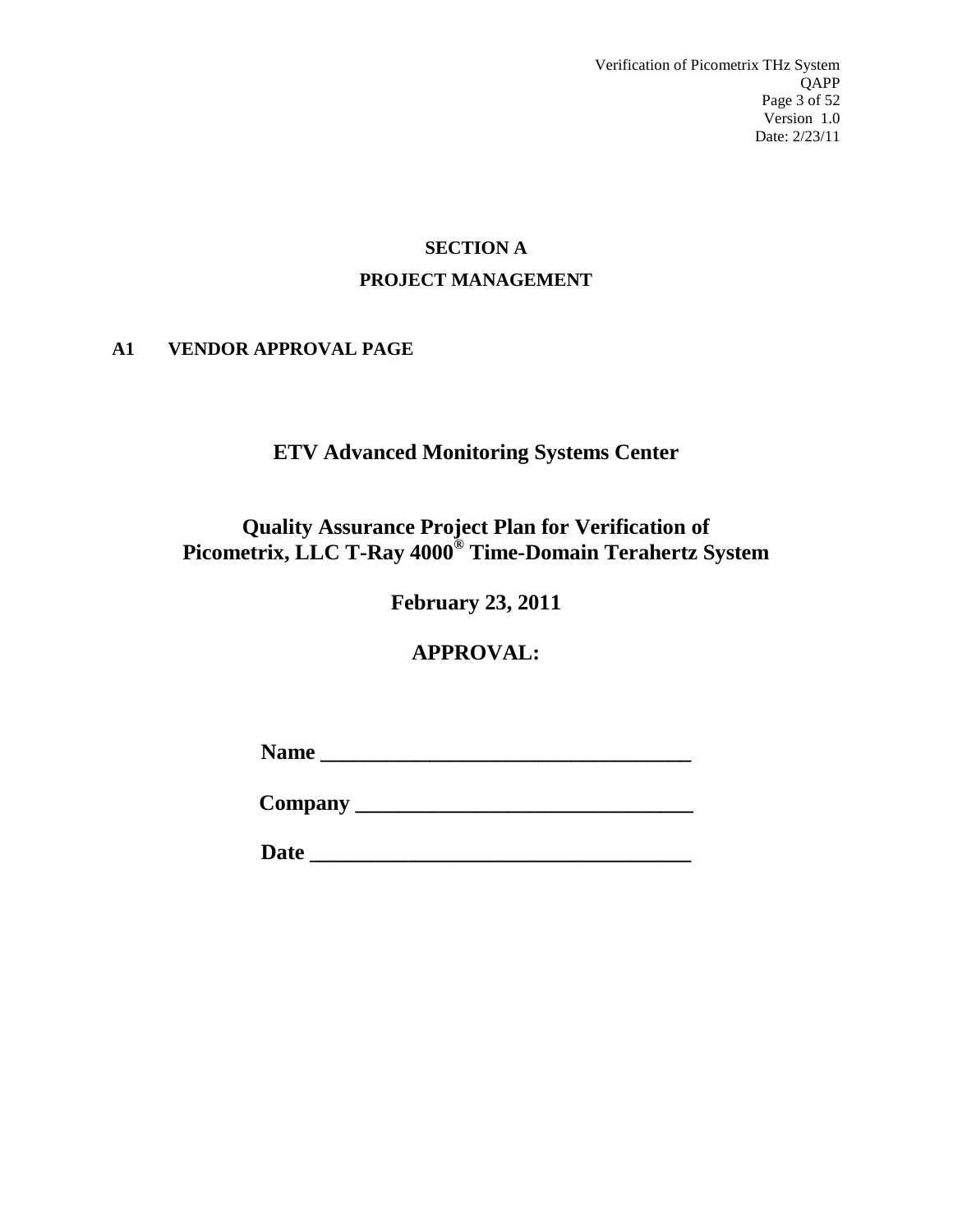#### <span id="page-3-0"></span> $A2$ **TABLE OF CONTENTS**

| Section        | Page |
|----------------|------|
|                |      |
| A <sub>1</sub> |      |
| A <sub>2</sub> |      |
| A <sub>3</sub> |      |
| A <sub>4</sub> |      |
| A <sub>5</sub> |      |
| A6             |      |
| A7             |      |
| A8             |      |
| A <sup>9</sup> |      |
| A10            |      |
|                |      |
| B1             |      |
| B <sub>2</sub> |      |
| B <sub>3</sub> |      |
| <b>B4</b>      |      |
| B <sub>5</sub> |      |
| <b>B6</b>      |      |
| B7             |      |
| B <sub>8</sub> |      |
| <b>B</b> 9     |      |
| <b>B10</b>     |      |
|                |      |
| C <sub>1</sub> |      |
| C <sub>2</sub> |      |
|                |      |
| D <sub>1</sub> |      |
| D2             |      |
| D <sub>3</sub> |      |
|                |      |
| E1             |      |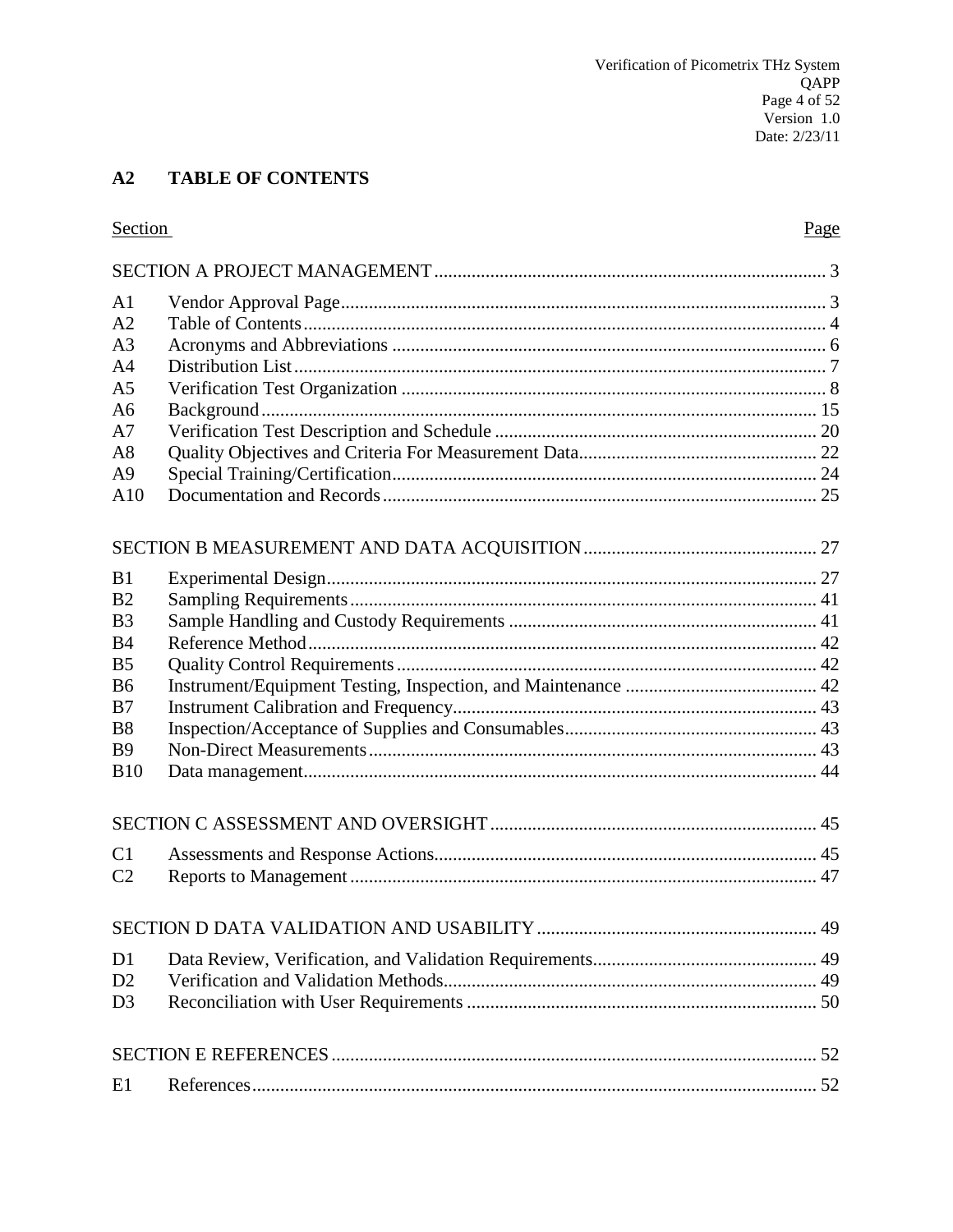# **List of Figures** Page

| Figure 1. Organization Chart for the Verification Test (dotted lines indicate lines of     |  |
|--------------------------------------------------------------------------------------------|--|
|                                                                                            |  |
|                                                                                            |  |
|                                                                                            |  |
| Figure 3. Relative Position of Sample Sheet, Nuclear (Beta) Gauge and THz Sensor 28        |  |
| Figure 4. Illustration of Laboratory Sample Sectioning to Achieve Spatial Sampling of Test |  |
|                                                                                            |  |

# List of Tables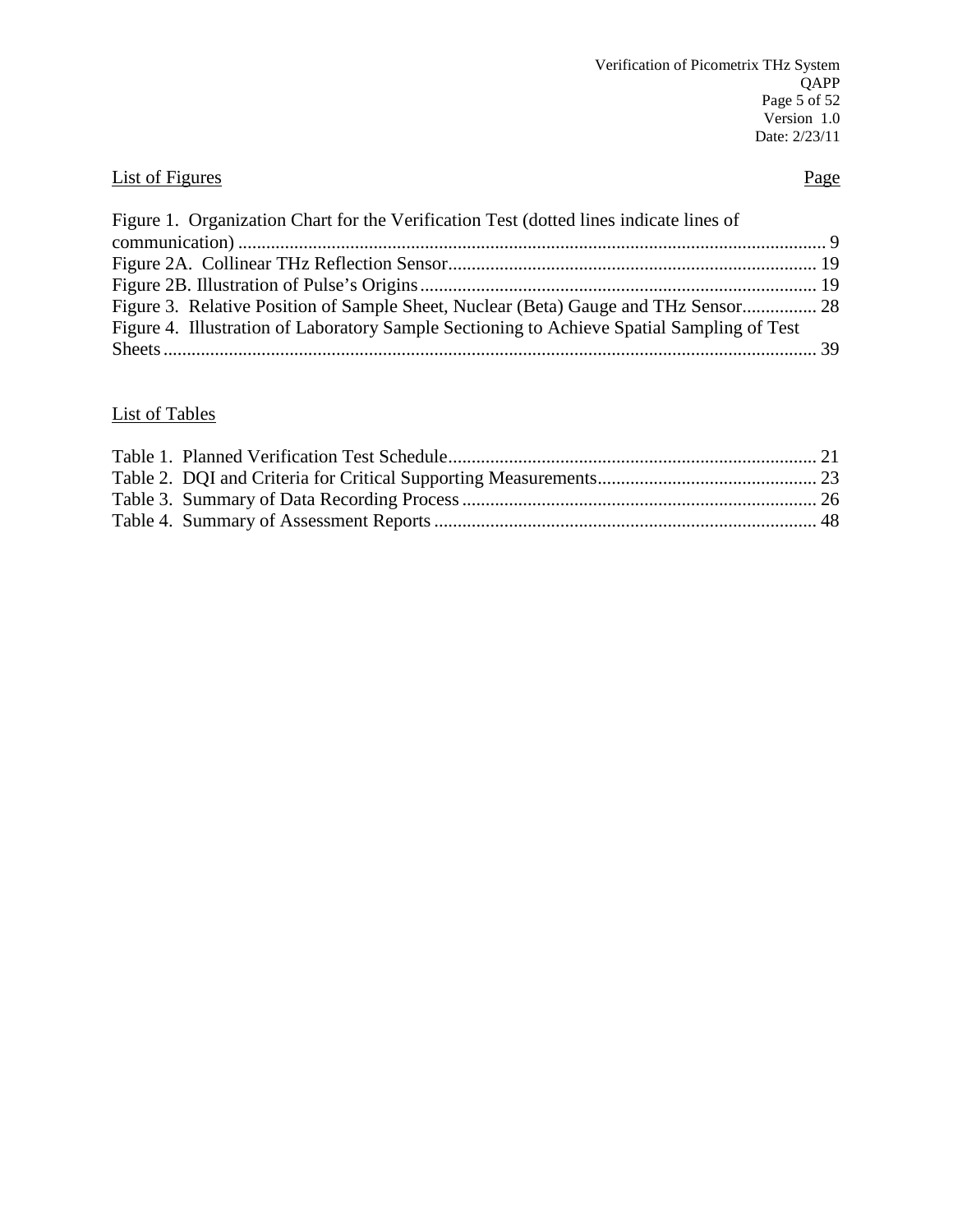Verification of Picometrix THz System QAPP Page 6 of 52 Version 1.0 Date: 2/23/11

# <span id="page-5-0"></span>**A3 ACRONYMS AND ABBREVIATIONS**

| <b>ADQ</b>    | <b>Audit of Data Quality</b>                 |
|---------------|----------------------------------------------|
| <b>AMS</b>    | <b>Advanced Monitoring Systems</b>           |
| <b>ATI</b>    | Alternative Technologies Initiative          |
| <b>DQI</b>    | data quality indicator                       |
| EM            | electromagnetic                              |
| <b>EPA</b>    | U.S. Environmental Protection Agency         |
| <b>ERS</b>    | <b>External Reference Structure</b>          |
| <b>ETV</b>    | <b>Environmental Technology Verification</b> |
| <b>IAEA</b>   | <b>International Atomic Energy Agency</b>    |
| gsm           | grams per square meter                       |
| <b>LRB</b>    | laboratory record book (the test logbook)    |
| mm            | millimeter = $10^{-3}$ meter                 |
| <b>OAR</b>    | Office of Air and Radiation                  |
| pdf           | Adobe portable document format               |
| ps            | picosecond = $10^{-12}$ second               |
| QA            | quality assurance                            |
| QAPP          | quality assurance project plan               |
| QC            | quality control                              |
| <b>QMP</b>    | quality management plan                      |
| RI            | <b>Refractive Index</b>                      |
| <b>SOP</b>    | <b>Standard Operating Procedure</b>          |
| <b>TD-THz</b> | <b>Time-Domain Terahertz</b>                 |
| THz           | terahertz                                    |
| <b>ToF</b>    | Time-of-Flight                               |
| <b>TSA</b>    | <b>Technical Systems Audit</b>               |
| $\mu$ W       | microwatt = $10^{-6}$ watt                   |
| <b>VTC</b>    | Verification Test Coordinator                |
|               |                                              |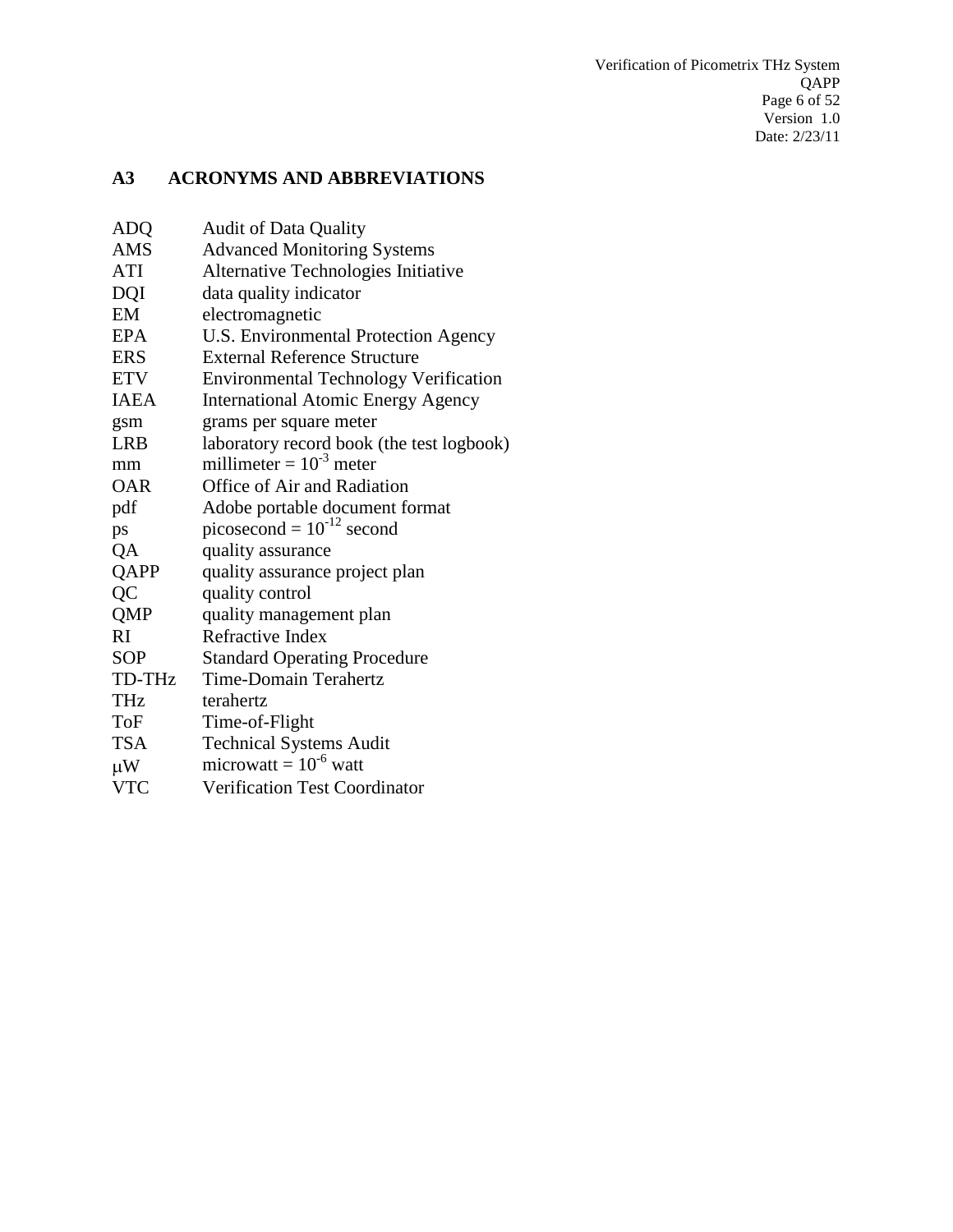Verification of Picometrix THz System **OAPP** Page 7 of 52 Version 1.0 Date: 2/23/11

#### <span id="page-6-0"></span>**A4 DISTRIBUTION LIST**

Vendor Picometrix John J. Riccardi 1355 Lynnfield Road #245 Memphis, TN 38119

EPA QA Manager Michelle Henderson (or qualified alternate) U.S. Environmental Protection Agency 26 West Martin Luther King Dr. MS 208 Cincinnati, OH 45268

EPA Project Officer John McKernan U.S. Environmental Protection Agency 26 West Martin Luther King Dr. MS 212 Cincinnati, OH 45268

Peer Reviewers Madeleine Nawar U.S. EPA/OAR Mail Code 6608J 1200 Pennsylvania Ave, NW Washington, DC 20460

Michael Barlament Kimberly-Clark Corp. 1400 Holcomb Bridge Road Bldg.300 Roswell, GA 30076

Paul Thomas 3M Company PI&CS Engineering Bldg. 275-6E-21 3M Center St. Paul, MN 55144

Temeka Taplin U.S. Department of Energy NA-211/Forrestal Building 1000 Independence Ave., S.W. Washington, D.C. 20585

Collaborator Mike Friese Appleton Paper 1000 North Lawe Street Appleton, WI 54912-0359

Battelle Dawn Deojay Amy Dindal Stephanie Buehler Rosanna Buhl Battelle 505 King Ave. Columbus, OH 43201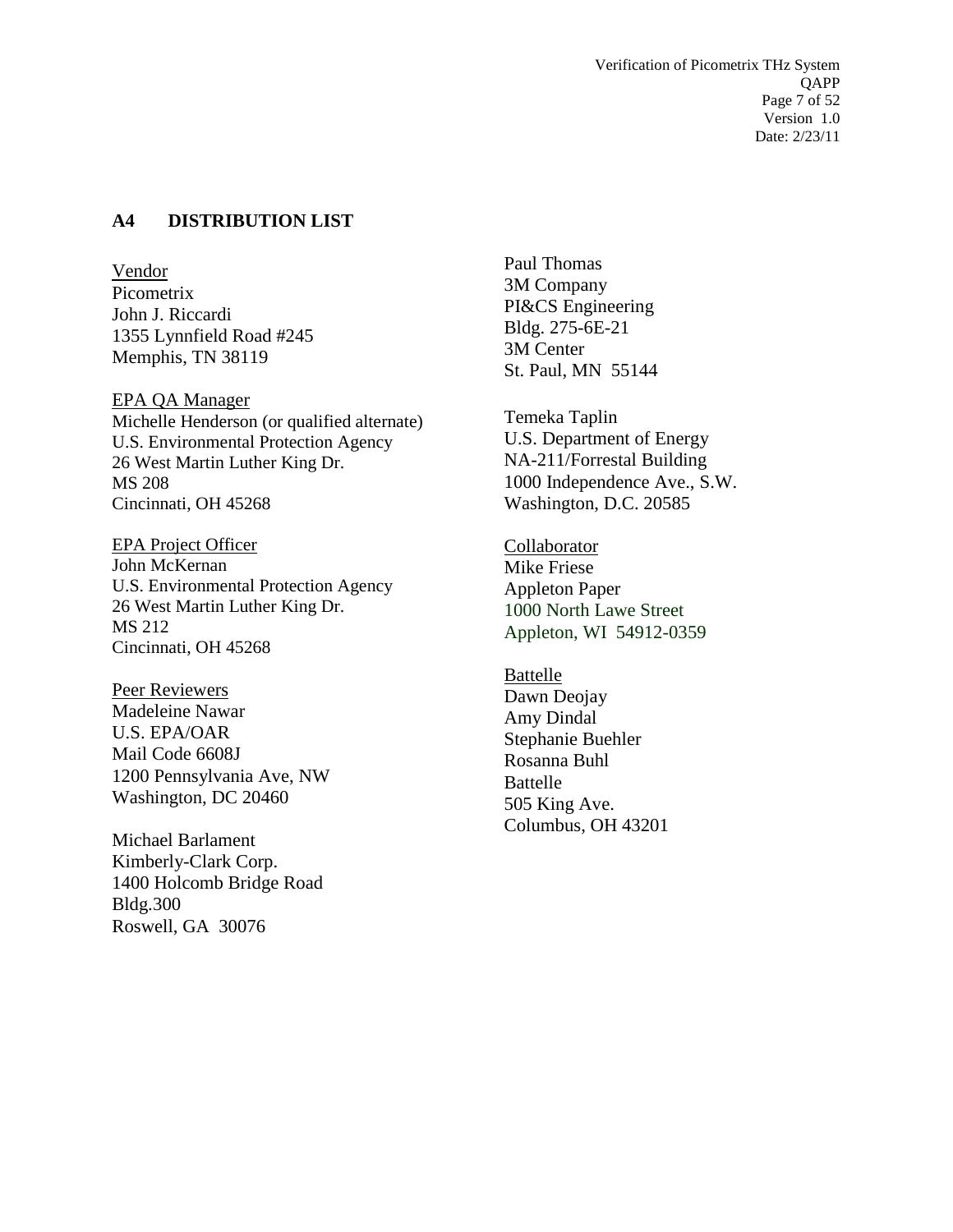#### <span id="page-7-0"></span>**A5 VERIFICATION TEST ORGANIZATION**

The verification test will be conducted under the U.S. Environmental Protection Agency (EPA) Environmental Technology Verification (ETV) Program. It will be performed by Battelle, which is managing the ETV Advanced Monitoring Systems (AMS) Center through a cooperative agreement with EPA. The scope of the AMS Center covers verification of monitoring technologies for contaminants and natural species in air, water, and soil.

The day to day operations of this verification test will be coordinated and supervised by Battelle, with the participation of the vendor (Picometrix) who will be having the performance of their technology (Picometrix, LLC T-Ray 4000® Time-Domain Terahertz System) verified. The Picometrix technology offers an alternative to using sealed radioactive source nuclear gauges. Testing will be conducted at Appleton Paper in Appleton, Wisconsin. The vendor will provide and operate their technology.

The organization chart in Figure 1 identifies the roles and communication structure of the organizations and individuals associated with the verification test. Roles and responsibilities are defined further below. Quality Assurance (QA) oversight will be provided by the Battelle Quality Manager and also by the EPA AMS Center Quality Manager, at her discretion. This verification test is a Quality Category II test which requires a QA review of 25% of the test data (see Section C1).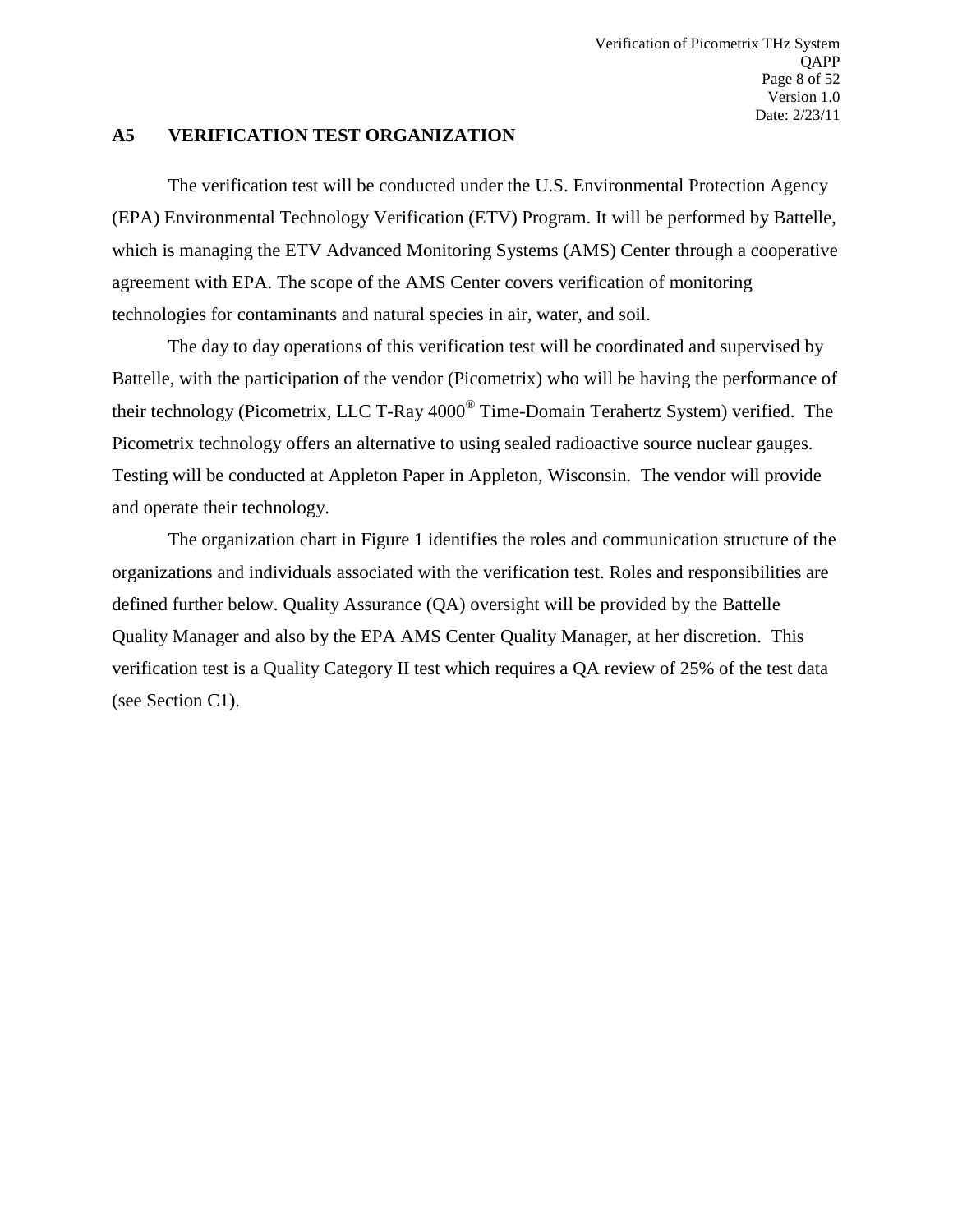

<span id="page-8-0"></span>**Figure 1. Organization Chart for the Verification Test (dotted lines indicate lines of communication)**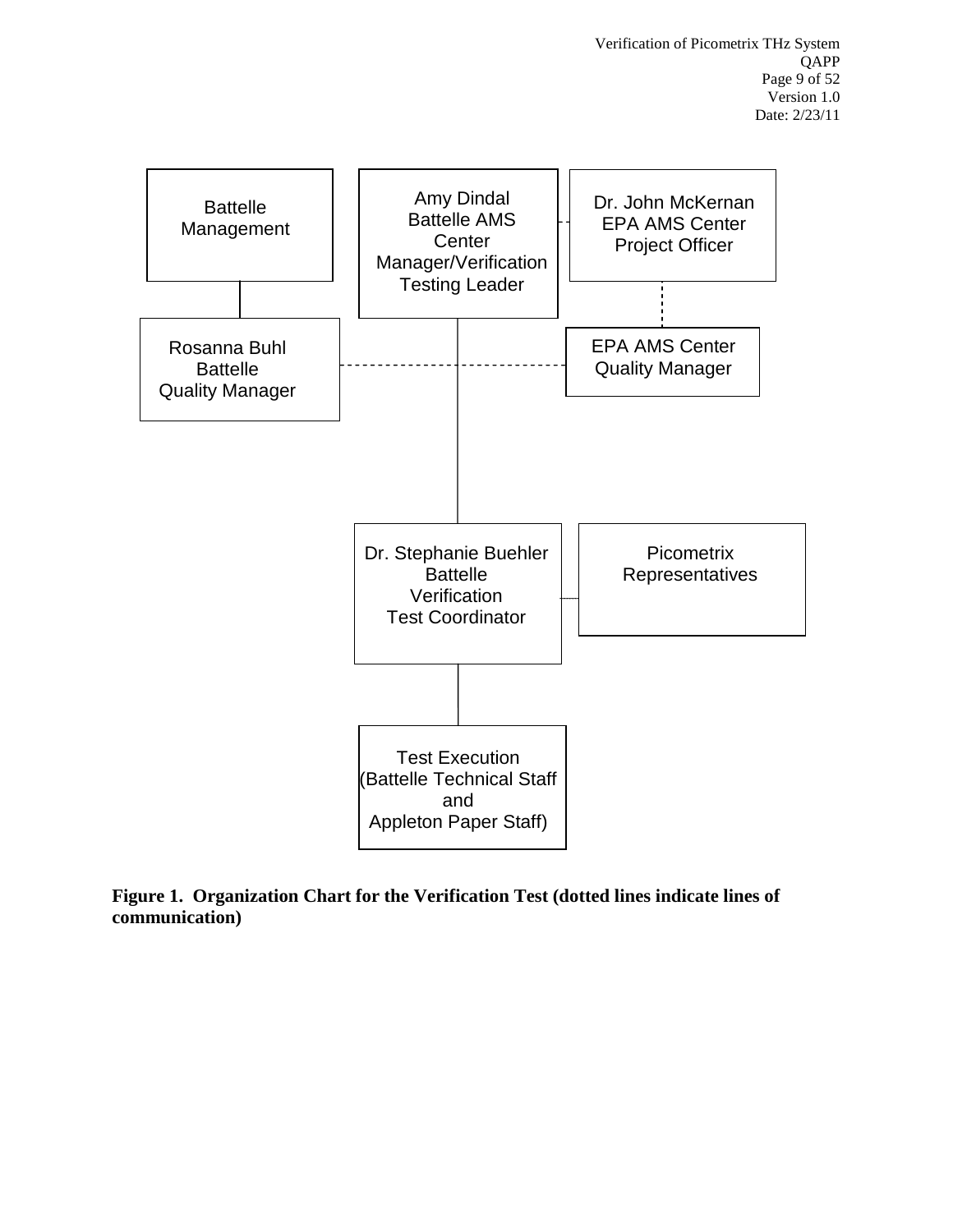#### **A5.1 Battelle**

Dr. Stephanie Buehler is the AMS Center's Verification Test Coordinator (VTC) for this test. In this role, Dr. Buehler will have overall responsibility for ensuring that the technical, schedule, and cost goals established for the verification test are met. Specifically, Dr. Buehler will:

- Prepare the quality assurance project plan (QAPP), verification report, and verification statement;
- Revise the OAPP, verification report, and verification statement in response to reviewers' comments;
- Establish a budget for the verification test and manage staff to ensure the budget is not exceeded;
- Assemble a team of qualified technical staff to conduct the verification test;
- Direct the team in performing the verification test in accordance with this QAPP;
- Hold a kick-off meeting approximately one week prior to the start of the verification test to review the critical logistical, technical, and administrative aspects of the verification test. Responsibility for each aspect of the verification test will be confirmed;
- Ensure that all quality procedures specified in this QAPP and in the AMS Center Quality Management  $Plan<sup>1</sup>$  (OMP) are followed;
- Serve as the primary point of contact for vendor representatives;
- Ensure that confidentiality of sensitive vendor information is maintained.
- Assist vendors as needed during verification testing;
- Become familiar with the operation and maintenance of the technologies through instruction by the vendors, if needed;
- Respond to QAPP deviations and any issues raised in assessment reports, audits, or from test staff observations, and institute corrective action as necessary; and
- Coordinate distribution of the final QAPP, verification report, and verification statement.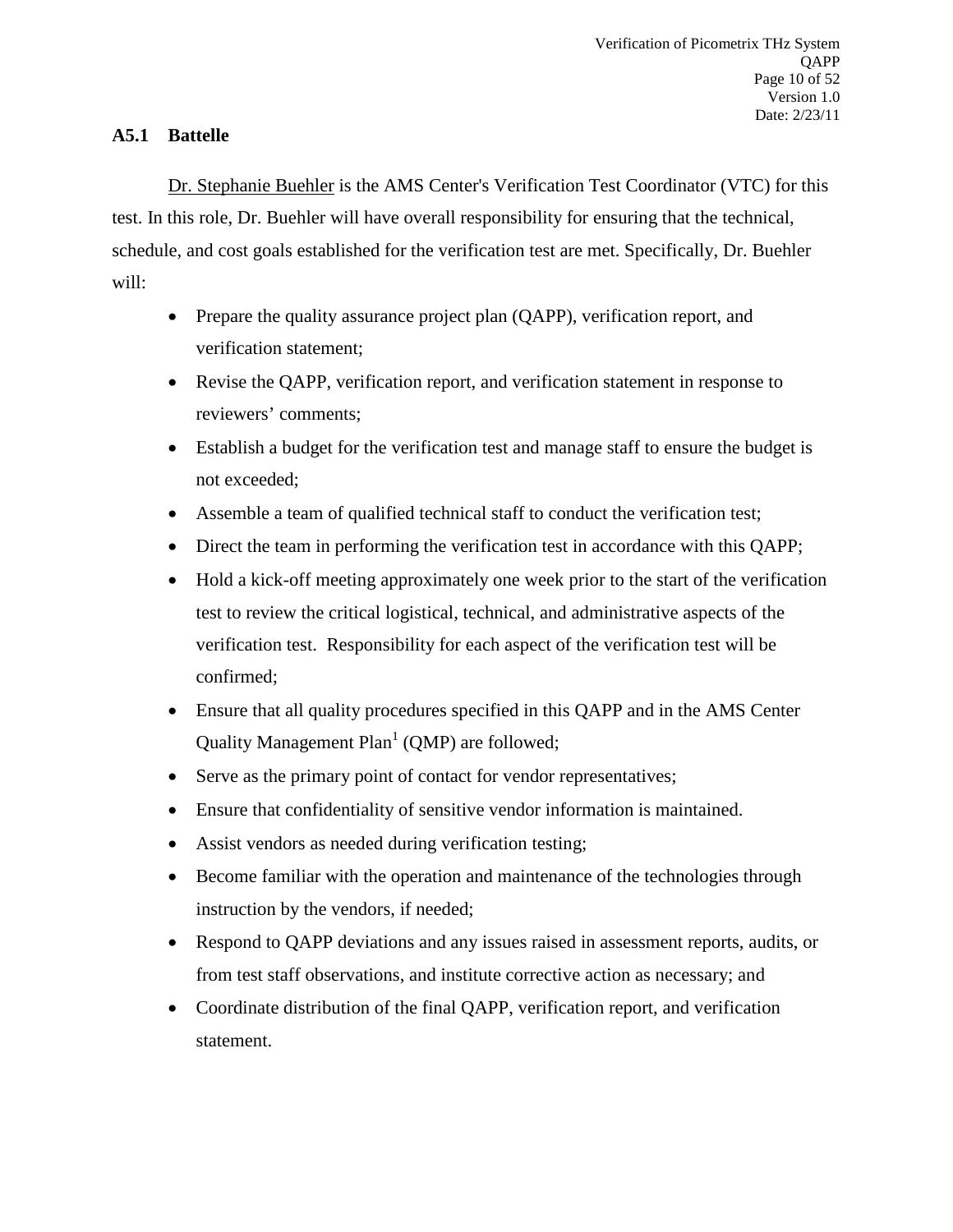Ms. Amy Dindal will serve as Verification Testing Leader and is also Battelle's Manager for the AMS Center. Ms. Dindal will:

- Support Dr. Buehler in preparing the OAPP and organizing the testing;
- Review the final QAPP;
- Attend the verification test kick-off meeting;
- Review the draft and final verification report and verification statement;
- Ensure that necessary Battelle resources, including staff and facilities, are committed to the verification test;
- Ensure that confidentiality of sensitive vendor information is maintained;
- Support Dr. Buehler in responding to any issues raised in assessment reports and audits.
- Maintain communication with EPA's technical and quality managers; and
- Issue a stop work order if Battelle or EPA OA staff discover adverse findings that will compromise test results.

Battelle Technical Staff will support Dr. Buehler in planning and conducting the verification test. The responsibilities of the technical staff will be to:

- Assist in planning for the test;
- Attend the verification test kick-off meeting;
- Assist vendor staff as needed during verification testing<sup>[1](#page-0-0)</sup>;
- Conduct and observe verification testing on-site, as appropriate. Immediately report deviations to this QAPP to the VTC<sup>1</sup>;
- Coordinate and observe reference testing on-site, as appropriate. Immediately report deviations to this QAPP to the VTC<sup>1</sup>;
- Perform statistical calculations specified in this OAPP on the technology data as needed;
- Provide results of statistical calculations and associated discussion for the verification report as needed; and
- Support Dr. Buehler in responding to any issues raised in assessment reports and audits related to statistics and data reduction as needed.

<sup>&</sup>lt;sup>1</sup> Battelle's Quality Manager will perform these activities.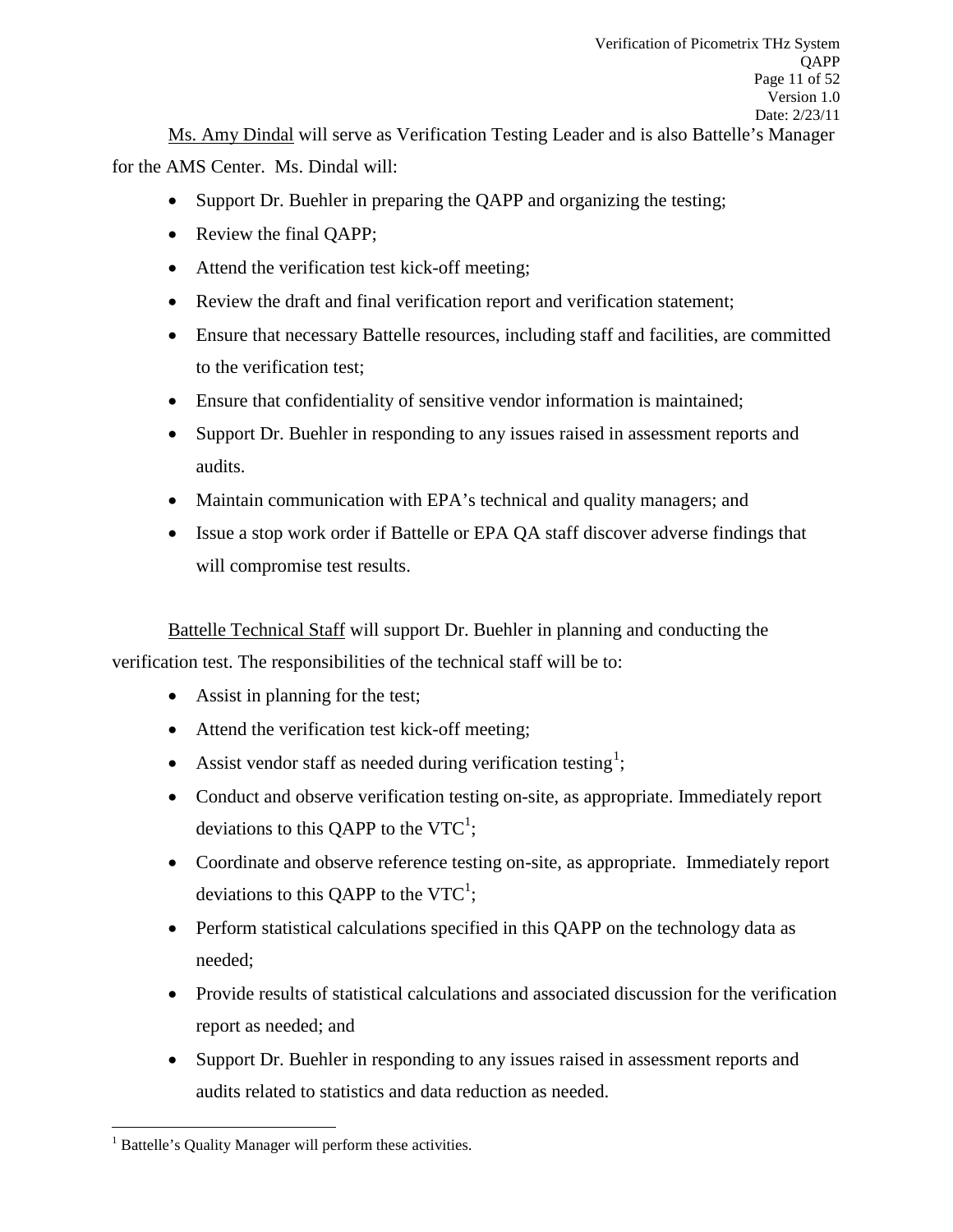Ms. Rosanna Buhl is Battelle's Quality Manager. Ms. Buhl will:

- Review the draft and final OAPP;
- Attend the verification test kick-off meeting;
- Be present throughout testing to observe tests procedures;
- Conduct a technical systems audit during the verification test, or designate other QA staff to conduct the audit;
- Audit at least 25% of the reported verification data or designate other QA staff to conduct the data audit;
- Prepare and distribute an assessment report for each audit;
- Verify implementation of any necessary corrective action;
- Request that Battelle's AMS Center Manager issue a stop work order if audits indicate that data quality is being compromised;
- Provide a summary of the QA/QC activities and results for the verification reports; and
- Review the draft and final verification report and verification statement.

#### **A5.2 Picometrix**

The responsibilities of the technology vendor are as follows:

- Provide significant input into the draft QAPP;
- Review and provide comments on the draft QAPP;
- Accept (by signature of a company representative) the final QAPP prior to test initiation;
- Provide one unit with two measurement sensors of their technology for evaluation during the verification test;
- Provide all equipment/supplies/reagents/consumables needed to operate their technology for the duration of the verification test;
- Provide an appropriately trained person to operate their technology for the duration of the verification test;
- Provide maintenance and repair support for their technology, on-site if necessary, throughout the duration of the verification test;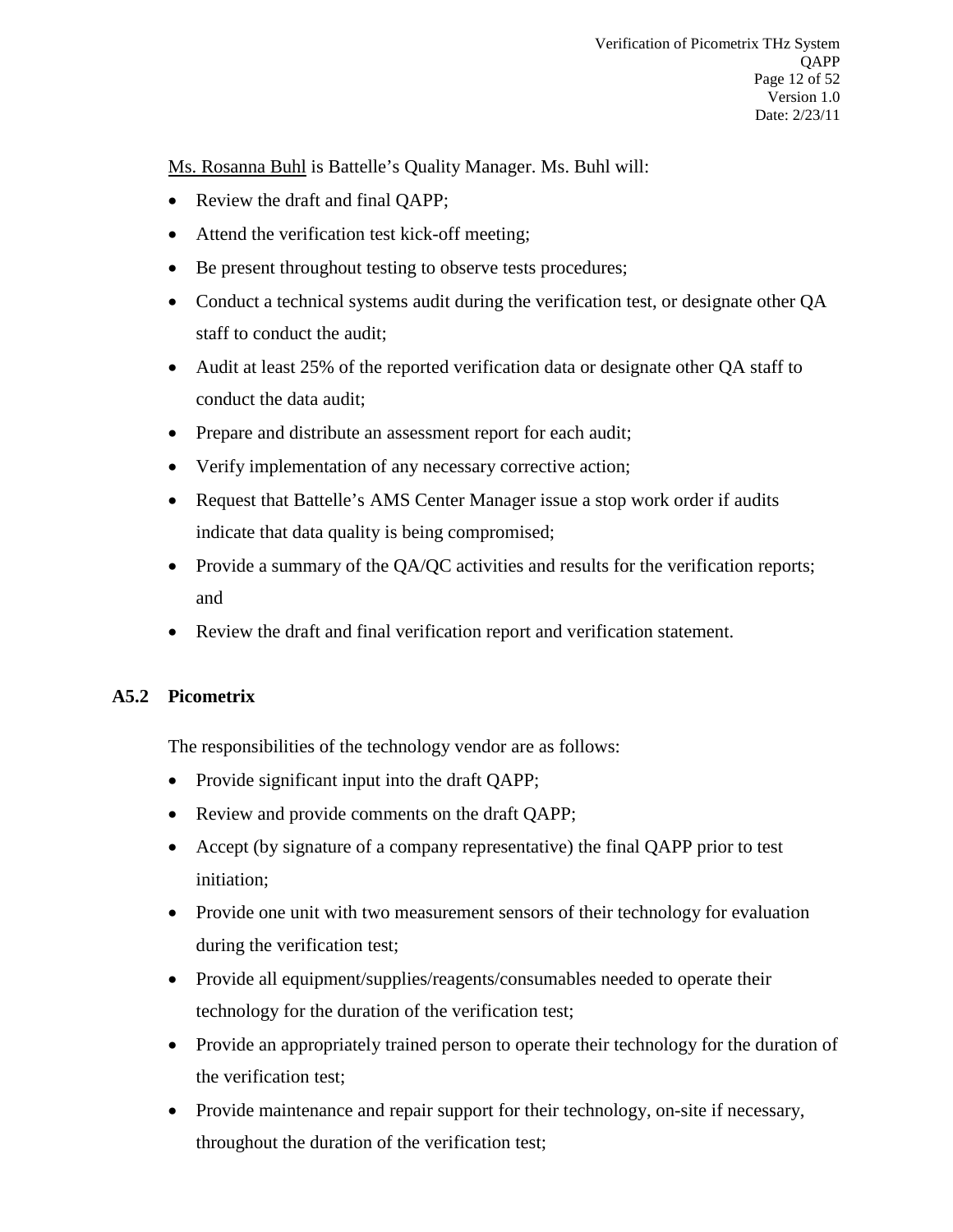- Provide data from testing in an understandable format from their technology to the Battelle VTC or Battelle technical staff;
- Review and provide comments on the draft verification report and statement for their technology; and
- Provide any applicable documentation related to testing of the vendor's technology, including calibration, testing results and observations, final images, supply or reagent certificate of authenticity (COA), etc.

## **A5.3 EPA**

EPA's responsibilities in the AMS Center are based on the requirements stated in the "Environmental Technology Verification Program Quality Management Plan" (EPA ETV OMP).<sup>2</sup> The roles of specific EPA staff are as follows:

Ms. Michelle Henderson (or a qualified alternate) will act as the EPA's AMS Center QA Manager. For the verification test, the EPA AMS Center QA Manager will:

- Review the draft and approve the final QAPP;
- Attend the verification kick-off meeting, as available;
- Review checklists, reports, report responses, and closure statements of TSA, performance evaluation (PE) audits, and audits of data quality systems (ADQs) conducted by Battelle;
- Perform an external TSA of field and/or laboratory activities, PE audits, and/or an audit of data quality during the verification test;
- Notify the EPA AMS Center Project Officer of the need for a stop work order if evidence indicates that data quality is being compromised;
- Prepare and distribute an assessment report summarizing results of any external audit performed;
- Review the first day of data from the verification test and provide immediate comments if concerns are identified; and
- Review the draft and approve the final verification report and verification statement.

Dr. John McKernan is EPA's Project Officer for the AMS Center. Dr. McKernan will:

• Review the draft OAPP;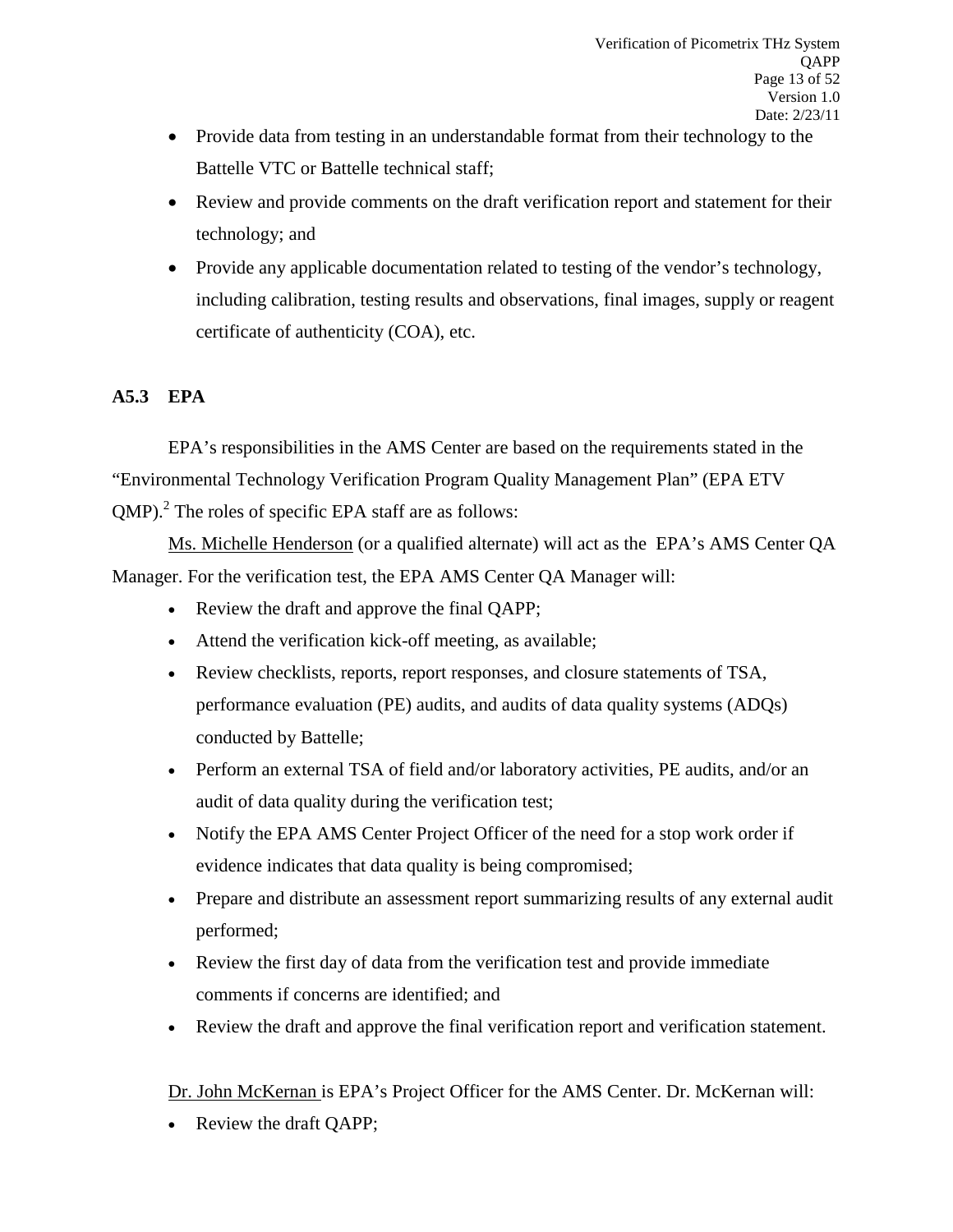- Approve the final QAPP;
- Attend the verification kick-off meeting, as available;
- Be available during the verification test to review and authorize any OAPP deviations by phone and provide the name of a delegate to the Battelle AMS Center Manager should he not be available during the testing period;
- Review the draft verification report and verification statement;
- Oversee the EPA review process for the QAPP, verification report, and verification statement;
- Coordinate the submission of the verification report and verification statement for final EPA approval; and
- Post the QAPP, verification report, and verification statement on the ETV web site.

#### **A5.4 Nuclear Gauge and Laboratory Reference Measurements**

This test will require the use of a sealed source nuclear gauge and laboratory methods based on TAPPI standards as the reference instrument. Appleton Paper (Appleton), which routinely uses nuclear gauge technology and TAPPI laboratory measurements for their business and which maintains an appropriate safety license to operate a nuclear gauge, will conduct all reference measurements. The responsibilities of Appleton include the following:

- Provide a site and associated site equipment for conducting a test at an Appleton facility;
- Conduct all field reference measurements of materials using a nuclear gauge;
- Conduct all laboratory reference measurements of materials generated during the testing process, as specified in Appleton internal protocols;
- Supply all necessary equipment to obtain reference measurements using a nuclear gauge and laboratory protocols;
- Supply a licensed technician to operate the nuclear gauge and staff to conduct the laboratory measurements;
- Provide nuclear gauge as well as laboratory measurements resulting from this verification test to Battelle, including an accompanying description or analysis of the measurements as appropriate, including any QA/QC procedures that were followed;
- Perform testing activities and data acquisition as specified in this QAPP; and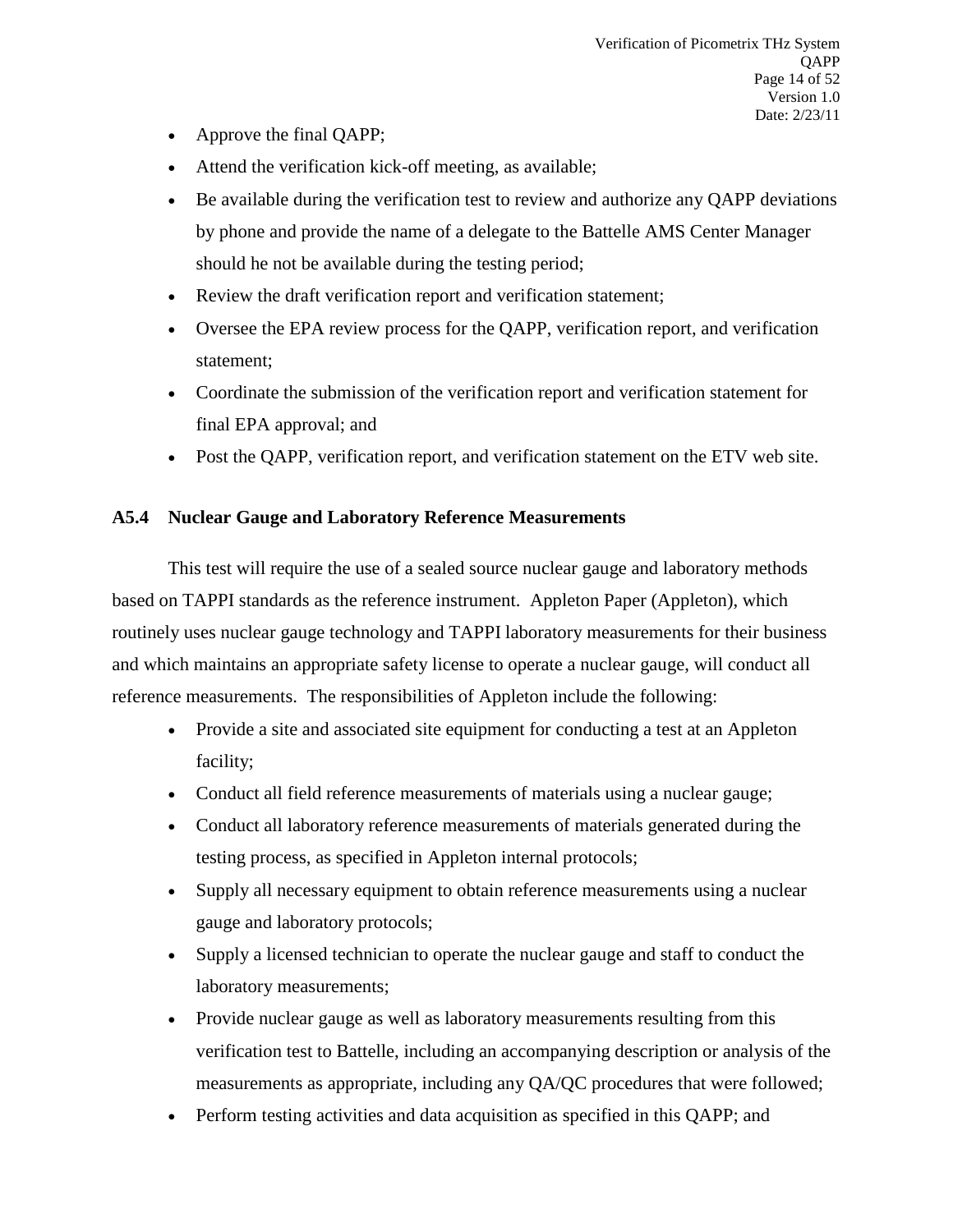• Allow the Battelle and/or EPA Quality Managers to perform a technical systems audit at their facility.

#### **A5.5 Verification Test Stakeholders**

This QAPP and the verification report and verification statement based on testing described in this document will be reviewed by experts in the fields related to nuclear gauges and alternatives to sealed-source technologies. The following experts have been providing input to this QAPP and have agreed to provide a peer review.

- Michael Barlament, Kimberly-Clark Corporation
- Paul Thomas, 3M Company
- Temeka Taplin, U.S. DOE
- Madeleine Nawar, U.S. EPA

The responsibilities of verification test stakeholders include the following.

- Review and provide input to the QAPP;
- Review and provide input to the verification report/verification statement.

#### <span id="page-14-0"></span>**A6 BACKGROUND**

#### **A6.1 Technology Need**

Radioisotopes, such as sealed sources of Strontium-90, Krypton-85 or Promethium-147, can be found in industrial devices used to measure the mass per unit area (basis weight) of various manufactured products such as sheet metal, textiles, paper, photographic film, and other pressed or sheet (flat) material. Devices widely used in industrial and commercial applications are often small in size, and could potentially be lost, stolen, abandoned, or improperly disposed. In some instances sealed radioactive sources can be replaced by an alternative non-radioactive source of energy to accomplish the same function.

Currently, nuclear gauges are being used to measure or control material density, flow, level, thickness or basis weight. The gauges contain sealed sources that radiate through the substance being measured to a readout or controlling device. The radiation that is emitted from the gauge is attenuated by the matter between the radioisotope and the detector. The radiation reduction can be correlated to the quantity of matter between the source and the detector. The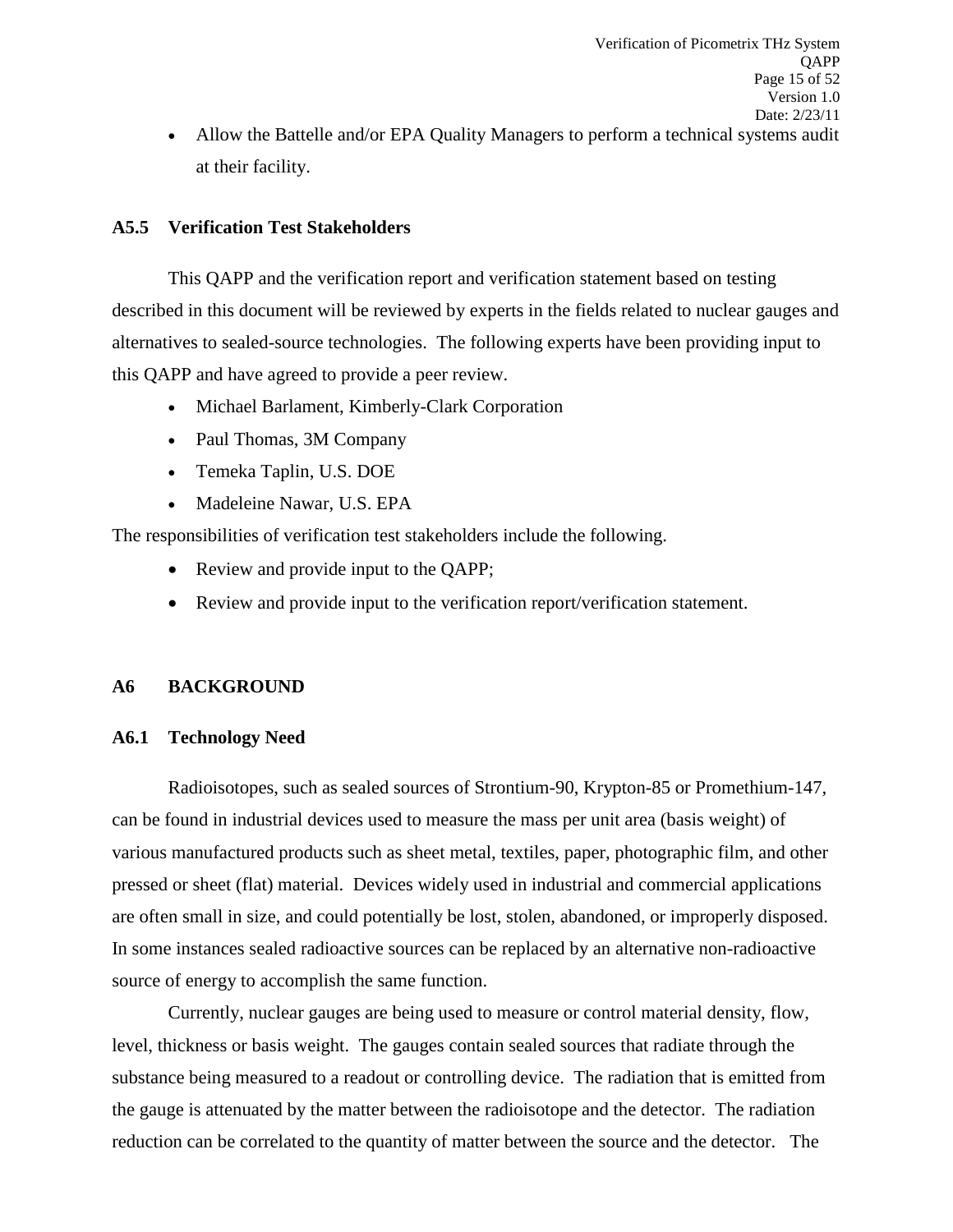nuclear radiation is attenuated by the number of atoms between the source and the detector. The physical measurement is the magnitude of radiation that passes through the material. The actual amplitude of the detected signal must be compensated for a number of factors (e.g. moisture, air in the intervening space, geometry of the source and detector); however these factors are well understood and implemented in commercial nuclear gauges.

Nuclear gauges have been widely used (since the 1940's) for the measurement of basis weight and quantities that can be derived from basis weight (e.g. thickness, coat weight) because of their ability to penetrate most materials, their long life (depending on isotope) and their low cost. At this point in time they are a well established, low risk gauge that is well known in the industry. However, the radioactive sources in these gauges can present a safety risk. Minimizing the number of radioactive sources in the public domain will decrease the opportunity for individuals to use the radioisotopes for unintended, harmful (i.e. terrorist) purposes. In an effort to do so, the EPA's Office of Radiation and Indoor Air in the Office of Air and Radiation (OAR), established the EPA's Alternative Technologies Initiative (ATI)

[\(http://www.epa.gov/radiation/source-reduction-management/alt-technologies.html\)](http://www.epa.gov/radiation/source-reduction-management/alt-technologies.html). Part of the EPA-ATI is fostering the acceptance and voluntary market adoption of non-radioactive technologies; i.e., alternative technologies to those that currently use sealed sources. The EPA-ATI is focusing primarily on alternative technologies for devices with Category 3 and 4 radioactive sources as classified by the International Atomic Energy Agency (IAEA) . Commercial-ready or available alternatives to nuclear gauges (such as infrared, laser, and other technologies) are being considered. As with any new technology, the likelihood of acceptance can be significantly increased by independent evaluation and verification of a technology's capabilities.

The purpose of this QAPP is to specify procedures for a verification test applicable to commercially available alternatives to nuclear gauges that can replace technologies using sealed radioactive sources for the measurement of basis weight, the measurement of mass per unit area of a material. The purpose of the verification test is to evaluate the performance of the Picometrix T-Ray 4000® Time-Domain Terahertz (THz) System in an actual production environment for the measurement of basis weight. In performing the verification test, Battelle will follow the technical and QA/QC procedures specified in this QAPP and will comply with the data quality requirements in the AMS Center  $QMP$ .<sup>1</sup> Because this verification will be referenced by the Office of Air and Radiation's Alternative Technology Initiative, it was decided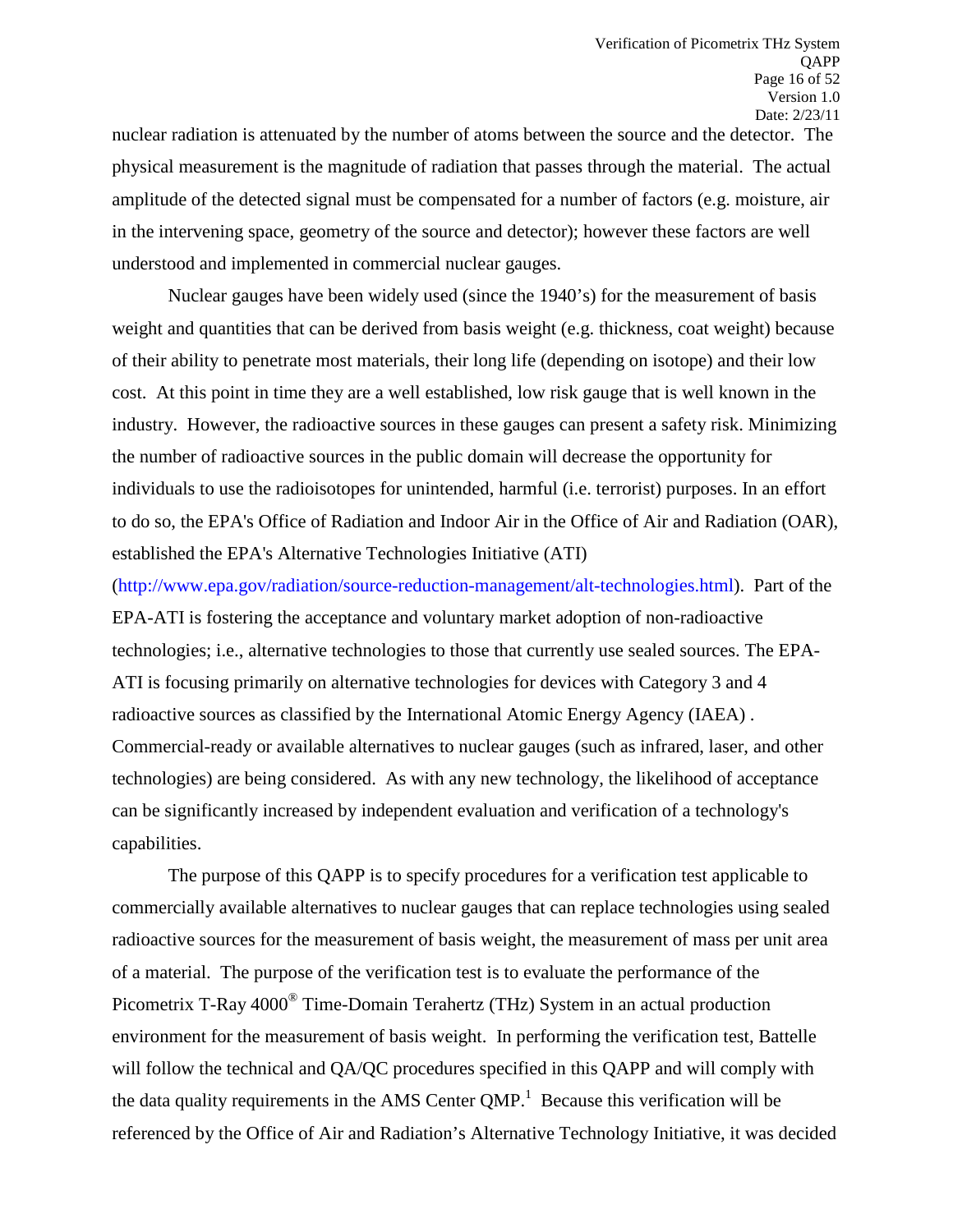to establish the testing as a Quality Category II, requiring a QA review of 25% of the test data and additional peer-reviewers.

#### **A6.2 Technology Description**

In the last twenty years, significant advancements in the THz systems signal-to-noise performance have been realized, making the deployment of such systems to research laboratories and industrial factories possible. The most commonly deployed terahertz systems are Time-Domain Terahertz (TD-THz) units. Professors Daniel Mittleman (Rice University) and Daniel Grischkowski (Oklahoma State University) have published numerous articles and books on this method. Dan Mittleman maintains a list of researchers and groups active in THz study [\(http://www-ece.rice.edu/~daniel/groups.html\)](http://www-ece.rice.edu/~daniel/groups.html).

TD-THz systems emit and detect a very narrow (<1 picosecond [ps]) electromagnetic (EM) pulse that forms photons in the terahertz frequency range. TD-THz systems measure the electrical field strength of the EM pulse as a function of time. The TD-THz frequency range falls between microwaves and the Far-IR. One very important aspect of these frequencies is that most dielectric materials are quite transparent in the region of study with  $TD-THz$  (0.05 – 3) THz). Plastics (regardless of color), paper, textiles, dry wood, packaging materials, rubbers, foams, non-polar liquids (oils), paints (including low observable "radar absorbing") and other coatings are all very transparent. Polar liquids (water, alcohols) are all strongly absorbing over the complete TD-THz region.

The THz pulse is low energy (approximately 1 microwatt  $[\mu W]$ ), completely safe, and can be focused, reflected and treated essentially in the same manner as any pulsed "light" source. After this pulse has interacted with matter (transmission, reflection, scatter), the changes in the pulse have lead to two methods of analysis. Spectroscopic methods of investigation are possible with THz. The Fourier transform of the time-domain data allows frequency (i.e., spectroscopic) analysis. The second common methods of analysis is to directly study the time-domain data measuring changes in the Time-of-Flight (ToF) of the pulse as it interacts with matter.

The time-domain analysis of THz pulses (ToF) has demonstrated the ability to measure the basis weight (mass per unit area) of manufactured products. This is important because the measurement of basis weight is the most common use for nuclear gauges in industry.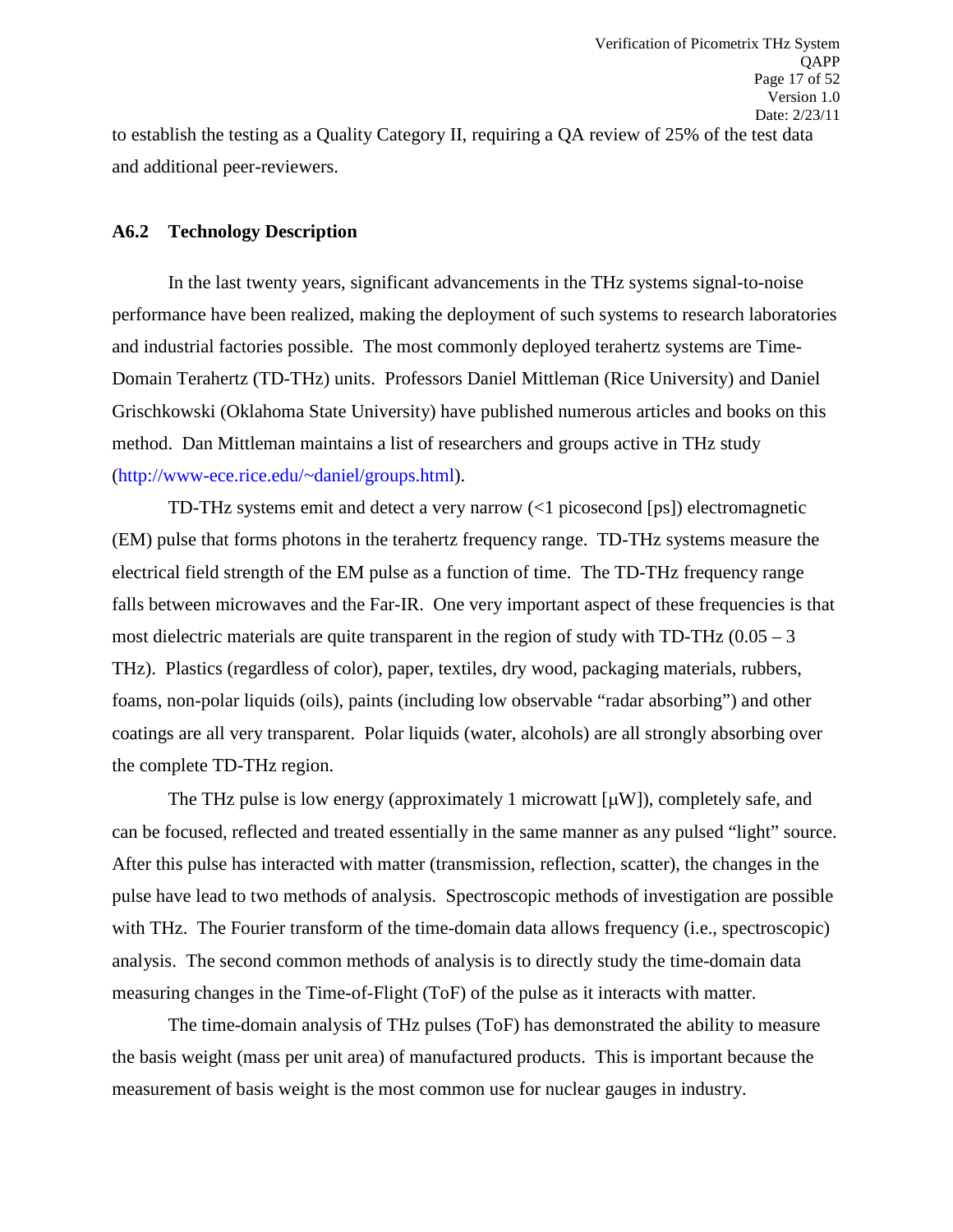A laboratory basis weight measurement consists of the measurement, with an analytical balance, of the mass of a specific area of a sheet product (e.g., paper). The specific area cut from the sheet product varies depending on the product. For paper products, a common unit area is 800 square inches. Example basis weight units of measure are pounds per square yard or grams per square meter. For the paper industry, a common unit is pounds per ream, where a ream represents 3300 square feet of paper.

The THz method to measure a material's basis weight is to measure the increase of the Time-of-Flight (ToF) of the EM pulse as it transmits through the material of interest. This ToF value is calibrated against accepted values of the material's basis weight. The THz method is a time-based measurement, as opposed to the amplitude attenuation-based measurement method of nuclear gauges.

The material's ToF value is found in the following manner: when photons transmit through a material, the transit time of the photon will be increased due to the increased refractive index (RI) of the material compared to the RI of photons in air or vacuum  $(\sim 1)$ . The ratio of the velocity of photons in a vacuum to the velocity of photons in the material of interest, defines the RI for that material. Because the velocity of the EM is less in a material, the amount of time required for the EM to transmit through the material will be longer. The difference in time between the EM pulse transmitting through the material, compared to the same transmission through air, can be precisely measured with THz instrumentation. This difference is the Timeof-Flight (ToF) delay. This ToF delay (typically in ps) is calibrated against accepted values of basis weight for the sample material, which will be supplied by Appleton as a result of their laboratory measurements.

A wide range of material basis weight values (5 grams per square meter (gsm) to greater than 100,000 gsm) can be measured with this single source instrument. The terahertz system directly measures the time delay increase due to the pulse passing through the material under test. Formally this is the volume of material in the beam times the index of refraction of the material at the terahertz frequency minus 1. Not to be tested in this plan, but of interest, is the ability of THz to make simultaneous non-contact sample total and individual layer thickness measurements and percent moisture content. The total sample thickness measurement, again a time based measurement, requires the use of an External Reference Structure (ERS). Finally, the amplitude of the transmitted THz pulse does contain simultaneous complementary information regarding chemical and physical properties of the sample, as mentioned, the moisture content. In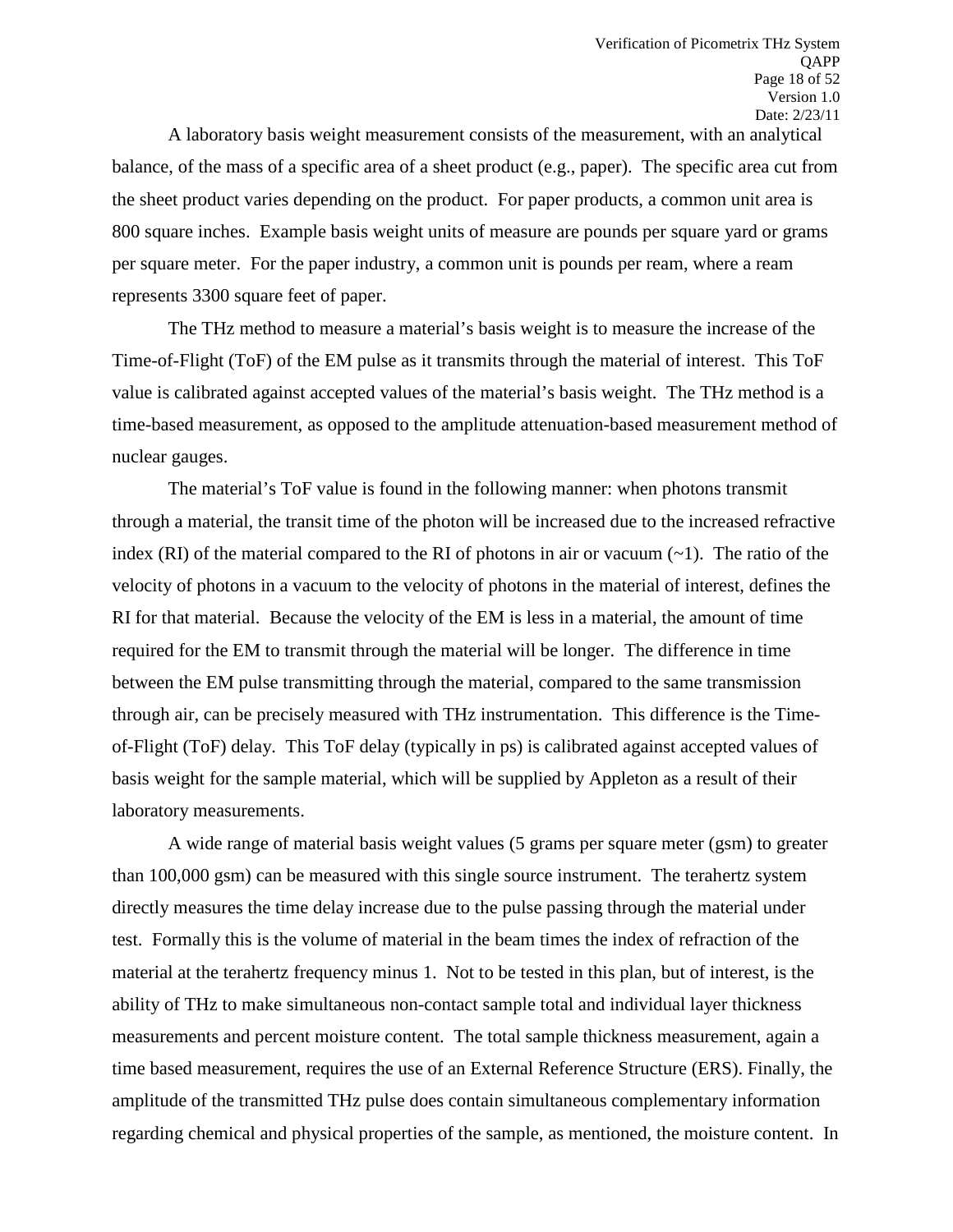this work we distinguish between a measurement of thickness (sometimes called caliper thickness) or the physical dimension of the material under test, and the basis weight, which is the mass per unit area. A nuclear gauge measures the amount of matter between the source and detector, which is most directly converted to a basis weight. In circumstances where the material has a uniform density, the nuclear gauge measurement can also be correlated to physical thickness.

Most THz measurements are made in reflection, as this geometry simplifies the system configuration and reduces cost. Often, a fixed metal plate is installed behind the sample. The THz pulse, reflected off a rear metal plate, will have transmitted through the sample twice. This measurement mode is equivalent to double pass transmission and will have the measured ToF delay increased by a factor of two.

The use of a beam splitter in the reflection sensor allows the transmitting and reflecting THz pulses to remain collinear throughout the inspection (see Figure 2A). Therefore, the sensor operates best when aligned orthogonal to the inspection surface. However, for illustration purposes, an angle is often shown between the transmitter and receiver (see Figure 2B). This display method helps to clearly separate the incoming and reflecting THz pulses and thus better illustrates the origin and timing of the reflection pulses.



<span id="page-18-0"></span>**Figure 2A. Collinear THz Reflection Sensor Figure 2B. Illustration of Pulse's Origins**

Again, the most common use of nuclear gauges in industrial settings is the measurement of basis weight. Thus, this verification test will address the comparison of the two measurement systems only for basis weight measurements.

The fundamental method of nuclear gauges to find mass per unit area (basis weight) is to calibrate the measured attenuation of the nuclear particle flux when passing through a sample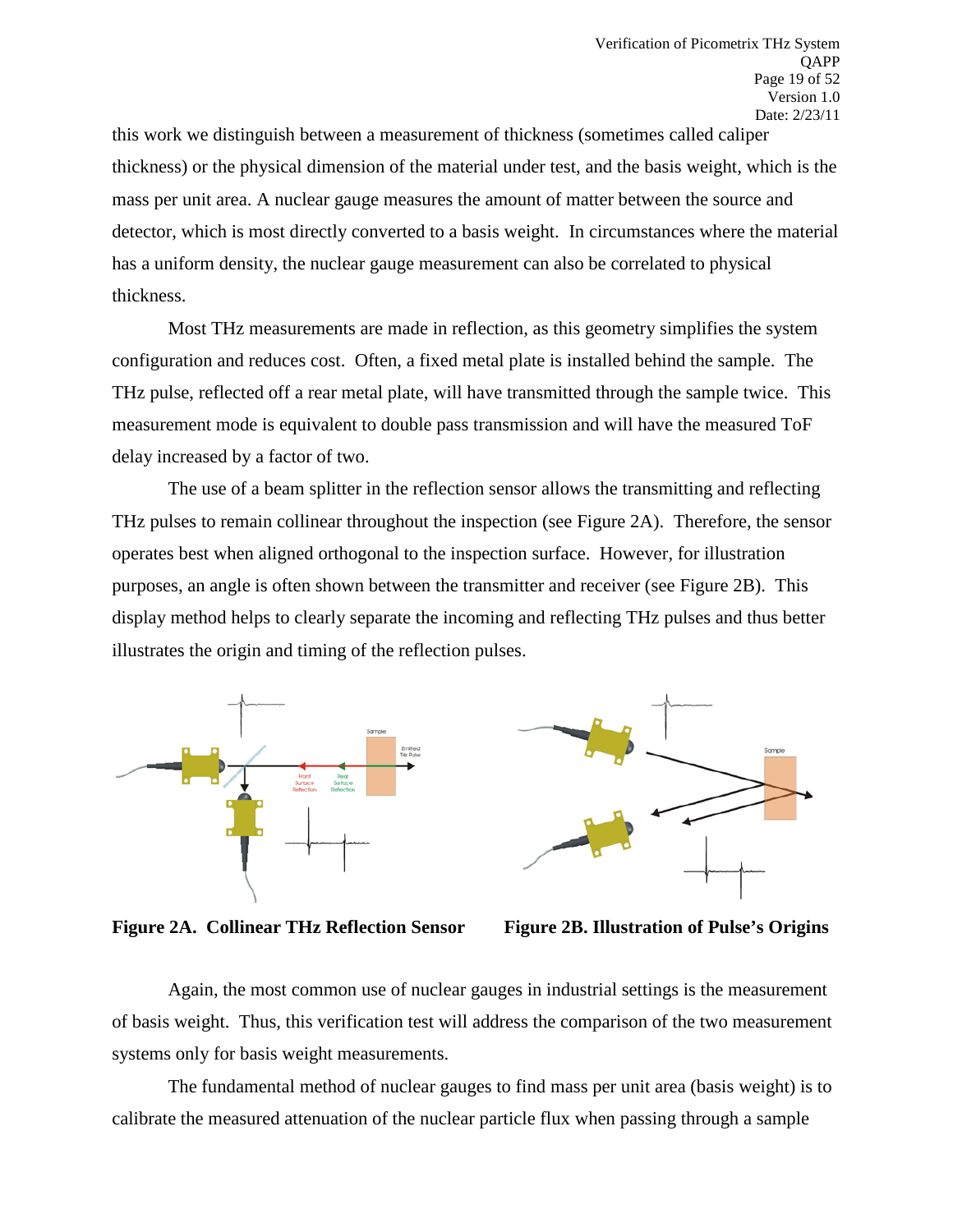against a standard-method-determined or accepted basis weight value. If the average density of the product is known and remains constant, then the average sample thickness can be calculated from the measured basis weight value.

The fundamental measurement with a THz sensor is the delay in the ToF of the THz pulse as it passes through a sample. In a transmission measurement, the delay can be directly measured and then calibrated against basis weight, a similar process to nuclear gauges. The sample's ToF is calibrated against a standard method determined or accepted basis weight values.

#### <span id="page-19-0"></span>**A7 VERIFICATION TEST DESCRIPTION AND SCHEDULE**

#### **A7.1 Verification Test Schedule**

 Table 1 shows the planned schedule of testing and data analysis/reporting activities to be conducted in this verification test. As shown in Table 1, preparation to test the technology began in January 2011. Testing will be conducted over 2-3 days during February, 2011. The exact test dates will be determined the week before testing. After testing, an ETV verification report and verification statement will be drafted for the participating technology. The report will be reviewed by the technology vendor and peer reviewers that will be selected from the paper and coatings industry and the EPA. The final report and statement will be submitted to EPA for final signature, and these documents will be made publicly available on both the EPA/ETV and the Battelle AMS Center websites.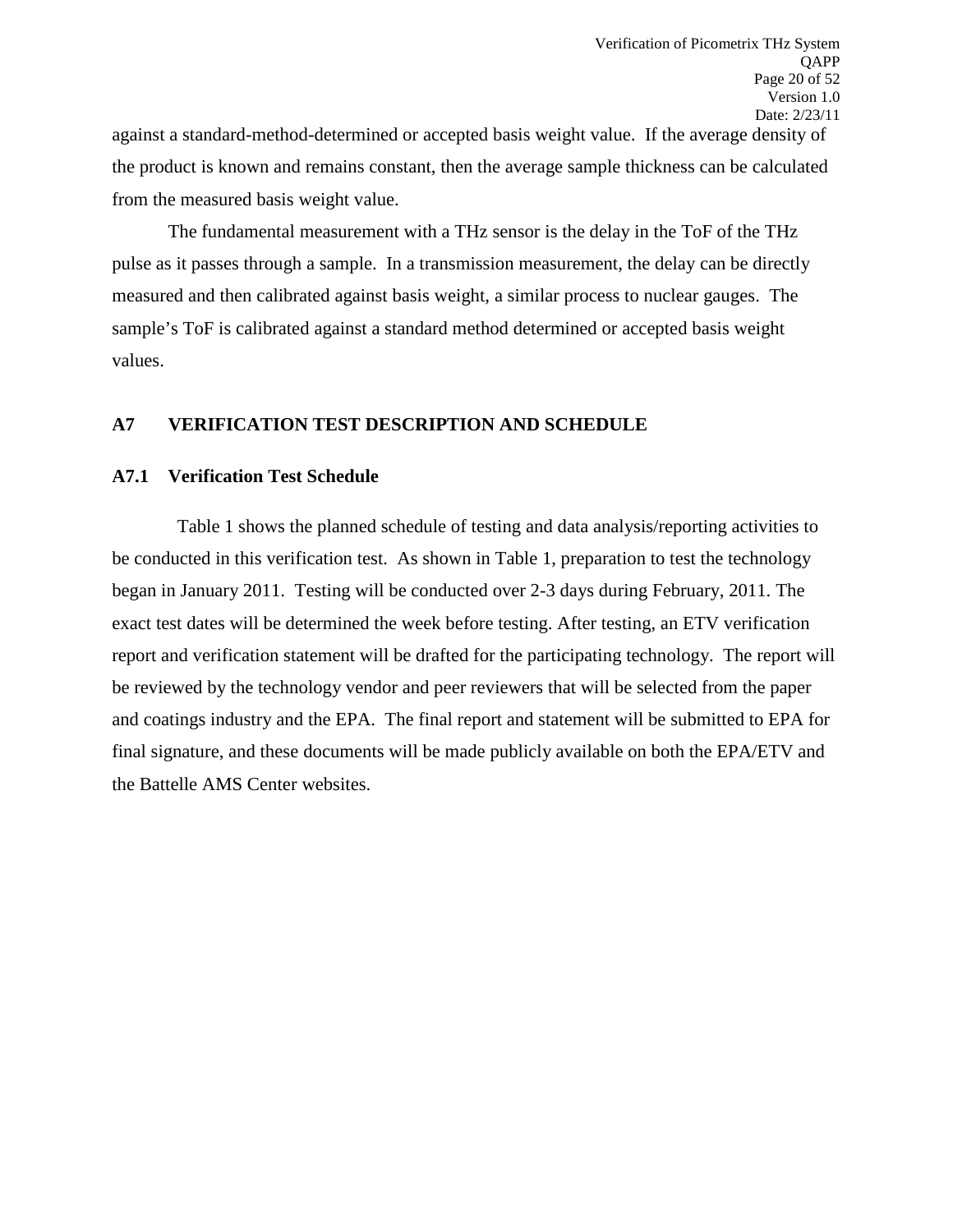Verification of Picometrix THz System QAPP Page 21 of 52 Version 1.0 Date: 2/23/11

| <b>Month Year</b>   | <b>Testing Activities</b>                                                                                      | <b>Data Analysis and Reporting</b>                                                                                       |
|---------------------|----------------------------------------------------------------------------------------------------------------|--------------------------------------------------------------------------------------------------------------------------|
| January 2011        | • Coordinate with vendor representative<br>Coordinate schedules for technologies<br>٠<br>and reference testing | • Begin preparation of ETV report template                                                                               |
| February<br>2011    | • Perform testing                                                                                              | Compile data<br>Compile testing environment conditions<br>Collect and analyze data from reference samples                |
| March/April<br>2011 |                                                                                                                | Analyze and finalize all data<br>Complete common sections of reports<br>Prepare draft report/verification statement      |
| May 2011            |                                                                                                                | • Internal review of draft report/verification<br>statement<br>• Vendor review of draft report/verification<br>statement |
| June 2011           |                                                                                                                | Revise draft report/verification statement<br>Peer review of draft report/verification statement                         |
| <b>July 2011</b>    |                                                                                                                | Revise draft report/verification statement<br>Submit final report/verification statement for<br>EPA approval             |

<span id="page-20-0"></span>**Table 1. Planned Verification Test Schedule**

#### **A7.2 Test Sites**

Testing will be conducted at Appleton Paper (Appleton) in Appleton, Wisconsin. In performing this verification test, Battelle will ensure that the vendor and Appleton staff follow the procedures specified in this QAPP and will comply with quality requirements in the AMS Center QMP.<sup>1</sup>

#### **A7.3 Health and Safety**

The vendor and Appleton staff will conduct all verification testing and reference measurements following the safety and health guidelines in place for the Appleton facility. This includes maintaining a safe work environment and a current awareness of radiation exposure potential. Testing involving the release of radiation will be performed by appropriately trained personnel according to the Appleton facility safety guidelines.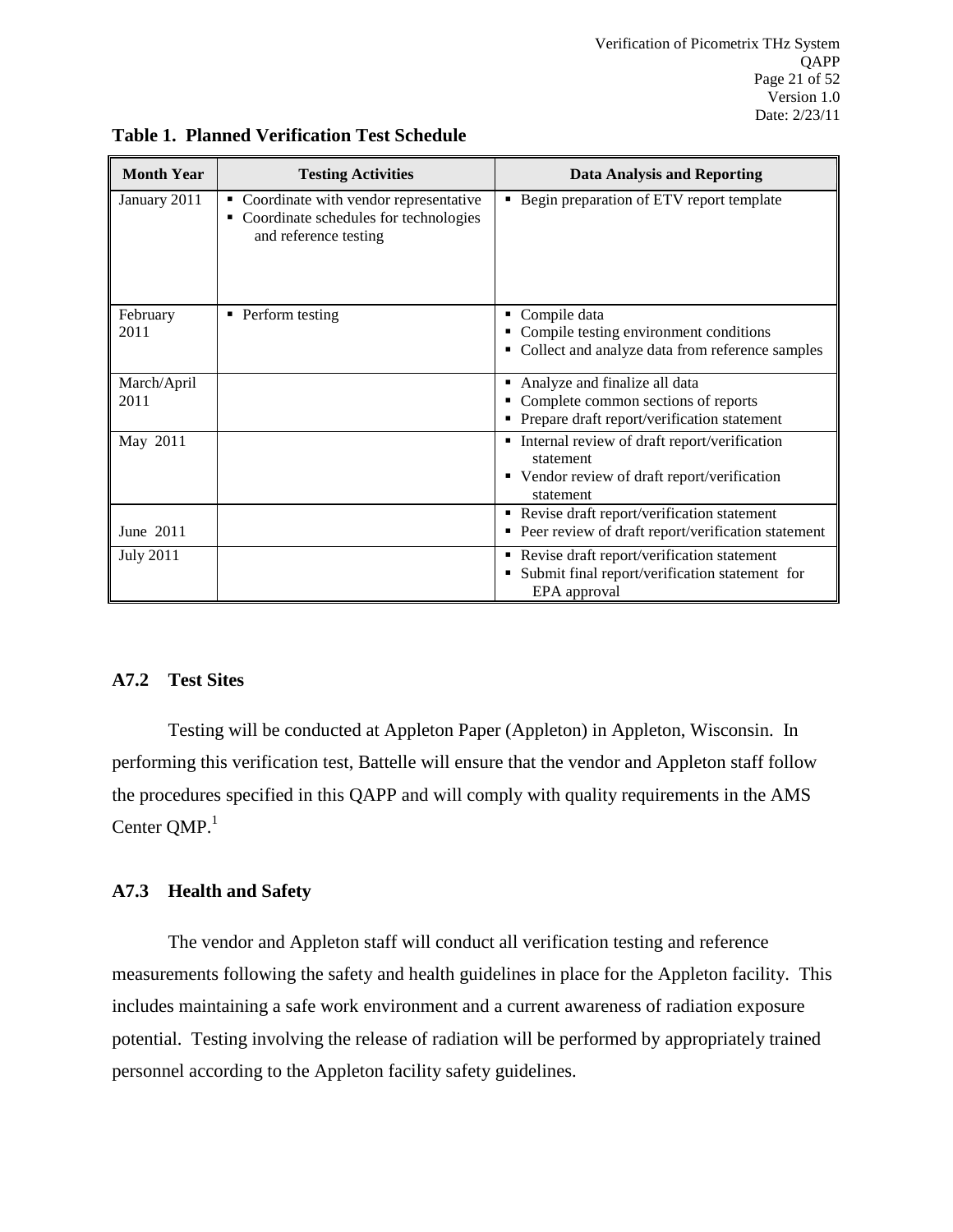### <span id="page-21-0"></span>**A8 QUALITY OBJECTIVES AND CRITERIA FOR MEASUREMENT DATA**

The data quality objectives of this verification test are to:

- Evaluate the ability of THz sensor(s) to obtain on-line measurements of the mass per unit area (basis weight) of different weight coated paper products; Picometrix expects that the accuracy will be within 10% of an existing nuclear gauge (MeasureX company) measurement system;
- Evaluate if THz sensors are able to replace nuclear sensors in the measurement of basis weight; and
- Evaluate the ability of a THz sensor to make off-line, static measurements of the mass per unit area (basis weight) of different weight coated paper products in a controlled laboratory environment; Picometrix expects that these to be made with precision and an accuracy within 10% of laboratory measurements.

The verification of the THz performance will be compared to laboratory measurements of basis weight using TAPPI standard methods. Comparisons will also be made versus results obtained using the nuclear (beta) gauges currently used as the in-line process monitoring device at Appleton.

Data quality indicators (DQIs) ensure that this verification test provides suitable data for a robust evaluation of performance. DQIs have been established for paper basis weight measurements and the laboratory analyses that must be controlled for this performance-based measurement. The DQI for these supporting measurements are quantitatively defined in Table 2 along with the acceptance criteria. Quantitative performance parameters for vendor technology performance are discussed in Section B.

Appleton staff will operate the nuclear gauges and perform the laboratory testing; vendor staff or vendor-appointed representatives will operate the THz gauges. These staff will follow the manufacturer's recommended set-up, operations, and maintenance and any internal operating procedures to ensure that the data generated during testing are representative of gauge capabilities. Because the THz and nuclear gauges will not be operated or handled by Battelle staff, Battelle staff will be present throughout testing to observe testing and document the procedures and performance of gauges as well as the laboratory equipment used for the basis weight determination (reference method). The requirements for these observations are described in the discussion of documentation requirements and data review, verification, and validation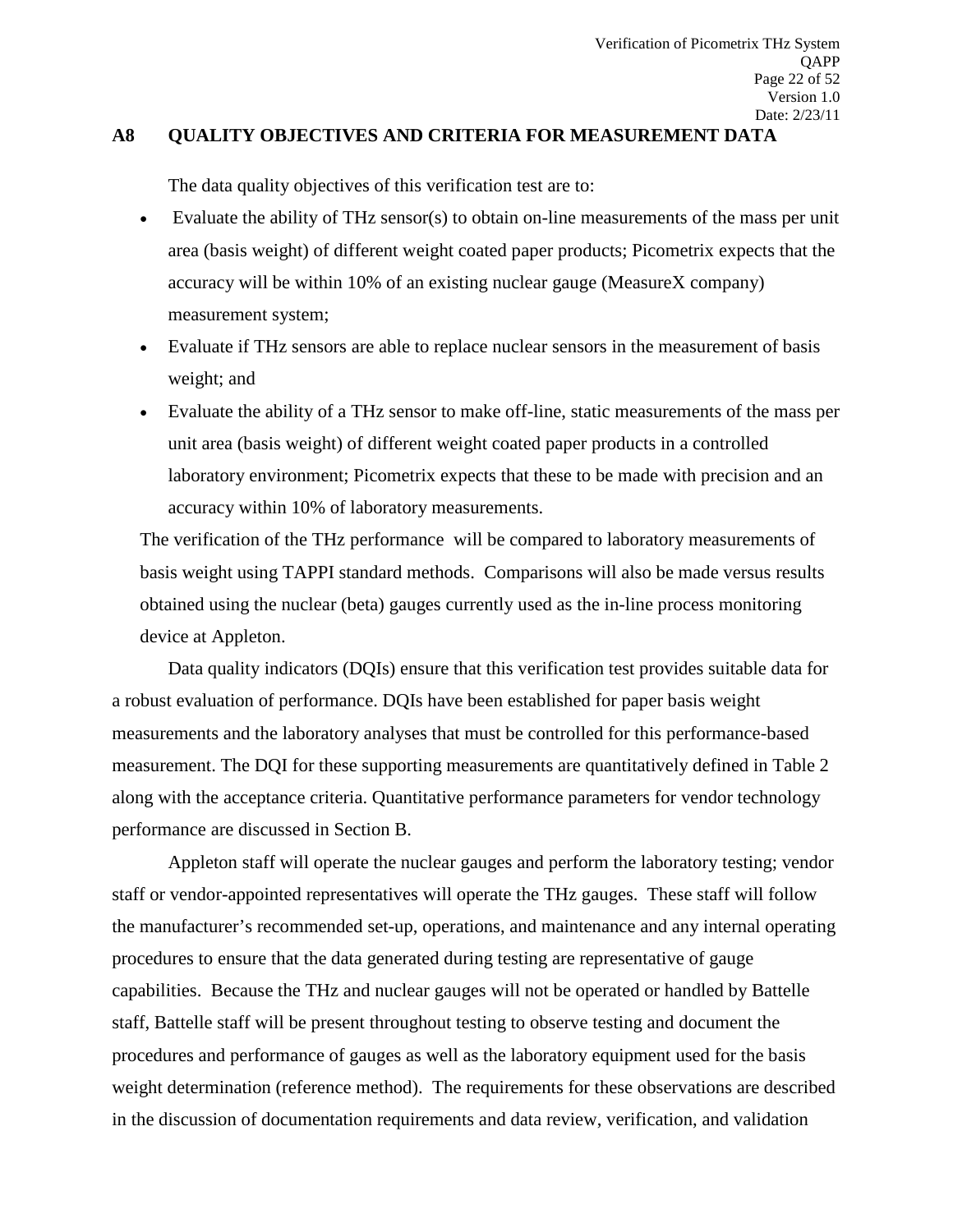requirements for this verification test. System model, nuclear gauge model, isotope type and current activity of the Appleton nuclear gauge will be noted.

The Battelle Quality Manager will perform a technical systems audit (TSA) of the THz, nuclear gauge, and laboratory testing activities to verify that testing and analysis were performed according to the QAPP and internal Appleton test methods. The EPA quality manager also may conduct an independent TSA, at their discretion. TSAs are described in detail in Section C1.2.

Battelle will rely on the vendor's data quality indicators for their THz technology in order to insure that the technology is performing properly during testing. The technology data quality relies on proper operation and maintenance of the THz technology. Vendor DQIs specific to this test are provided in Table 2. The results from the technology are expected to be quantitative and will be reported as basis weight and compared to measurements of paper sampled during the test for analysis at Appleton's in-house laboratory. Results from the nuclear gauges will also be compared to the THz data as well. There are realistic factors in the production environment which will limit how ideal the overlap of laboratory and gauge measurements will be. Laboratory measurements of a production sample's basis weight can only be made on samples at the end of the production roll. There is no method to perfectly synchronize the gauge measurements to the paper roll position.

| Phase                                                                         | DQI/Critical<br>Method of<br>Measurement<br>Assessment  |                      | Frequency                                                                  | Acceptance<br>Criteria                        | Corrective<br>Action                                                              |
|-------------------------------------------------------------------------------|---------------------------------------------------------|----------------------|----------------------------------------------------------------------------|-----------------------------------------------|-----------------------------------------------------------------------------------|
| Laboratory <sup>1</sup><br>Accuracy /<br>Balance <sup>2</sup><br>Confirmation |                                                         | Certified<br>weights | Quarterly by<br>professional<br>balance service<br>and<br>Prior to testing | NIST tolerances<br>for analytical<br>balances | Maintenance<br>and<br>recalibrate                                                 |
| Laboratory<br>Confirmation                                                    | Accuracy /<br><b>TAPPI Room</b><br>Temperature          | Thermometer          | Continuously<br>during testing                                             | $23 \pm 1.0$ °C<br>$(73 \pm 1.8)$ °F)         | Repeat<br>measurement                                                             |
| Laboratory<br>Confirmation                                                    | Accuracy /<br><b>TAPPI Room</b><br>Relative<br>Humidity | Hygrometer           | Continuously<br>during testing                                             | $50\% \pm 2.0\%$                              | Perform<br>maintenance<br>Repeat<br>measurement.<br>Apply<br>correction<br>factor |

#### <span id="page-22-0"></span>**Table 2. DQI and Criteria for Critical Supporting Measurements**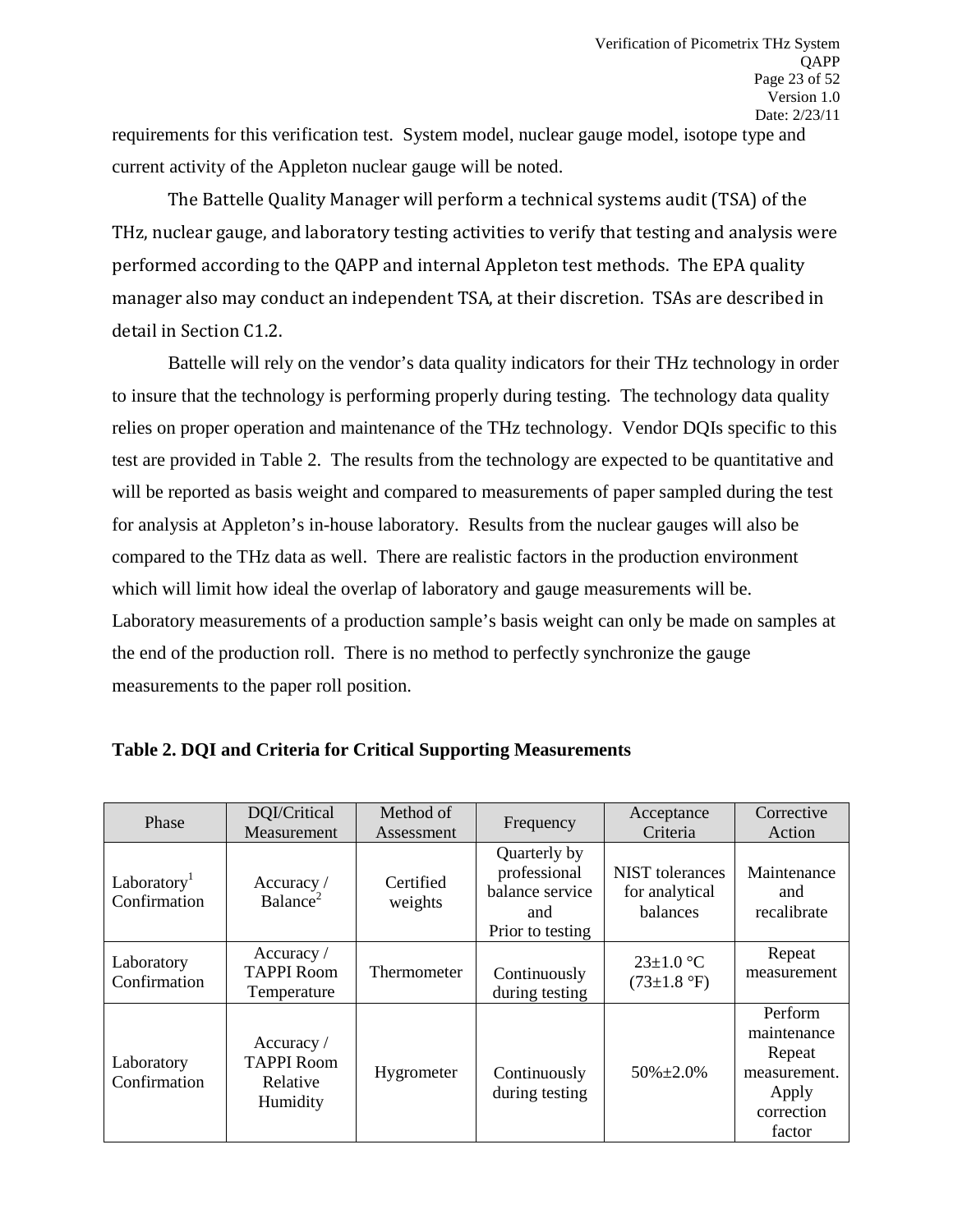Verification of Picometrix THz System QAPP Page 24 of 52 Version 1.0

|                                                                                                |                                                      |                                                                                       |                                                       |                                                              | Date: 2/23/11                                                                 |
|------------------------------------------------------------------------------------------------|------------------------------------------------------|---------------------------------------------------------------------------------------|-------------------------------------------------------|--------------------------------------------------------------|-------------------------------------------------------------------------------|
| DQI/Critical<br>Phase<br>Measurement                                                           |                                                      | Method of<br>Assessment                                                               | Frequency                                             | Acceptance<br>Criteria                                       | Corrective<br>Action                                                          |
| Laboratory<br>Confirmation                                                                     | Hygrometer                                           | ISO 17025<br>Annually and<br>Certified<br>within one<br>week of testing<br>Laboratory |                                                       | $\pm 1.0\%$ at 23°C<br>and 50% RH                            | Replace                                                                       |
| Laboratory<br>Thermometer<br>Confirmation                                                      |                                                      | ISO 17025<br>Certified<br>Laboratory                                                  | Annually and<br>within one<br>week of testing         | Graduated to<br>$0.20\text{ °C}$<br>$(0.50 \text{ °F})$      | Replace                                                                       |
| Completeness/<br>In-line<br><b>Amount of THz</b><br>Production<br>data collected<br>per second |                                                      | Time stamp of<br>THz data<br>stream                                                   | Each run:<br>number of data<br>>99%<br>points/ second |                                                              | Investigate<br>and correct;<br>repeat run                                     |
| In line<br>Production                                                                          | Accuracy/THz<br>instrument<br>calibration            | Calibration<br>standard<br>results vs.<br>initial<br>calibration                      | Daily Mid-day<br>check                                | $\pm 20^{-15}$ sec                                           | Investigate<br>and correct;<br>repeat run                                     |
| In line<br>Production                                                                          | Accuracy/<br>Amount of<br>accurate data<br>collected | Review data<br>for anomalies<br>$(>\pm 5\%$ from<br>average)                          | Each run                                              | $<$ 20% of data<br>average                                   | Confirm<br>data<br>filtering;<br>correct if<br>necessary;<br>repeat run       |
| Off-sheet<br>Production                                                                        | Accuracy/ mass<br>in chamber                         | Off-sheet<br>check of<br>optics                                                       | Before and<br>after each run                          | $\leq \pm 50^{-15}$ sec<br>difference<br>between<br>readings | Investigate<br>for sensor<br>assembly<br>damage; if<br>none, use<br>new value |

<sup>1</sup>Laboratory Confirmation is the reference method for this test.

<sup>2</sup> Basis weight determined using Appleton Spec. No. 10001.00 which is based on TAPPI T 410.

#### <span id="page-23-0"></span>**A9 SPECIAL TRAINING/CERTIFICATION**

Documentation of training related to technology testing, field testing, data analysis, and reporting is maintained for all Battelle technical staff in training files at their respective locations. The Battelle Quality Manager may verify the presence of appropriate training records prior to the start of testing. Battelle technical staff supporting this verification test will have a minimum of a bachelor's degree in science/engineering or equivalent years of experience.

The verification test described in this QAPP will be performed at an Appleton site. All participants in this verification test (i.e., Battelle, EPA, and vendor staff) will adhere to the health and safety requirements of the Appleton site. Operation of each technology (THz technology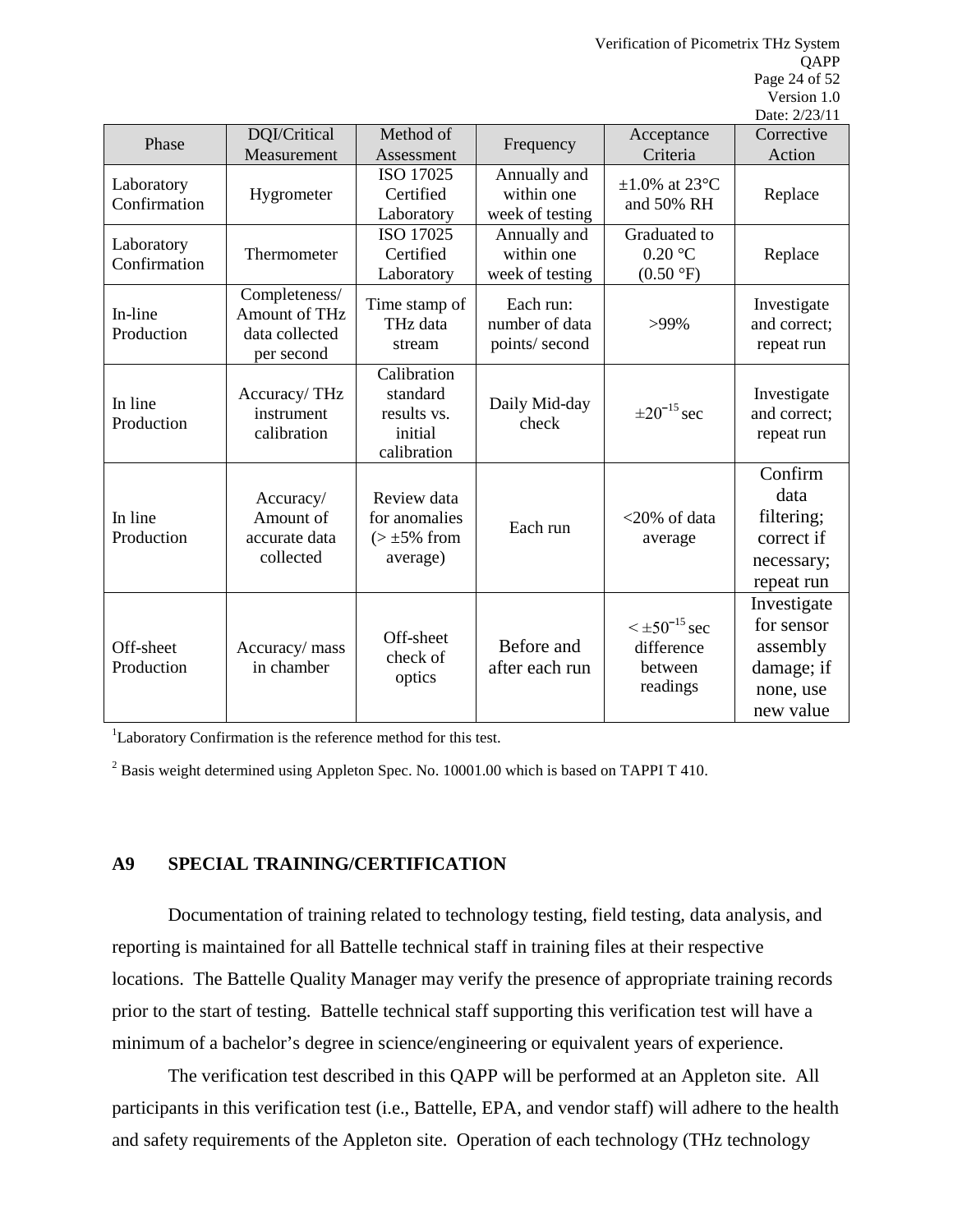and nuclear gauge) will be carried out by a trained vendor and Appleton representative during testing. Due to restrictions in the testing agreement, no Battelle or EPA personnel are permitted to touch or handle the Appleton or vendor equipment. Vendor staff will operate only their THz technology during the verification test. They are not responsible for, nor permitted to operate the Appleton test site equipment (i.e. nuclear gauge and laboratory instruments). Appleton staff operating the nuclear gauge and laboratory test equipment must be trained, experienced operators. Data generated by the nuclear gauge and the THz gauge will not be shared between operators during testing.

#### <span id="page-24-0"></span>**A10 DOCUMENTATION AND RECORDS**

The documents for this verification test will include the QAPP, vendor instructions, reference methods, verification report, verification statement, and audit reports. The project records will include copies of calibration records, sample forms, records laboratory record books (LRB; log book) containing the data collection forms, electronic files (both raw data and spreadsheets), and QA audit files and all other quality records. All of these documents and records will be maintained at the test site during the test, will be transferred to the VTC at the end of testing, then to permanent storage at Battelle's Records Management Office (RMO) at the conclusion of the verification test. Electronic documents and records will also be uploaded to a SharePoint site designated for this test and will be provided to EPA upon request. All Battelle project raw data files are stored for at least 10 years by RMO. EPA will be notified before disposal of any files. Section B10 further details the data recording practices and responsibilities.

A bound, pre-paginated test logbook that contains the data recording forms created for this test (Attachment 1) will be used to document all data and observations made by Battelle during the test. All data generated during the conduct of this project will be recorded directly, promptly, and legibly in ink. All data entries will be dated on the date of entry and signed or initialed by the person entering the data. Any changes in entries will be made so as not to obscure the original entry, will be dated and signed or initialed at the time of the change and shall indicate the reason for the change. Project-specific data forms will be developed prior to testing to ensure that all critical information is documented in real time. The draft forms will be provided to EPA prior to testing.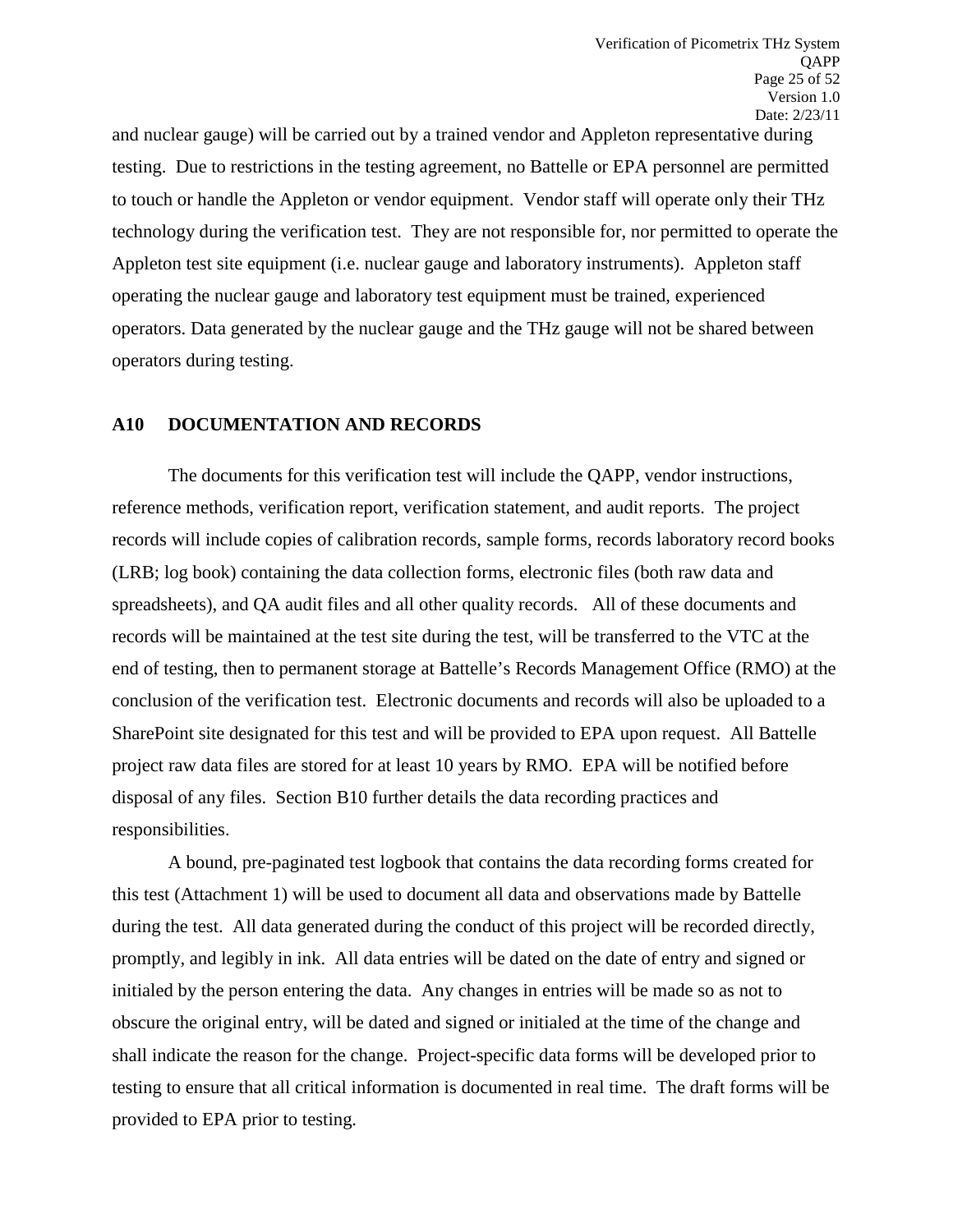| Data to Be         |                         |                                     | <b>Disposition of Data</b> |                      |  |  |
|--------------------|-------------------------|-------------------------------------|----------------------------|----------------------|--|--|
| <b>Recorded</b>    | <b>Where Recorded</b>   | <b>How Often</b><br><b>Recorded</b> | <b>By Whom</b>             |                      |  |  |
| Dates, times, and  | <b>ETV LRBs</b> or data | Start/end of test                   | <b>Battelle</b> or         | Used to organize     |  |  |
| details of test    | recording forms         | procedure, and at                   | technology                 | and check test       |  |  |
| events, technology |                         | each change of a                    | operator                   | results; manually    |  |  |
| maintenance, down  |                         | test parameter or                   |                            | incorporated in      |  |  |
| time, ease of use, |                         | change of                           |                            | data spreadsheets    |  |  |
| etc.               |                         | technology status                   |                            | as necessary         |  |  |
| Technology         | ETV LRBs, data          | At technology                       | Technology                 | Incorporated in      |  |  |
| calibration        | recording forms, or     | calibration or                      |                            | verification report  |  |  |
| information        | electronically          | recalibration                       | operator                   |                      |  |  |
|                    |                         |                                     |                            | as necessary         |  |  |
| Technology         | Recorded                | Recorded                            | Technology                 | Converted to or      |  |  |
| readings           | electronically by       | continuously for                    | operator                   | manually entered     |  |  |
| (THz and nuclear   | the technology and      | electronic data,                    |                            | into spreadsheet     |  |  |
| gauges)            | downloaded to an        | printed after each                  |                            | for statistical      |  |  |
|                    | independent             | measurement for                     |                            | analysis and         |  |  |
|                    | computer, or hard       | hard copy print-                    |                            | comparisons          |  |  |
|                    | copy data printed       | outs, or recorded                   |                            |                      |  |  |
|                    | by the technology       | manually with each                  |                            |                      |  |  |
|                    | and taped into the      | reading                             |                            |                      |  |  |
|                    | ETV LRB, or hand        |                                     |                            |                      |  |  |
|                    | entered into ETV        |                                     |                            |                      |  |  |
|                    | LRBs or data            |                                     |                            |                      |  |  |
|                    | recording forms         |                                     |                            |                      |  |  |
| Hobo continuous-   | Recorded                | Recorded                            | <b>Battelle Quality</b>    | Used to verify the   |  |  |
| monitoring         | electronically by       | continuously                        | Manager                    | temperature and      |  |  |
| temperature and    | the instrument and      | during each                         |                            | relative humidity    |  |  |
| relative humidity  | downloaded to           | collection event                    |                            | of the production    |  |  |
| records            | independent             | (production run,                    |                            | and TAPPI rooms      |  |  |
|                    | computer after          | laboratory                          |                            |                      |  |  |
|                    | each data               | measurement                         |                            |                      |  |  |
|                    | collection event        | event)                              |                            |                      |  |  |
| Reference method   | LRBs, or other          | Throughout                          | Collaborator,              | Retained as          |  |  |
| analysis           | data recording          | reference analysis                  | Battelle, or others        | documentation of     |  |  |
| conditions,        | forms (Battelle will    |                                     | assisting in               | sample collection    |  |  |
| procedures,        | retain copies of all    |                                     | reference analysis         | or reference         |  |  |
| calibrations, QC,  | applicable              |                                     |                            | method               |  |  |
| etc.               | Appleton records        |                                     |                            | performance          |  |  |
|                    | for these               |                                     |                            |                      |  |  |
|                    | measurements)           |                                     |                            |                      |  |  |
| Reference method   | Electronically or       | Every weight                        | Collaborator,              | Transferred to       |  |  |
| results            | manually into ETV       | measurement                         | Battelle, or other         | spreadsheets for     |  |  |
|                    | LRBs or data            |                                     | reference analysis         | calculation of       |  |  |
|                    | recording forms         |                                     | technician                 | results, and         |  |  |
|                    |                         |                                     |                            |                      |  |  |
|                    |                         |                                     |                            | statistical analysis |  |  |

# <span id="page-25-0"></span>**Table 3. Summary of Data Recording Process**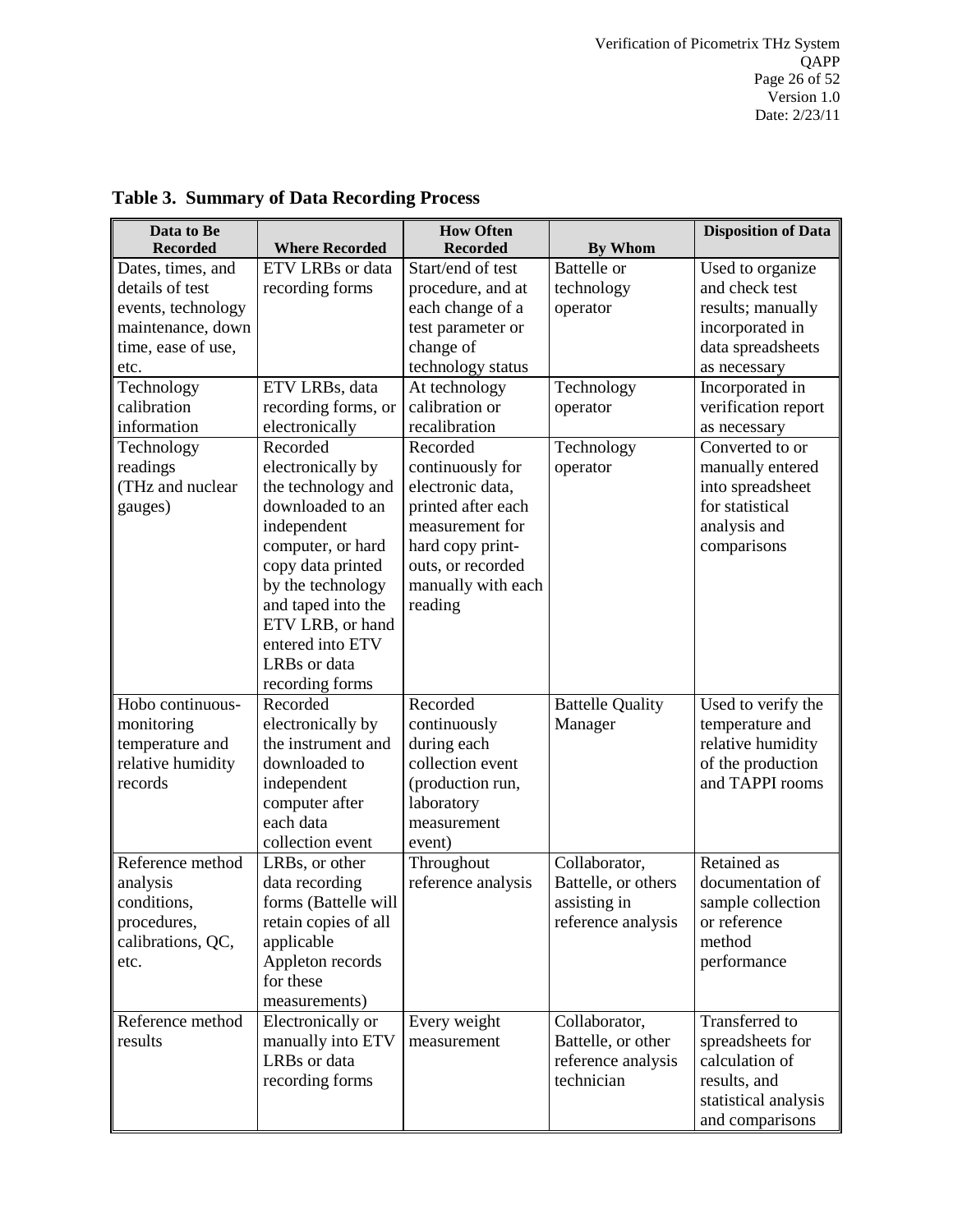#### **SECTION B**

#### **MEASUREMENT AND DATA ACQUISITION**

#### <span id="page-26-1"></span><span id="page-26-0"></span>**B1 EXPERIMENTAL DESIGN**

A non-sealed source THz technology (Picometrix T-Ray 4000® Time-Domain Terahertz System) will be tested at Appleton. This will allow for performance evaluation under real world manufacturing conditions. Overall, the performance of the THz technology will be verified based on the following factors:

- Accuracy
- Precision
- Comparability
- Operational factors (ease of use, sampling time, sampling costs).

The verification test is planned to take place over a period of 2-3 days. The evaluations will be performed according to the vendor's approved procedures as described in the user's instructions or manual and will be carried out by a trained and licensed operator provided by the vendor. Similarly, calibration and maintenance of the technologies will be performed by the vendor or vendor-provided operator. If possible, calibration of the vendor technology will be conducted onsite so that Battelle technical staff can observe the procedure. The technology will be evaluated based on comparable metrics to the nuclear gauge. Results from the technology being verified will be recorded manually by the operator on appropriate data sheets or captured in an electronic data system and then transferred manually or electronically to spreadsheets and/or forms for further data analysis.

#### **B1.1 Test Procedures**

The following sections describe the test procedures that will be used to evaluate the Picometrix T-Ray 4000<sup>®</sup> Time-Domain Terahertz System at the Appleton facility.

The proposed comparison testing method is to temporarily set up a THz sensor at a fixed position near the edge of a moving paper sheet in the Appleton production facility. The existing production nuclear gauge system is on a scanner frame and can either be moved back-and-forth across the sheet or "parked" at a position. The THz sensor will be aligned with the nuclear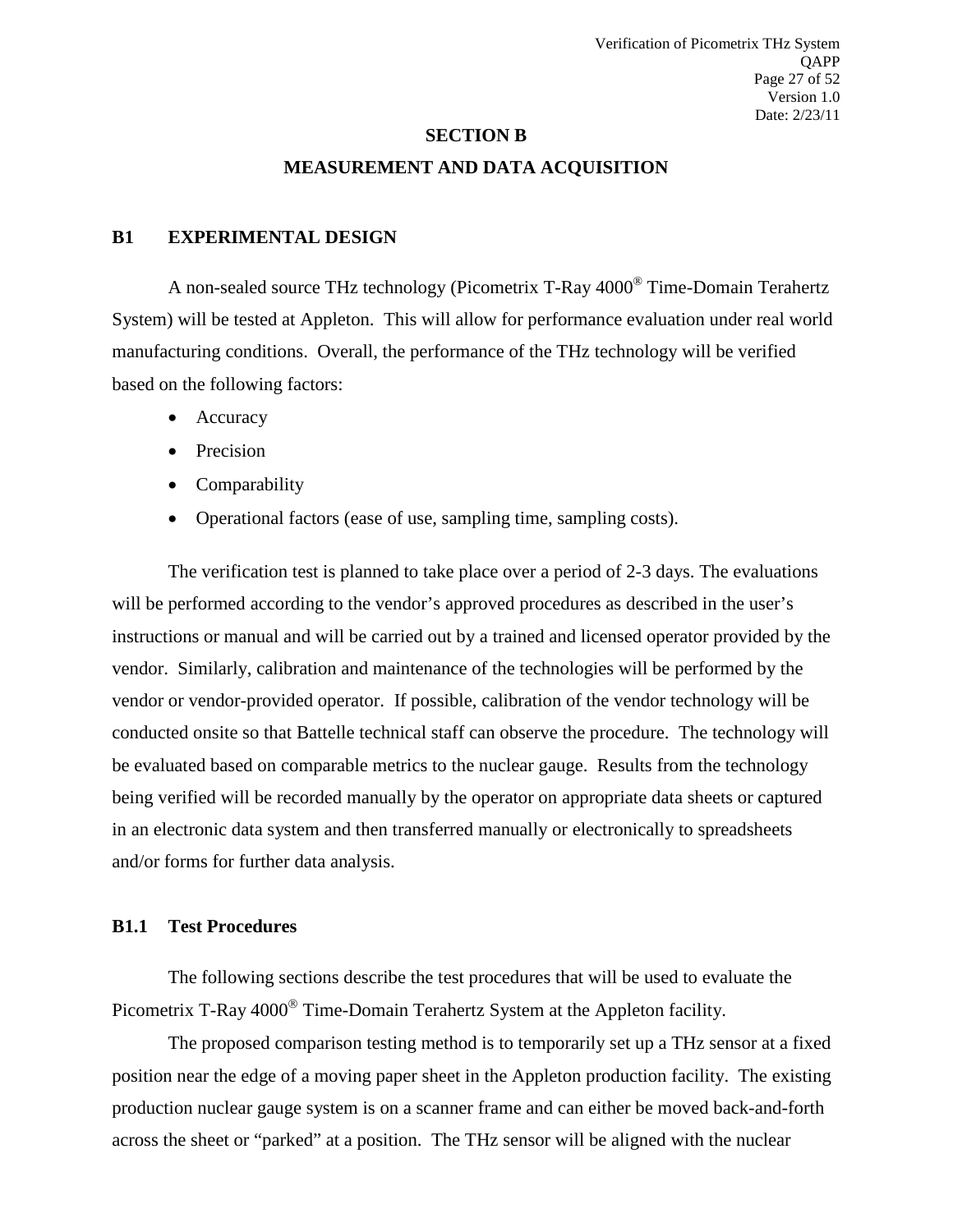Verification of Picometrix THz System QAPP Page 28 of 52 Version 1.0 Date: 2/23/11

gauge. Both the THZ sensor and nuclear gauge will remain stationary during testing. Figure 3 shows the positioning of the gauges.



#### <span id="page-27-0"></span>**Figure 3. Relative Position of Sample Sheet, Nuclear (Beta) Gauge and THz Sensor**

The nuclear gauge and THz sensor will be placed as close to each other as reasonably possible (less than 2-3 feet) at the point in production after the last coating application (inspection position). The THz sensor will remain static (two to four inches from the edge of the paper). The nuclear gauge will both be scanning across the sheet and later parked aligned with the THz sensor. The Appleton production line used for testing involves multiple coating applications.

The nuclear scanning will be needed by the Appleton production staff for the first few (approximately three) rolls once a new product is beginning its production run. Once production conditions permit the nuclear gauge to be temporarily taken off-line, the nuclear gauge will be "parked" in a fixed position aligned with the THz gauge. Continuous overlapping measurement data will be collected and logged by both the gauge and sensor over at least a five minute period. The current nuclear gauge acquires measurements at a 1/5 Hz rate. Thus, a five minute period will result in a log of 60 nuclear gauge measurements. The THz system acquires measurements at a 100 Hz rate, thus 30,000 measurements will be collected over the five minute period.

At the mid-point of each day of testing, the THz system time measurement calibration will be checked. This calibration procedure will follow protocols established by the vendor for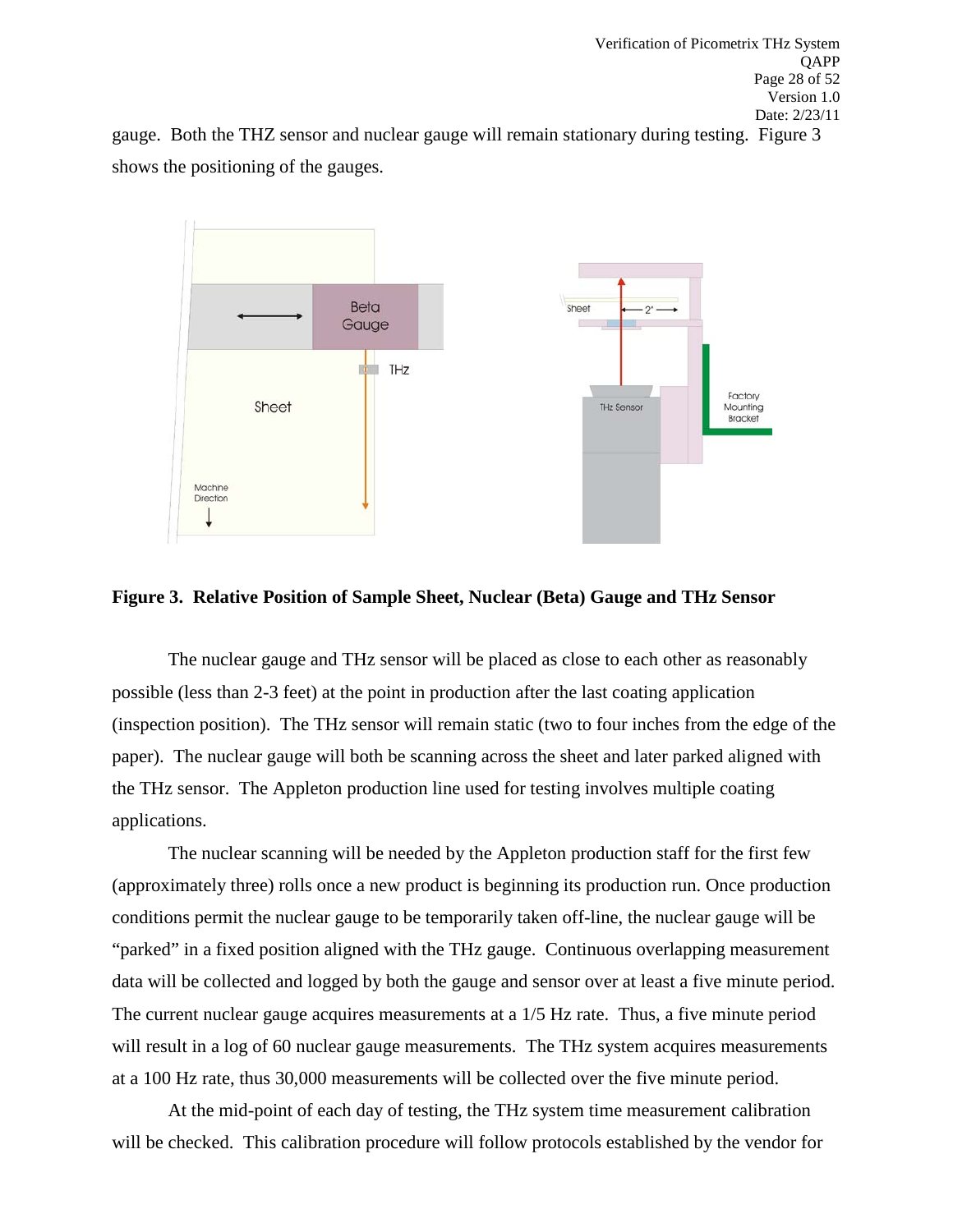the technology. The reason for the test is to confirm the measured ToF delay through a calibration block of fused silica is within specified tolerances. The nuclear gauge will be operated and calibrated according to manufacturer recommendations and Appleton established protocols.

At the start of a new roll of the material under test, the nuclear gauge will operate normally; scanning across the product sheet and providing feedback to the production equipment and staff. If feasible, THz measurements will be acquired frequently during this period for later exploratory analysis. Once the Appleton production staff has become confident of the operation stability, the nuclear gauge may be moved to a static position near the edge of the roll for trial testing. The range of times required to coat an entire roll of paper varies from 15 – 30 minutes. The nuclear gauge will be available to monitor the coating for the second half of a roll. Appleton production staff requires the use of the nuclear gauge during the first half of a roll coating process to ensure proper product quality. All steps within a single measurement run will be completed within a single roll of product. Five rolls each of two different products, a midrange and heavyweight, will be measured.

For all measurement runs, the general data collection procedure is as follows: once proper manufacturing stability is confirmed by the Appleton production representation, the nuclear scanner will be moved and parked at a predetermined position to align with the THz sensor, somewhere between 2 and 4.25 inches in from the edge of the sheet. The sheet edge position will vary from product to product, hence the variation in the distance from sheet edge. The THz sensor will be positioned as close as possible, within 2-3 feet, directly in front of or behind the nuclear gauge.

Before sample data collection, the THz sensor assembly will be rotated "off-sheet", i.e., so the product is not in the measurement path. This step simulates a scanning operation; where the sensor moves past the paper sheet (off-sheet) before reversing direction to continue scanning. In this off-sheet position, a system measurement check will be conducted. This check will involve measuring the "open-air space" ToF value. This data will be collected for two seconds, which represents a typical time for a sensor to go off-sheet, reverse direction, and move back onto the sheet. This measurement will be stored for use in the basis weight calculation. The sensor will then be rotated back to the fixed position aligned with the nuclear gauge. On-line data collection should begin within one minute after the completion of this procedure.

Data will then be simultaneously collected and logged for both the nuclear and THz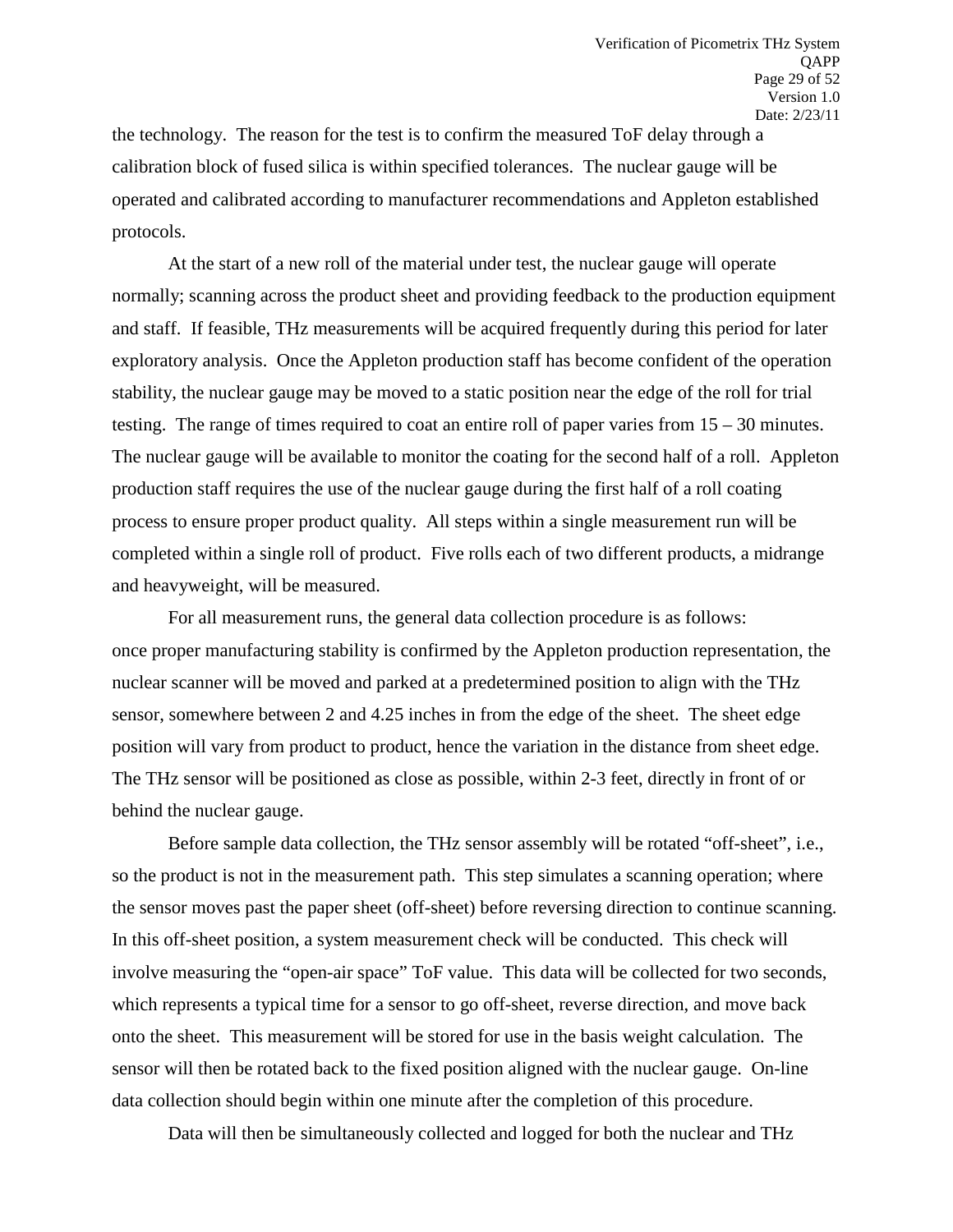systems for a continuous period of at least five minutes. The THz data collection is triggered with a key press. The method of triggering the logging of the nuclear gauge data will be determined by Appleton staff, and will be started at the same time as the THz system. If the logging start of the nuclear gauge is imprecise, a slightly longer data set will be collected to ensure there is at least five minutes of overlapping data between the nuclear and THz gauges. If necessary, a hand trigger can be used to mark the THz data at the start of nuclear gauge measurements. The clocks for both technologies will be synchronized, and data from both the gauge and sensor will be time stamped to allow the results to be more precisely overlapped. The measurement system clocks used to timestamp the data will be compared within  $\pm 10$  minutes of each data collection run.

The nuclear gauge must move off-sheet (i.e., ending on-line measurements) 16 seconds before the end of a roll. This step is required to prevent the individual that pastes the end of the previous paper roll to the beginning of the next roll from being caught in the relatively narrow gap between the top and bottom plates of the nuclear gauge. Once the start of the new production roll is past the inspection point the nuclear gauge will return to scanning the product.

At the end of all rolls for which an inspection was completed, an end-of-roll "tear-off" paper sample will be collected. These samples will all be marked and saved for laboratory and later THz inspection.

Within one minute of the end of the data collection, the THz sensor assembly will again be rotated off-sheet and a two second data set of 'open-air space' (i.e., nothing between the THz transmitter and receiver) ToF values will be recorded.

This process will be conducted at least five times in the production run of the two products (i.e., midrange and heavyweight stock) to be tested.

The laboratory results from the first data collection run will be used to temporarily calibrate the THz sensor to output basis weight values. All "raw" THz measurement values will be saved allowing this calibration to be refined once all measurement results are available.

Testing is planned for two to three days during the week of February 14, 2011. Additional days may be required for system setup and to complete the Technical Systems Audits described in Section C. A summary of the testing is as follows:

• Five data collection runs will be completed per product grade. In general, data logging will begin as soon as reasonably possible once the nuclear gauge can be taken off-line for trial testing.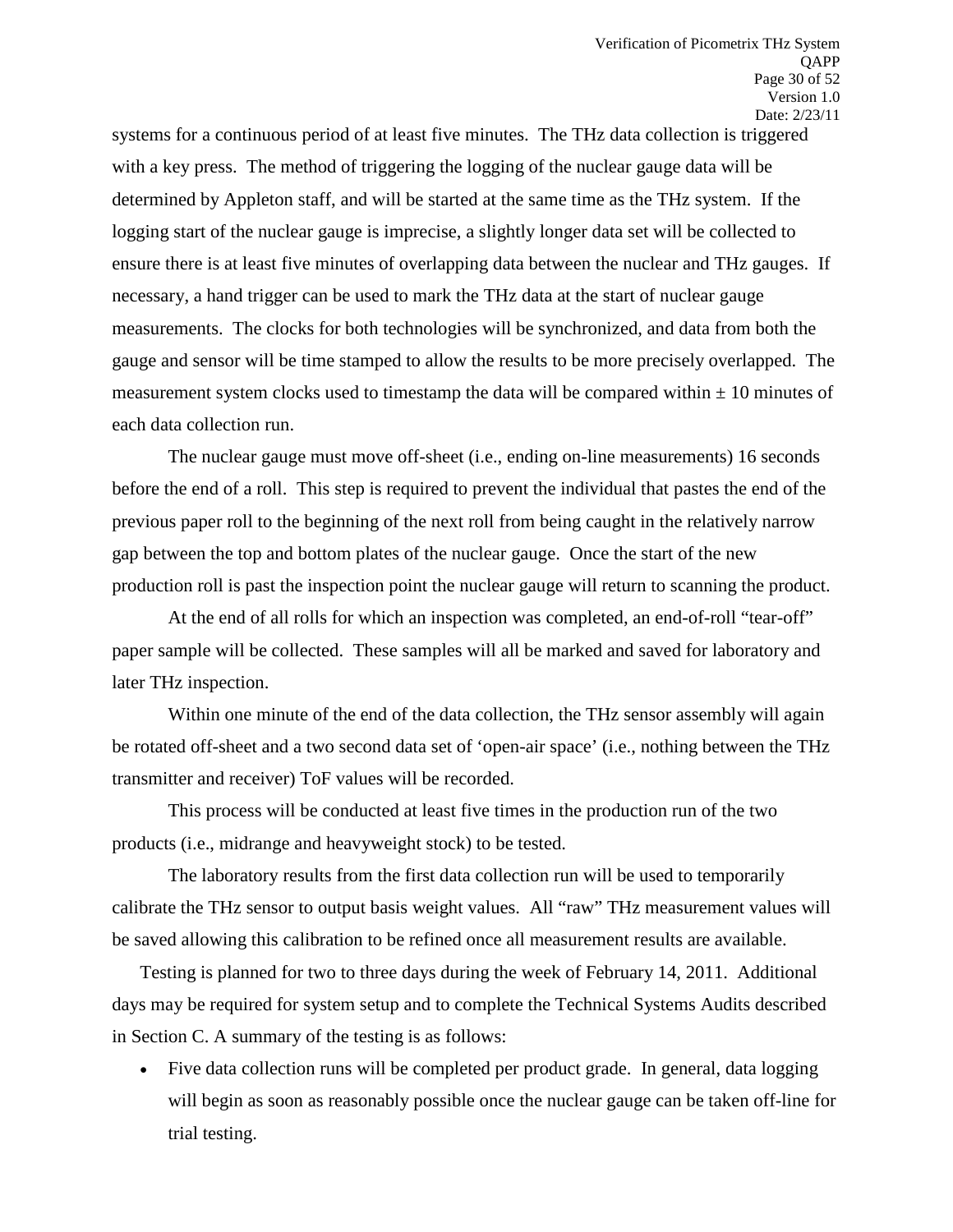• All data collection runs will collect and compare simultaneous nuclear / THz and THz / laboratory measurement results, but not nuclear / laboratory results. The paper sample collected for laboratory analysis will also be analyzed off-line with the THz technology in order to further establish measurement accuracy and precision.

Specific steps of the data collection process for Appleton and Picometrix personnel are:

- $\rightarrow$  An Appleton representative will be required to park the nuclear gauge and begin and end data logging.
- $\rightarrow$  A Picometrix and Appleton representative will be required to rotate the THz sensor off-sheet, collect a 2-second air space ToF measurement and return the sensor to on-sheet.
- $\rightarrow$  A Picometrix representative will be required to begin and end data logging, and to press a trigger to mark the THz data when the nuclear gauge goes off-sheet

Appleton personnel will collect a typical end of roll sample for laboratory basis weight measurement for later off-line THz measurements.

Conditions of testing:

- The materials manufactured at this facility are coated paper products. All samples tested will be coated final products.
- The tested parameter will be product basis weight.
- Two differing bare stock basis weight materials, a mid-range and heavyweight, will be tested.
- TAPPI standard method guidance will be used to determine basis weight.
- The nuclear gauge will be required to be scanning and operating (i.e., not available for trial testing) at the start of every new roll. This is to guarantee production quality control. This period of use will be variable depending on the amount of time necessary to establish confidence in the product quality. A typical roll time is  $15 - 20$  minutes. It is assumed that the second half of the roll can be used for trial testing.
- The nuclear gauge will go off-sheet 16 seconds before the end of roll, preventing the "paster" that attaches the two rolls from being caught in the relatively narrow gap of the nuclear gauge.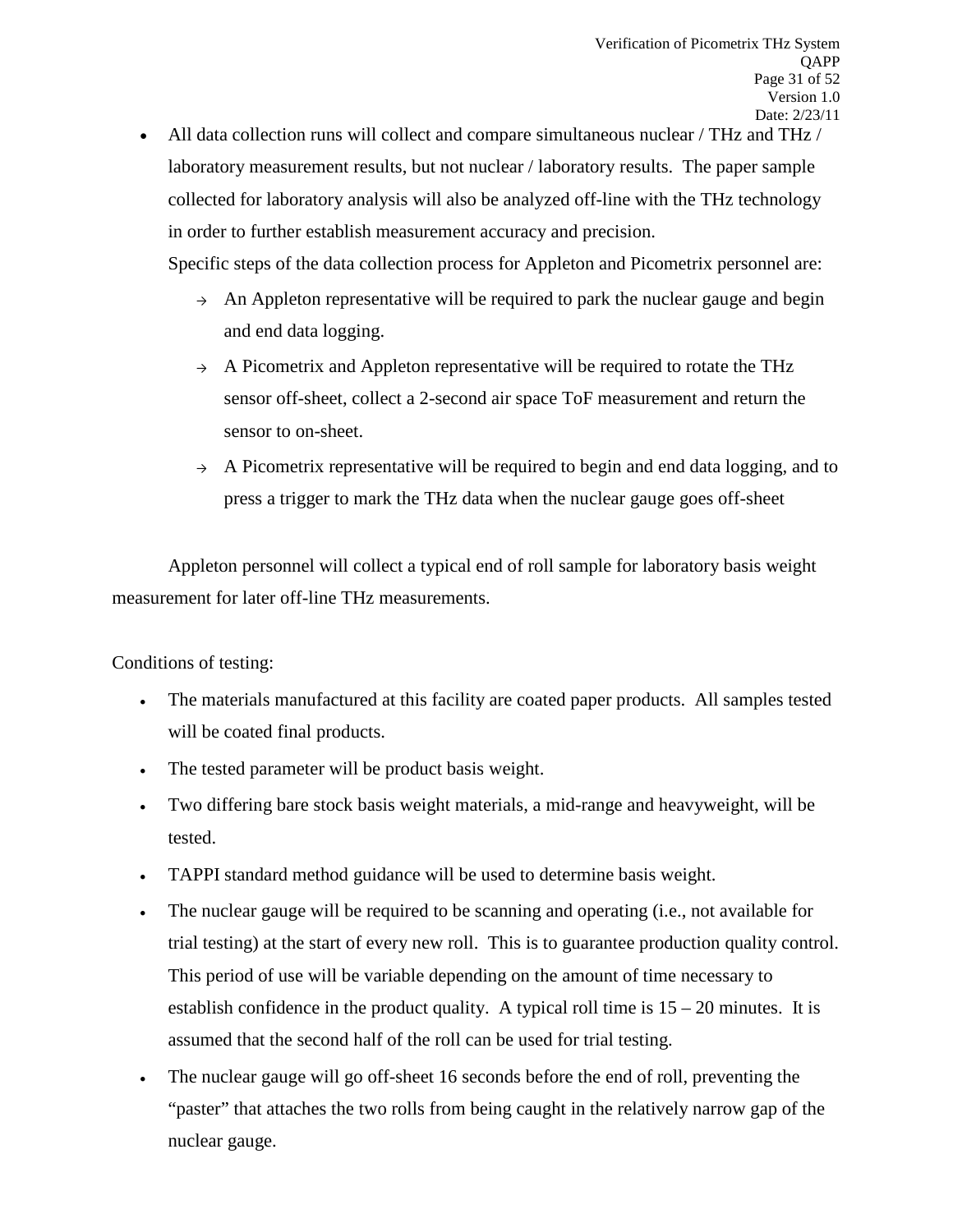- There could be a significant imprecision in removing the exact sample section from the paper roll. Assuming a manufacturing rate of 3000 ft/min, a 1-second offset between the data logging and selected sample position will result in a mismatch of 50 feet (600 inches).
- The laboratory results for the first measurement run on each product grade will be used to temporarily calibrate the THz sensor to provide real-time measurement results for subsequent runs of that product.
- All THz "raw" measurement results (i.e., Time-of-Flight values) for all runs will be logged to allow a separate comparison of the on-line and off-line measurements.
- It is assumed that the static THz sensor configuration  $(1.5"$  gap) can remain in place through the end of all rolls.
- Comparisons of on-line measurements between the nuclear and THz technologies are easy to perform, and are possible whenever the nuclear gauge is available for trial testing purposes.
- It is assumed that the THz sensor configuration can be rotated so as to simulate going offsheet. While off-sheet, calibration checks of the THz sensor will be made.
- It is assumed that a THz sensor can easily be used in the "TAPPI room" laboratory testing area.
- Additional accuracy and all precision THz measurements will be made in the TAPPI room on the same samples used for the laboratory basis weight testing. In paper products, the paper "formation" creates basis weight variation on a short length scale. The large spot and web movement creates natural averaging of the nuclear gauge's measurements so that formation does not have an effect. In the laboratory measurements, sheets of paper are weighed to determine basis weight, again naturally averaging over variations due to formation. Due to the relatively smaller inspection spot of the THz sensor, multiple measurements over an area will be performed to avoid any issues with the product's formation. Another option is to cut and stack multiple sheets of the laboratory samples for inspection with the THz sensor. The stacking of samples should reduce formation induced product basis weight variability.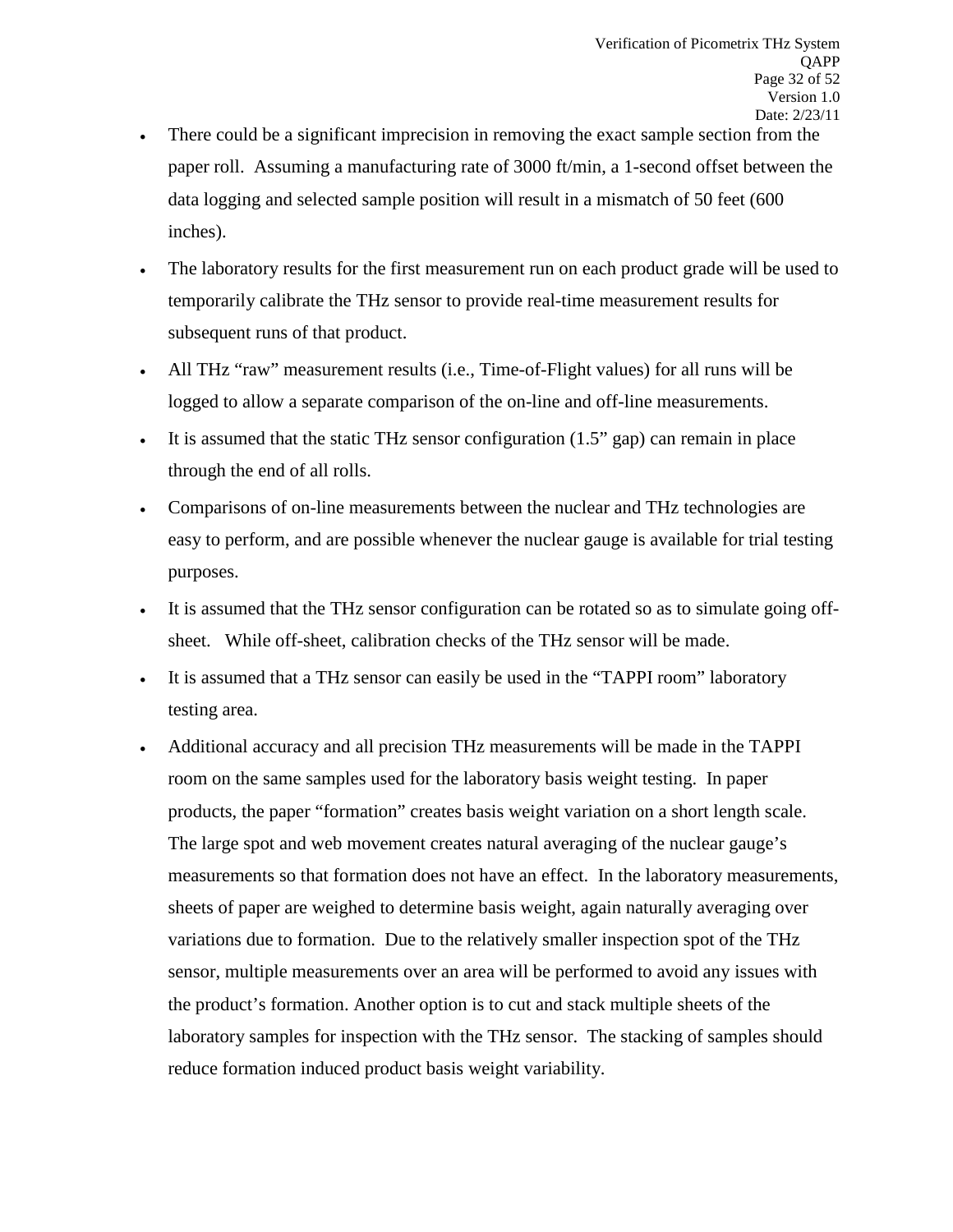#### **Data Collection Runs:**

On-line Data Collection

- 1) For a mid-range basis weight product:
	- a) Run 1: Acquire simultaneous nuclear and THz sensor measurements for at least the last five minutes of a production roll. The nuclear gauge will move off-sheet (and thus end its data collection) 16 seconds before the end of the roll. The THz sensor will continue to collect data past the end of the roll.
		- i) Use a hand trigger switch to mark the THz data when nuclear gauge starts to move off-sheet, thus aligning the end of nuclear gauge measurements to the THz results.
		- ii) Collect an end-of-sheet tear off sample for later laboratory and THz analysis. The laboratory results can be simultaneously compared to the nuclear and THz sensor results.
		- iii) Use the laboratory results from this first data run to temporarily calibrate THz sensor to provide real-time results for subsequent measurement runs.
		- iv) Use laboratory sample to perform static THz measurements to further confirm accuracy and establish static measurement precision.
	- b) Runs 2 5: Are the same as Run1 except the THz system will now be programmed to directly report an estimated basis weight value (while still logging the ToF raw data).
	- c) Use laboratory samples to perform static THz measurements to further confirm accuracy and establish static measurement precision . .
- 2) Repeat all above steps for heavyweight product.

A typical single product production run can range from 12 hours to  $> 50$  hours. The five repeated measurements will occur within these ranges and will be spread out to encompass as large a variation of the two basis weight materials (medium and heavy) as possible. The timing of the repeated measurements will be determined by Appleton.

There will not be any control of the environmental conditions during testing. That is, both gauges will be operating in a manufacturing factory environment. Environmental conditions present during testing will be noted based on information provided by Appleton staff.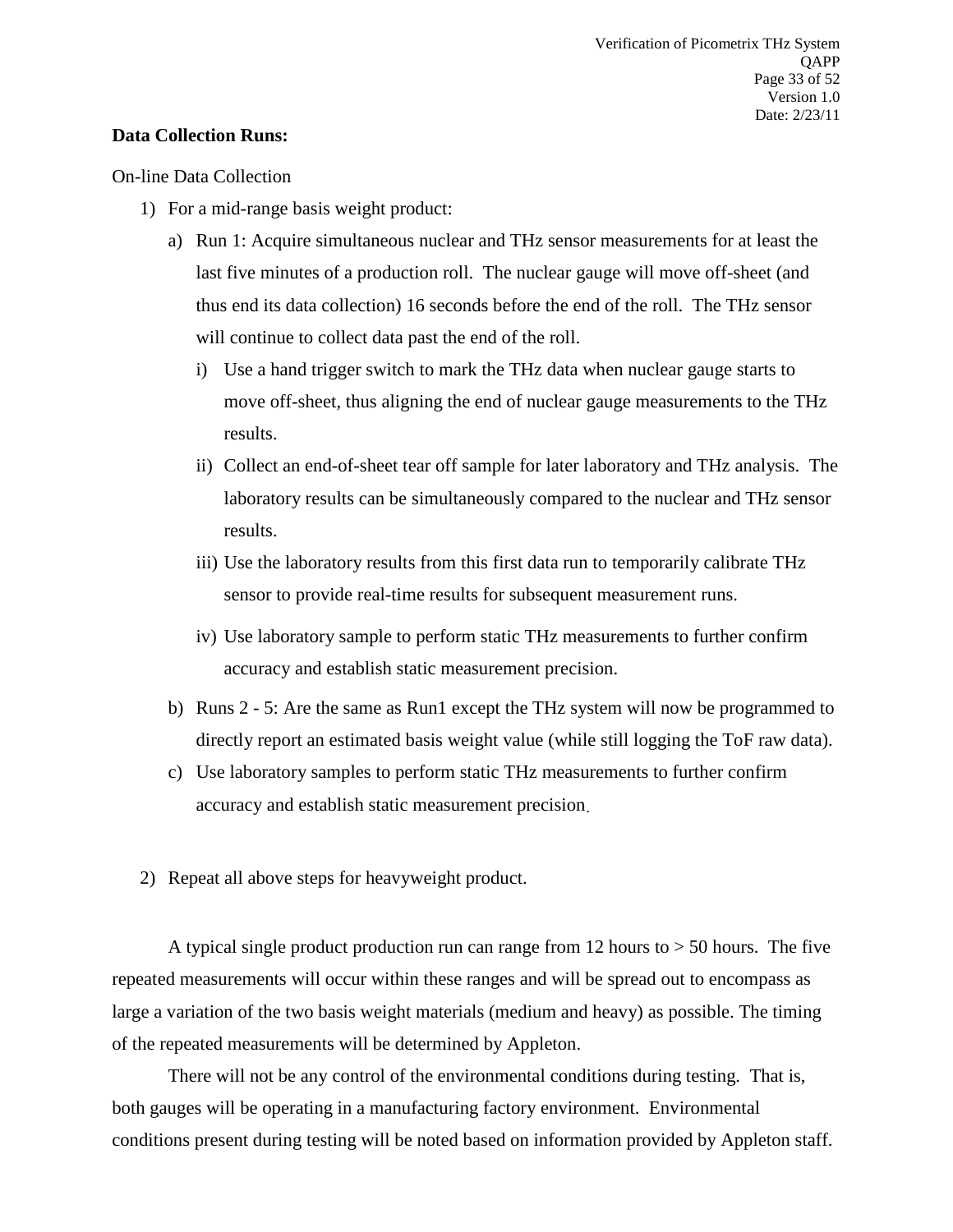Battelle staff present at the test site will also provide a temperature and relative humidity gauge to record conditions on the production floor as well as in the TAPPI conditioning room.

All laboratory results will be collected and run per Appleton protocols, which are based on TAPPI standards<sup>3</sup>. The protocols are considered business confidential information. In general, the samples will be bagged after collection and allowed to condition in TAPPI rooms on the manufacturing floor. The environment of these rooms is tightly controlled (72 °F and 50% RH). The length of conditioning time is determined by the sample type. Laboratory measurements will be collected on tear-off samples collected for each of the five runs for each paper type. Once all on-line data collection is completed in the production facility, a THz sensor will be moved to the TAPPI room to allow static off-line THz measurements.

#### Off-line Data Collection

Once laboratory basis weight analyses are complete for a given run, the five physical paper samples will be repeatedly measured with a static THz sensor in the TAPPI room to further establish measurement accuracy and precision. The steps to prepare the five paper samples follow.

- 1) For each sample, there are four sheets, all 12.5" by 9.5". These sheets will be cut into two inch by two inch pieces resulting in 96 pieces.
- 2) The suggested best method to establish a calibration factor, and thus the accuracy, is to stack a number (e.g., 12 pieces yielding eight stacks) of individual sheet sections in a sample holder and measure the total ToF. This method improves the measurement confidence in two ways:
	- i. By stacking the sheets, any changes in the material's formation (short distances variations in sample mass / density / consistency) will be averaged away with a single measurement. Note: it is not expected that the eight measurements will yield the same result, even with this spatial averaging procedure. A coated paper product will have appreciable spatial variation in basis weight over fractions of the dimensions of the total sheet sample.
	- ii. The increase of total ToF will reduce the contribution of any fixed noise in the measurement.
- 3) Each of the eight sample stacks will be measured for an integration period of about 30 seconds.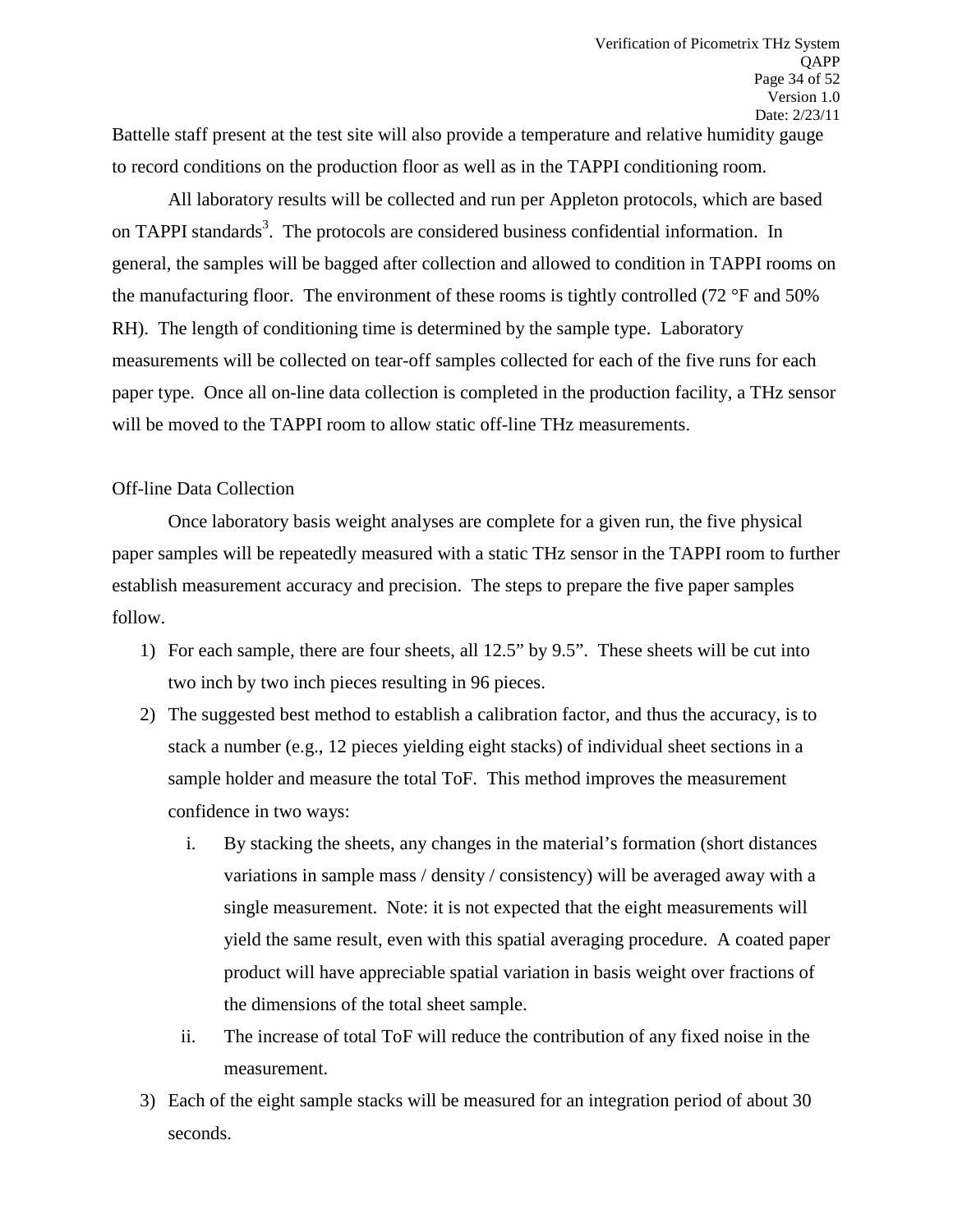- 4) All individual sample stack measurement results will then be averaged and used to calculate a THz ToF to basis weight conversion factor.
- 5) One randomly selected sample stack will be installed in the sample holder and measured twice. This will be used to determine the reproducibility of the measurement.
- 6) Unfortunately, static off-line nuclear gauge measurements are not possible during this trial. Thus, accuracy and precision comparisons to the nuclear gauge will not be made.
- 7) Alternatively, a large number of one second average measurements over a number of different positions on a single sheet can be collected. This method would be preferred if it is demonstrated that the formation of the product does not adversely affect the measurement.

The THz "raw" data will consist of a .csv data file of Time-of-Flight values for every measurement (100 per second). The calibration factor to convert these measurements to basis weight will be temporarily determined from the laboratory results from the first data run for a new product. That calibration factor will then be used for subsequent data runs to provide realtime basis weight values and logged as the measurement results. Because the ToF values will be saved for every run, it will be possible to recalibrate the THz measurements to align with the method of choice; on-line THz measurements versus laboratory measurements, off-line static THz measurements versus laboratory measurements or on-line THz versus on-line nuclear gauge.

The data format of the nuclear gauge will be determined by Appleton. There exist possible proprietary limitations on the use of data streams of the nuclear system when in parked mode. Appleton will determine how to best log and report the data to eliminate these issues.

As every measurement of each gauge will be logged, for some analyses the averaging interval for both sets of data can be altered in post analysis, filtered and smoothed. The majority of the processed THz data sets will be made available by the end of that testing day. The availability of the nuclear gauge data will be determined at the start of testing.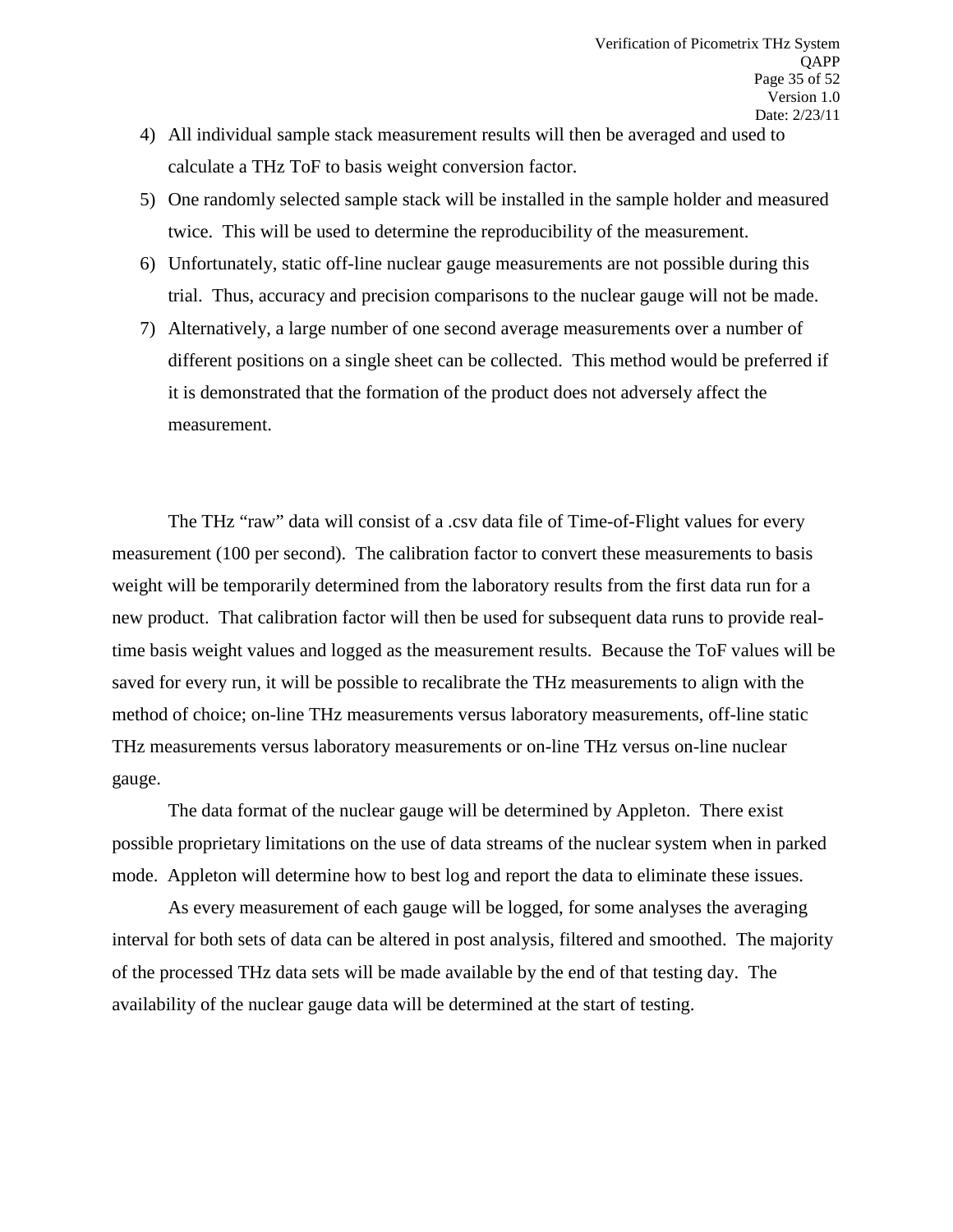#### *B1.1.3 Testing Parameters*

A total of 10 data sets each will be taken by the THz technology and the nuclear gauge technology on the Appleton production line. Quantitative assessments will be made. The following sections describe in more detail the evaluation of the testing parameters.

#### *B1.1.3.1 Accuracy*

Accuracy will be assessed by evaluating the results of the THz gauge against the results from the standard laboratory method for the determination of basis weight. The comparison of accuracy may be limited for this production measurement trial. The limitation is the collection of laboratory samples (i.e., the standard measurement method) in that the exact overlap between the on-line and physical paper sample cannot be guaranteed. In order to address this possible complication, off-line static THz measurements are planned on the paper samples. By making a large number of measurements over the spatial area of the lab sample, the accuracy of the THz measurement can be assessed.

#### *B1.1.3.2 Precision*

The precision of the THz system will be assessed with static off-line measurements of paper samples used for laboratory basis weight determination. With repeated measurements on a static sample, the measurement precision can be assessed.

#### *B1.1.3.3 Comparability*

This test will assess the performance of the THz technology based on the measurement of whole sample basis weight. The measurement of that whole sample basis weight accounts for the vast majority of nuclear gauge use. If a nuclear gauge is extended to measure an additional parameter (e.g., thickness), the additional measurement is dependent on the same results to obtain basis weight. Thus, comparing the basic measurement of basis weight should allow the best comparison between the two technologies. There are, however, some limitations in the comparison of the nuclear and THz gauge measurement of basis weight that should be noted.

One limitation in the comparison between the techniques is the operational need to remain static for this testing. That is, cross sheet scanning will not be conducted. Though cross sheet scanning is typically how the nuclear gauge would be operated in the Appleton production environment, due to practical limitations, cross sheet scanning is beyond the scope of this verification test. An additional factor limiting comparison is the difference in measurement spot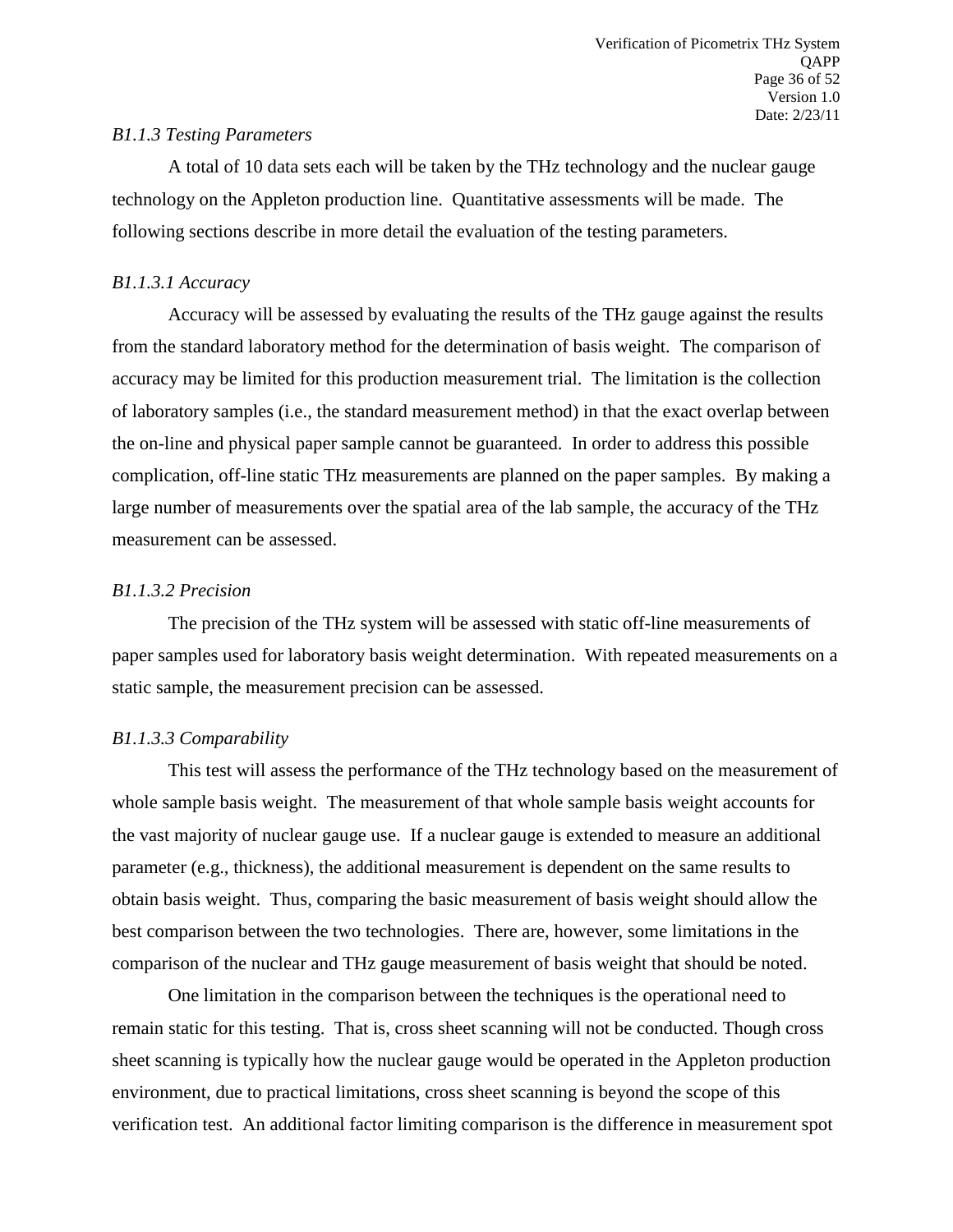size between the two technologies. A typical nuclear gauge inspection spot is 25 millimeter (mm), while a typical THz sensor inspection spot is 2 mm. At a production line speed of 4000 feet/minute, these "spots" become spread to 25 mm x 1041 mm for the nuclear gauge's 50 millisecond measurement integration time and 2 mm x 125 mm with an 80 mm gap between THz measurements. Clearly, these two systems will be inspecting the product in different ways. The nuclear gauge covers a larger area and thus could provide an improved result for the average basis weight value. The higher measurement rate of the THz system somewhat compensates for this difference. In addition, the smaller inspection spot allows for better streak detection and could possibly provide information on the formation (uniformity of basis weight) of the sample.

#### *B1.1.3.4 Operational Factors*

Operational factors such as maintenance needs, power needs, calibration frequency, data output, consumables used, ease of use, repair requirements, training and certification requirements, safety requirements and image throughput will be evaluated based on Battelle staff testing observations and input provided from the vendor. Input will either be provided by the vendor on-site during the verification test and be recorded by Battelle staff or will be provided in documentation to the VTC after completion of the verification test. To the extent possible, Battelle technical staff will also observe and record their own observations of these operational factors. Examples of information to be recorded include the daily status of diagnostic indicators for the technology, use or replacement of any consumables, use and nature of power supply needed to operate the technology, the effort or cost associated with maintenance or repair, vendor effort (e.g., time on site) for repair or maintenance, the duration and causes of any technology down time or data acquisition failure, observations about technology startup, ease of use, clarity of the user's instruction manual, user-friendliness of any needed software, overall convenience of the technologies and accessories/consumables, the safety hazard associated with the use of the technology, or the number of images that could be taken and processed per hour or per day. These observations will be summarized to aid in describing the technology performance in the verification report.

#### **B1.2 Statistical Analysis**

The statistical methods and calculations used for evaluating quantitative performance parameters are described in the following sections. Continuous measurement data will be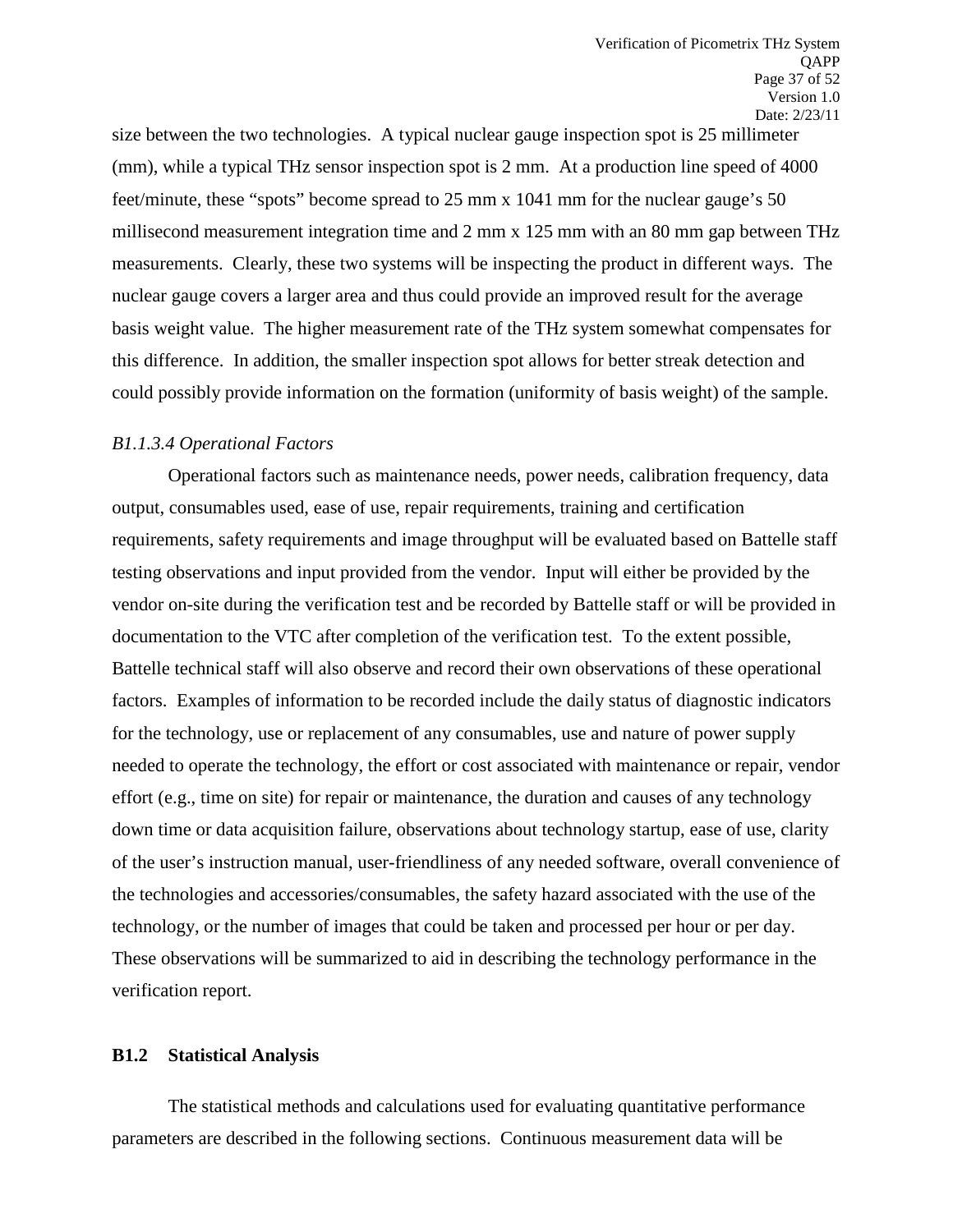collected and logged by both the nuclear gauge and THz sensor for at least a five minute period during each paper roll test. This will be done over at least five separate runs (Runs  $1 - 5$  for each paper type). A five minute period will result in a log of 60 nuclear gauge measurements and 30,000 measurements from the THz technology.

As noted in Section B1.1, cross sheet scanning is typically performed by the nuclear gauge during production at the Appleton facility. The scanning is required to monitor the uniformity of the coating process. As the nuclear gauge scans across the sheet, the product is divided into a number of cross direction "bins". The nuclear gauge will scan across the web at approximately 6 inches per second, producing 96 bin measurements for each single 15 second scan across the product. Then, a number of repeated scans are averaged before a measurement result for that bin is reported. This means for routine operation of a nuclear gauge, a single bin measurement is an average of a number of sets of measurements with each individual measurement covering a certain amount of product. These values are running averages. These average results are then reported through the system to help monitor the production process. The averaging of both across the sheet (cross direction) measurements and along the production direction (machine direction) measurements is used to maintain controlled measurement feedback to the coating devices.

However, for this test, the gauges must remain in "parked" mode. Thus, the cross web averaging cannot be accomplished. However, the data acquired during this test is the closest approximation to the typical operation of the nuclear and THz gauges in a controlled setting.

#### *B1.2.1 Accuracy*

The accuracy of the results will be assessed by calculating the percent error between the laboratory measurements and the results from the nuclear gauge and THz technologies. Percent error will be calculated using the following:

$$
\% Error = \frac{|Technology - Lab|}{Lab} \times 100\tag{1}
$$

 The first sample collection run (Run 1) will be used to establish the calibration factor used to calculate basis weight. The remaining runs (Run 2-5) end of roll sample collection can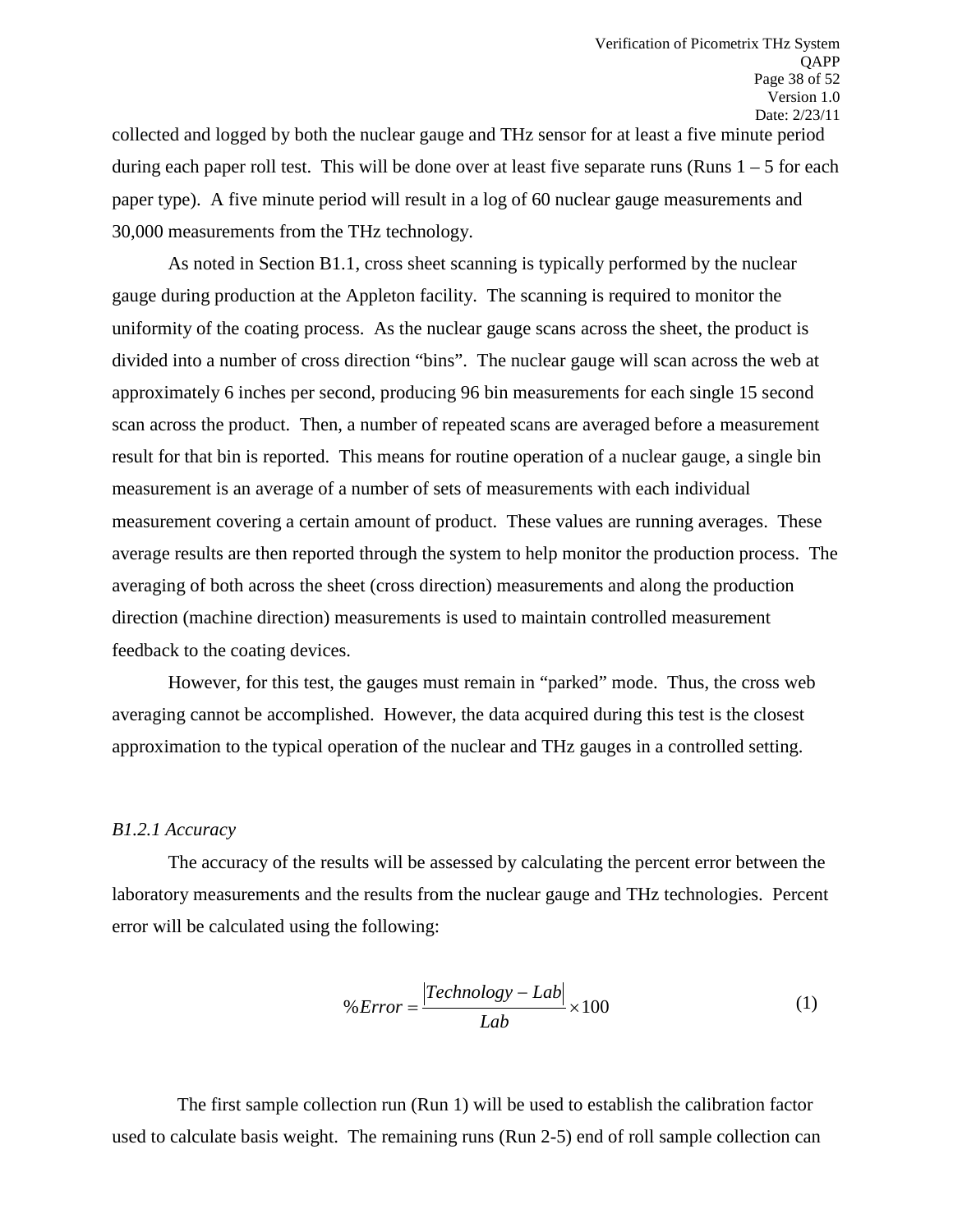be used for an accuracy comparison. However, as previously mentioned, there are identified issues with using end of roll samples to compare to on-line measurements.

In an attempt to better qualify accuracy, off-line static THz measurement of samples collected for laboratory analysis is proposed. By measuring the laboratory samples used for the basis weight measurement, at least the overlap issue is addressed. The remaining consideration is how measurements over what percentage of the 475 square inch samples should be measured with THz. In order to integrate a larger sample area and to reduce the effect of formation (variability in the sample's basis weight), the off-line tests will be made with a large number (e.g., 12) of stacked sections cut from the large laboratory sample sheet. If the sample sheet was completely cut into two inch by two inch square pieces, then eight stacks of 12 sheets per stack could be used for static measurements.

It is important to note that the product under study, coated paper, is inherently non-uniform. Thus, the ToF delay measurements for each "stack" are expected to have different values because they are taken from different positions of the laboratory test sheets. The need to average out this non-uniformity is the logic for selection sample form all positions of the four lab test sheets. The goal is to measure the whole area of laboratory samples, as illustrated in Figure 4.

| ٠ |  |  | ٠ |  |  |  |
|---|--|--|---|--|--|--|
| ٠ |  |  |   |  |  |  |
|   |  |  |   |  |  |  |
|   |  |  |   |  |  |  |
| ٠ |  |  |   |  |  |  |
|   |  |  |   |  |  |  |
|   |  |  |   |  |  |  |
|   |  |  |   |  |  |  |
|   |  |  |   |  |  |  |

Red squares represent 12.5 by 9.5 inch sheets cut from the tear off. The four sheets combine for 475 square inches of sample. The black dots represent the position of a THz measurement when the cut sections are stacked into eight groups of 12 sections.

#### <span id="page-38-0"></span>**Figure 4 - Illustration of Laboratory Sample Sectioning to Achieve Spatial Sampling of Test Sheets**

#### *B1.2.3 Precision*

The cut samples used in the above testing will also be used to determine measurement precision. The precision will calculated as the standard deviation of repeated measurements.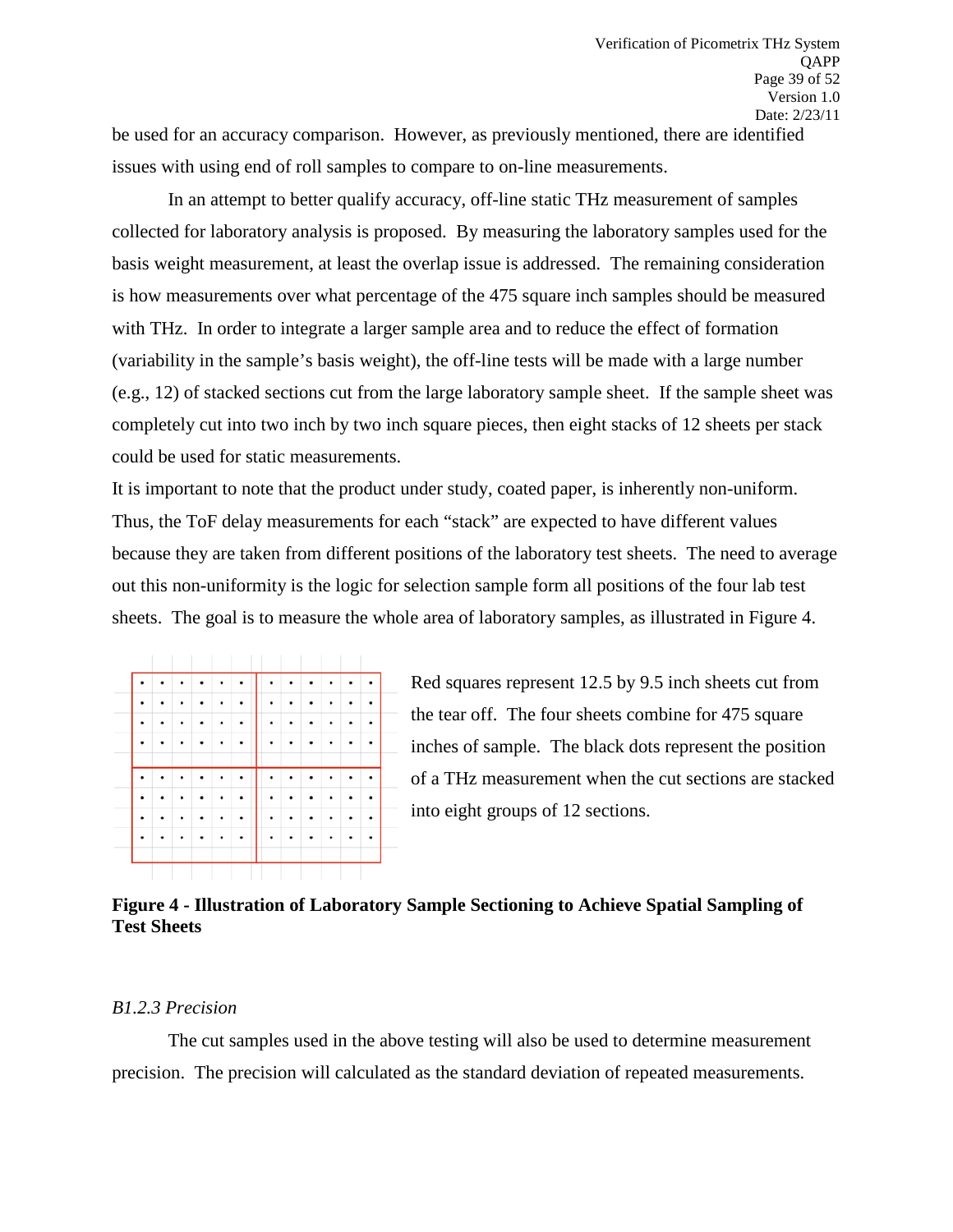Verification of Picometrix THz System QAPP Page 40 of 52 Version 1.0 Date: 2/23/11

$$
StdDev = \sqrt{\frac{\sum_{i=1}^{N} (Xi - X)^2}{N-1}}
$$

(1)

#### *B1.2.2 Comparability*

One simple measure of comparability between the technologies will be assessed by calculating the percent difference between the measurements made by the THz technology and the nuclear gauge while in the on-line production mode. This evaluation will help in assessing the performance of the THz technology in relation to that of the instrument typically used for production control processes (i.e., the nuclear gauge). Percent difference will be calculated using the following:

$$
\% Difference = \frac{(Terahertz Technology Result - Nuclear Gauge Result)}{Nuclear Gauge Result} \times 100 \tag{2}
$$

Comparability results will be calculated for each separate run evaluated during the verification test. Average percent difference will also be determined across the five runs.

Some exploratory data analysis procedures will also be examined to evaluate the comparability of the two technologies. In particular, the raw data from each technology will be plotted together. These plots will allow for examination of how well the measurements from the two gauges track each other. These plots might also be used to explore variations in basis weight measurements over time. The raw data may also be smoothed for the exploratory analysis, such as using locally weighted scatterplot smoothing. The use of histograms, or other techniques such as Grubbs, Ferguson, Dixon, and Hofer-Rickard methods, will be utilized to study the data variability (i.e., outliers).

More advanced statistical methods of comparing the variance between the two data sets will also be considered. A t-test and/or an ANOVA will be considered to evaluate the agreement and variance between the data from the nuclear gauge and the THz sensor.

#### **B1.3 Reporting**

Following completion of the data evaluations, a draft verification report and verification statement will be prepared, stating the verification test procedures and documenting the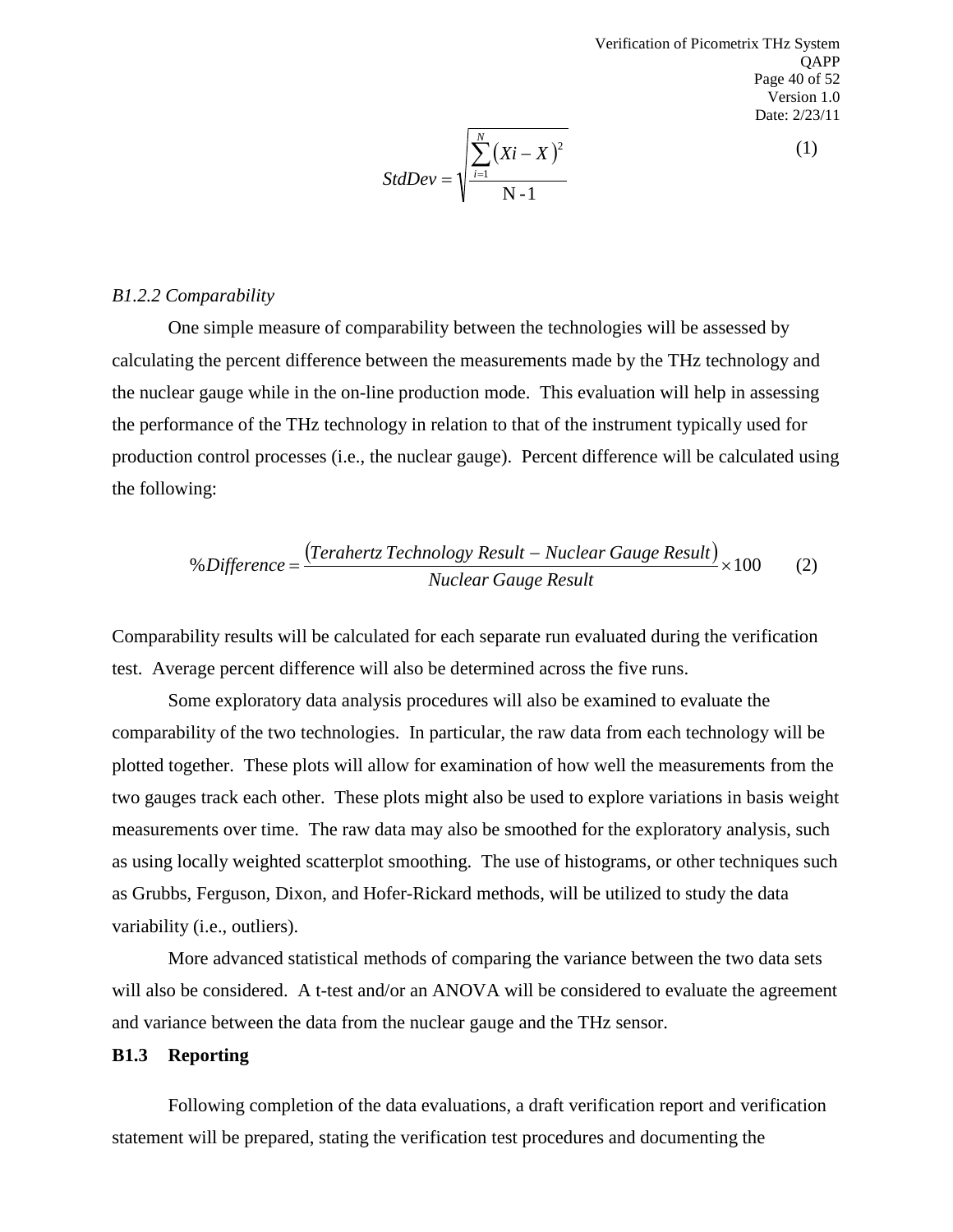performance observed. For example, descriptions of the data acquisition procedures, consumables used, repairs and maintenance needed, and the nature of any problems will be presented in the draft report. The report will briefly describe the ETV Program, the AMS Center, and the procedures used in verification testing. The results of the verification test will be stated quantitatively, without comment on the acceptability of the technology's performance. The draft verification report will be submitted for review by the technology vendor, by EPA, and other peer reviewers. Comments on the draft report will be addressed in revisions of the report. The reporting and review process will be conducted according to the requirements of the AMS Center QMP.<sup>1</sup>

#### <span id="page-40-0"></span>**B2 SAMPLING REQUIREMENTS**

Laboratory samples will be collected at the end of each roll for which a set of nuclear and THz gauge measurements were collected. Thus, five laboratory samples will be collected from the mid-weight paper stock and five from the heavyweight stock. The sample will be an approximately 400 square inch piece of material. After a sample is cut from the end of a roll, it is immediately bagged per the pertinent Appleton protocol and/or TAPPI standard. The samples will be transported and stored in a specialty TAPPI room (i.e., tightly controlled environment) within the Appleton production facility. The samples will then condition for a set time in the TAPPI room before measurements are taken. Conditions for the conditioning room will be followed per established Appleton and/or TAPPI protocols.

#### <span id="page-40-1"></span>**B3 SAMPLE HANDLING AND CUSTODY REQUIREMENTS**

The paper samples collected for laboratory measurements will be handled per the appropriate Appleton paper protocol.<sup>3</sup> Each paper sample will be labeled and assigned a unique sample ID, known as the "Reference Roll Number", generated by Appleton. This will identify the Roll No., Run No., Paper Type, Date/Time of Collection, and other pertinent processing parameters. The unique sample ID will also be documented in the test LRB or associated data collection sheet(s). Sample custody information that documents collection, possession, and transfer of samples will be documented directly on the sample collection forms.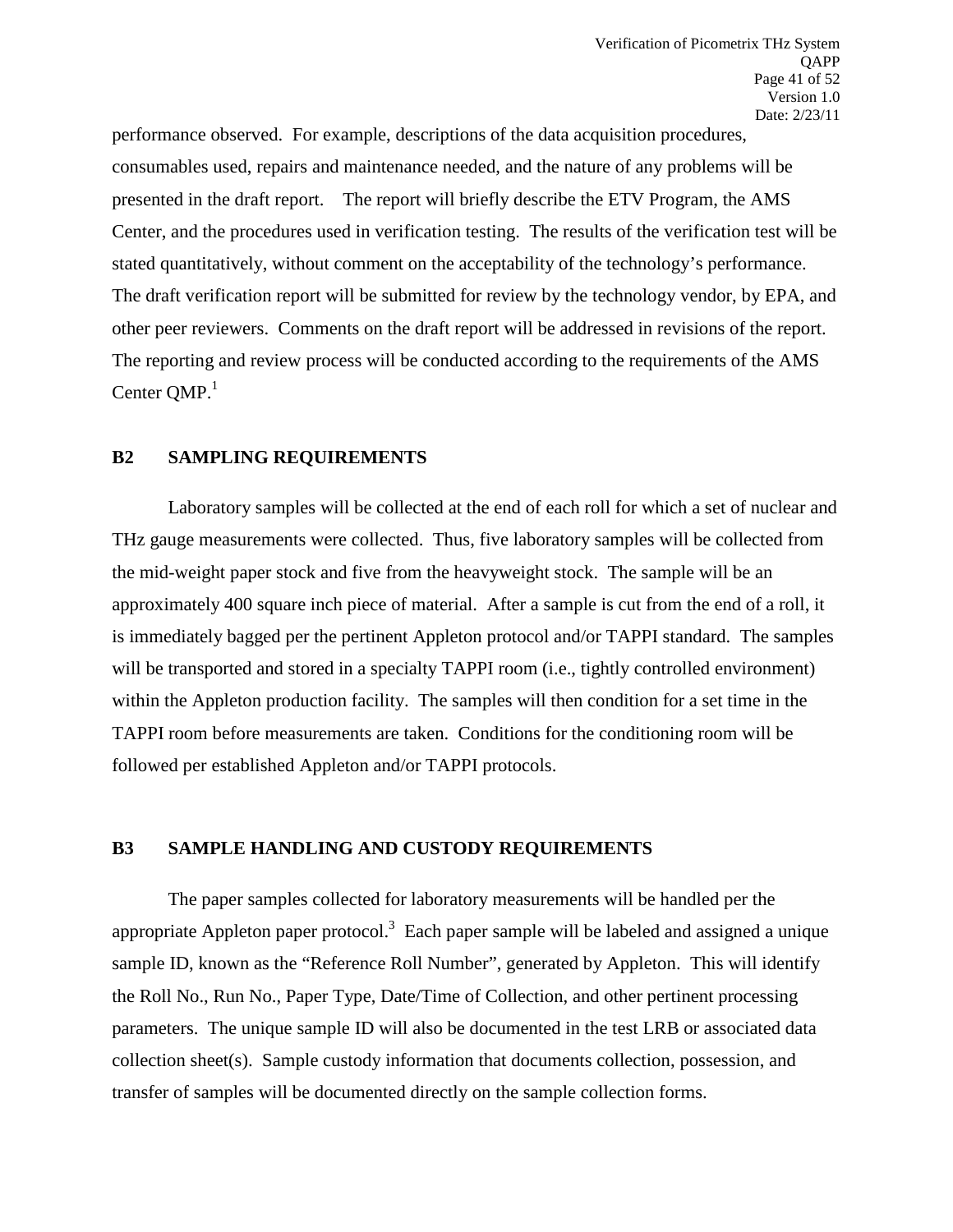Once conditioned for the appropriate amount of time in the TAPPI room, the measurements of interest will be collected using the Appleton laboratory basis weight measurement protocol<sup>3</sup>. Once measurements are complete, unless otherwise specified, the samples will be available for further study by the THz gauge. Samples will not be archived for this test or removed from the Appleton facility.

#### <span id="page-41-0"></span>**B4 REFERENCE METHOD**

Laboratory analysis of basis weight at the Appleton laboratory will serve as the reference method for this test. Laboratory procedures are described in Appleton Standard Test Method 10001.00 *Basis Weight – Laboratory Determination of Coated and Uncoated Paper.*<sup>3</sup> This method is based on TAPPI Method T 410. Each sample will be approximately 800 square inches and must be tested, cut and weighed at the TAPPI Room conditions (defined in Table 2). The laboratory measurements will be performed by Appleton staff. Laboratory measurement results will be provided to Battelle. The QA/QC requirements for the performance of the analytical method are described as data quality indicators (DQI) in Section A8.

#### <span id="page-41-1"></span>**B5 QUALITY CONTROL REQUIREMENTS**

Table 2 presents the DQIs and criteria for the laboratory reference method measurements. The reference method measurement quality will be assured by adherence to these measurement quality and DQI criteria. All laboratory equipment will be maintained, calibrated, and operated according to Appleton internal requirements and TAPPI standards.

#### <span id="page-41-2"></span>**B6 INSTRUMENT/EQUIPMENT TESTING, INSPECTION, AND MAINTENANCE**

The equipment for the reference method for this test includes balance, pre-scribed cutting device (guillotine cutter) (indicating the cut dimensions of the type of paper under study), temperature measuring device, and hygrometer. This equipment will be tested, inspected, and maintained by Appleton staff according to the manufacturer's recommendations and any appropriate TAPPI standards to ensure that the performance requirements established in this document can be achieved. Battelle staff will observe that the balance, temperature measuring device, and hydrometer have been tested and verified to be operating with the Table 2 criteria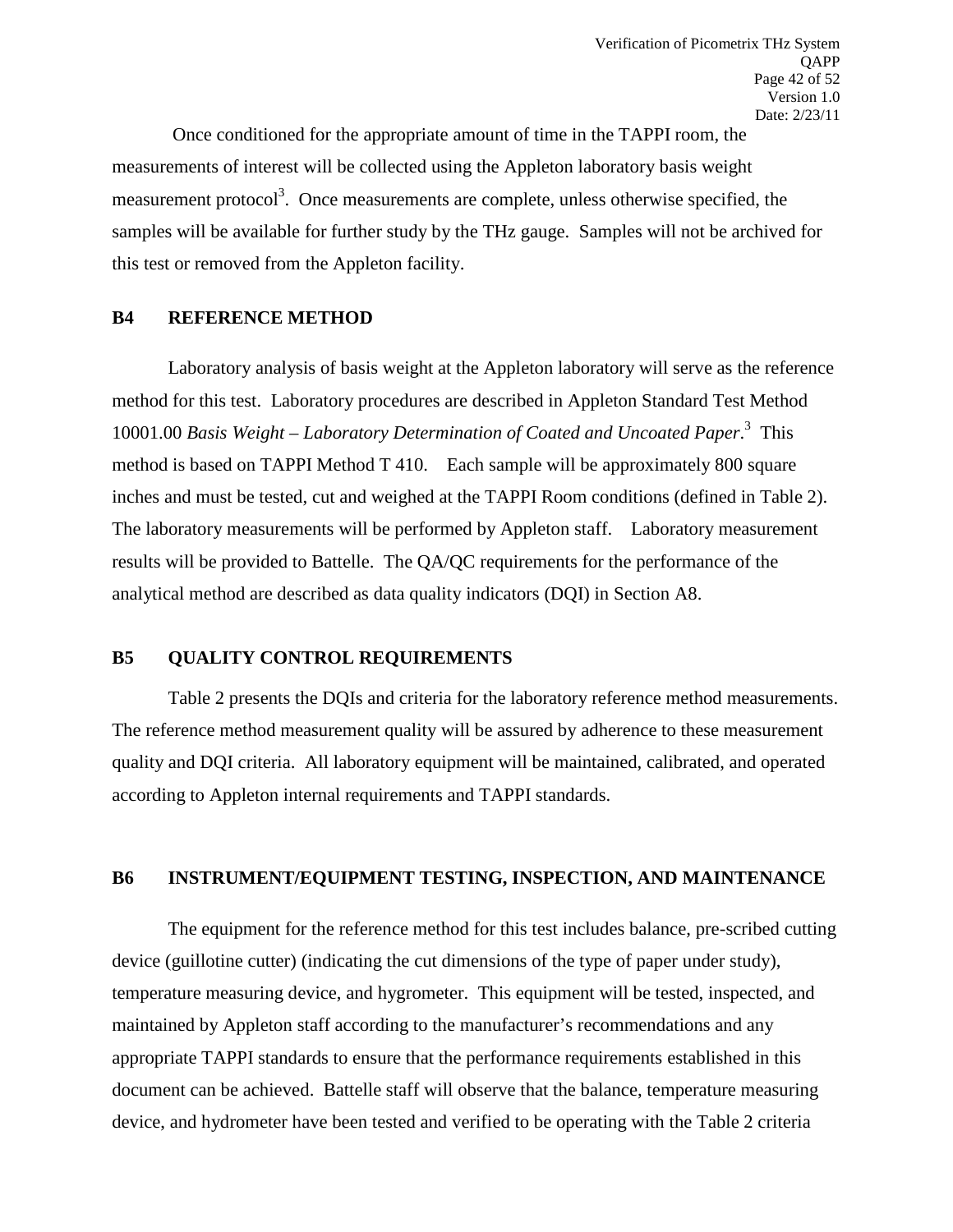prior to use. Operation of the guillotine cutter will be observed during laboratory tests but cutting accuracy is not a DQI. The TSA will confirm compliance with the QAPP. A Hobo continuous-recording monitor that has been calibrated at Battelle's ISO 17025-certified instrument laboratory will collect temperature and relative humidity measurements during production test runs and while measurements are made in the TAPPI room.

#### <span id="page-42-0"></span>**B7 INSTRUMENT CALIBRATION AND FREQUENCY**

The balance, temperature measuring device, and hygrometer, will be calibrated according to the manufacturer's specifications and Appleton procedures prior to testing. Table 2 defines calibration frequency. Calibration of the TAPPI room equipment will be verified during the TSA. Certified analytical balance weights will be used to verify balance calibration and a Hobo continuous-recording monitor will be used to verify the accuracy of the TAPPI room temperature and relative humidity equipment. The nuclear gauges, MeasureX, MX Open system, will have been calibrated by the Appleton plant operator. The THz technology will be calibrated by the vendor according to the technology's specified procedures. This calibration will be performed onsite prior to testing and confirmed once every mid-day.

#### <span id="page-42-1"></span>**B8 INSPECTION/ACCEPTANCE OF SUPPLIES AND CONSUMABLES**

It is not anticipated that any materials, supplies, or consumables will be ordered by the VTC for this test. Supplies used by Appleton and the vendor will be received, inspected, and documented according to their internal procedures. For this test, additional documentation may be required. This includes: source, certification of analysis or verification, and date of receipt for supplies that could impact data quality. If this documentation is required, Appleton staff and vendor representatives will be asked to supply the appropriate paperwork.

#### <span id="page-42-2"></span>**B9 NON-DIRECT MEASUREMENTS**

No non-direct measurements will be used during this verification test.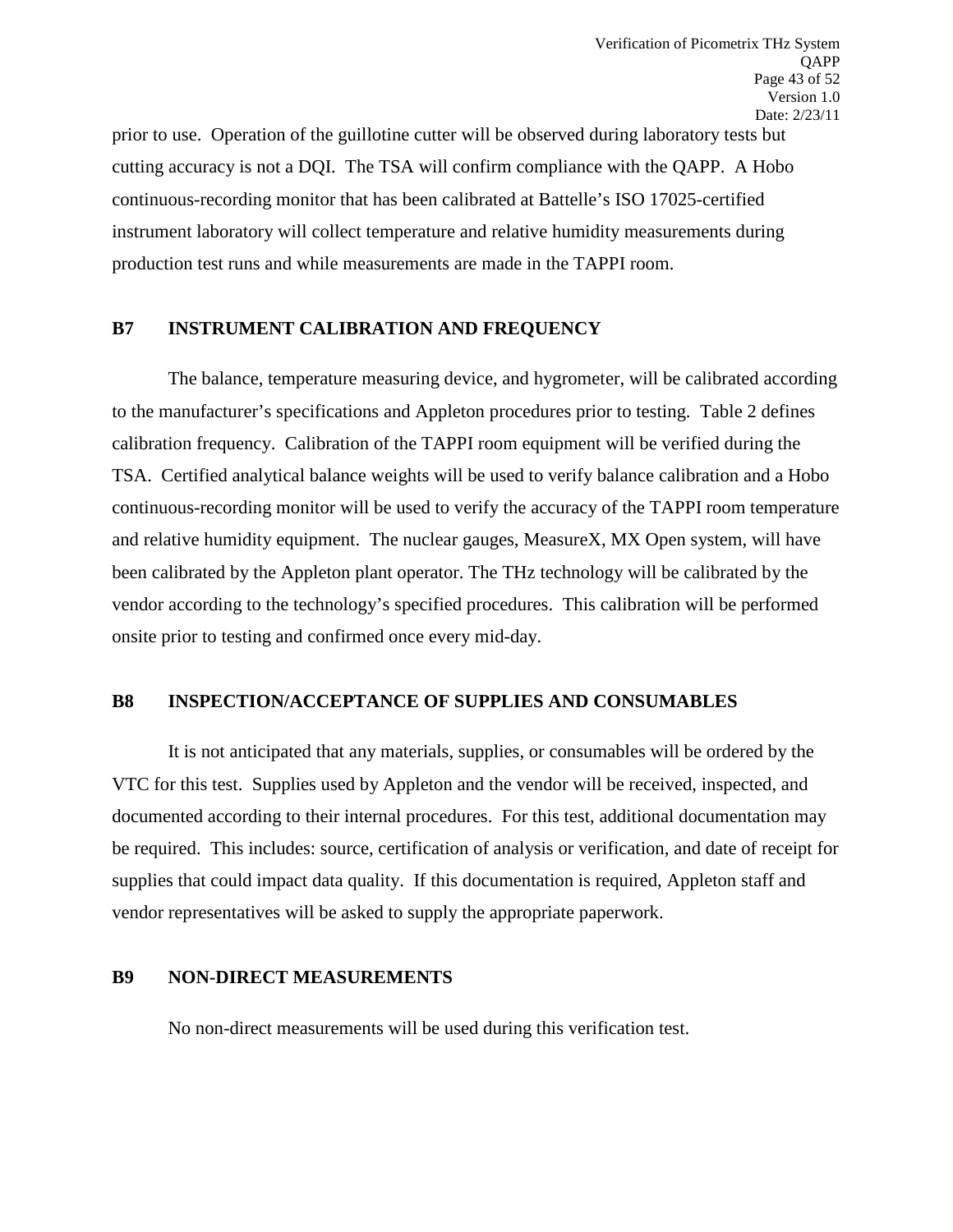#### <span id="page-43-0"></span>**B10 DATA MANAGEMENT**

Various types of data will be acquired and recorded electronically or manually by Battelle during the verification test. Electronic data, including the JOHN NEW COMMENT: THz sensor, nuclear gauge, and Hobo monitoring data, will be saved with unique file names that are directly traceable to the test records for each test run date/time and activity. Table 3 summarizes the types of data to be recorded. All maintenance activities, repairs, and calibrations relevant to the technology operation will be requested from Appleton staff and the technology vendor. All observations relevant to the technology operation during the course of verification testing will be documented in LRBs or on data sheets by Battelle technical staff present during testing. Results from the reference method, including raw data, analyses, and final results, will be documented by the Appleton laboratory and compiled by Battelle. Battelle will obtain copies of all results (hard copy and electronic) in real time to ensure the integrity of the data.

Records received by or generated by any technical staff during the verification test will be reviewed by a Battelle staff member within two weeks of generation or receipt, before the records are used to calculate, evaluate, or report verification results. If a Battelle staff member generated the record, this review will be performed by a Battelle technical staff member involved in the verification test, but not the staff member who originally generated the record. The review will be documented by the person performing the review by adding his/her initials and date to the hard copy of the record being reviewed. A technical review of 100% of the test and reference data produced will be conducted. In addition, any calculations performed by technical staff will be spot-checked by Battelle QA and/or technical staff to ensure that calculations are performed correctly. Calculations to be checked include any statistical calculations described in this QAPP.

Data obtained during the verification test will be maintained confidentially at Battelle, and used only for purposes of the technology evaluation. Data reporting in the final report will consist of tabular results of the calculations in Section B.

It is anticipated that testing of the THz technology will take place over 2-3 days during the week of February  $14<sup>th</sup>$ , 2011. As such, Battelle will provide technology test data and associated reference data (including records; data sheets; notebook records) within 2 weeks of receipt to EPA. The goal of this data delivery schedule is prompt identification and resolution of any data collection or recording issues.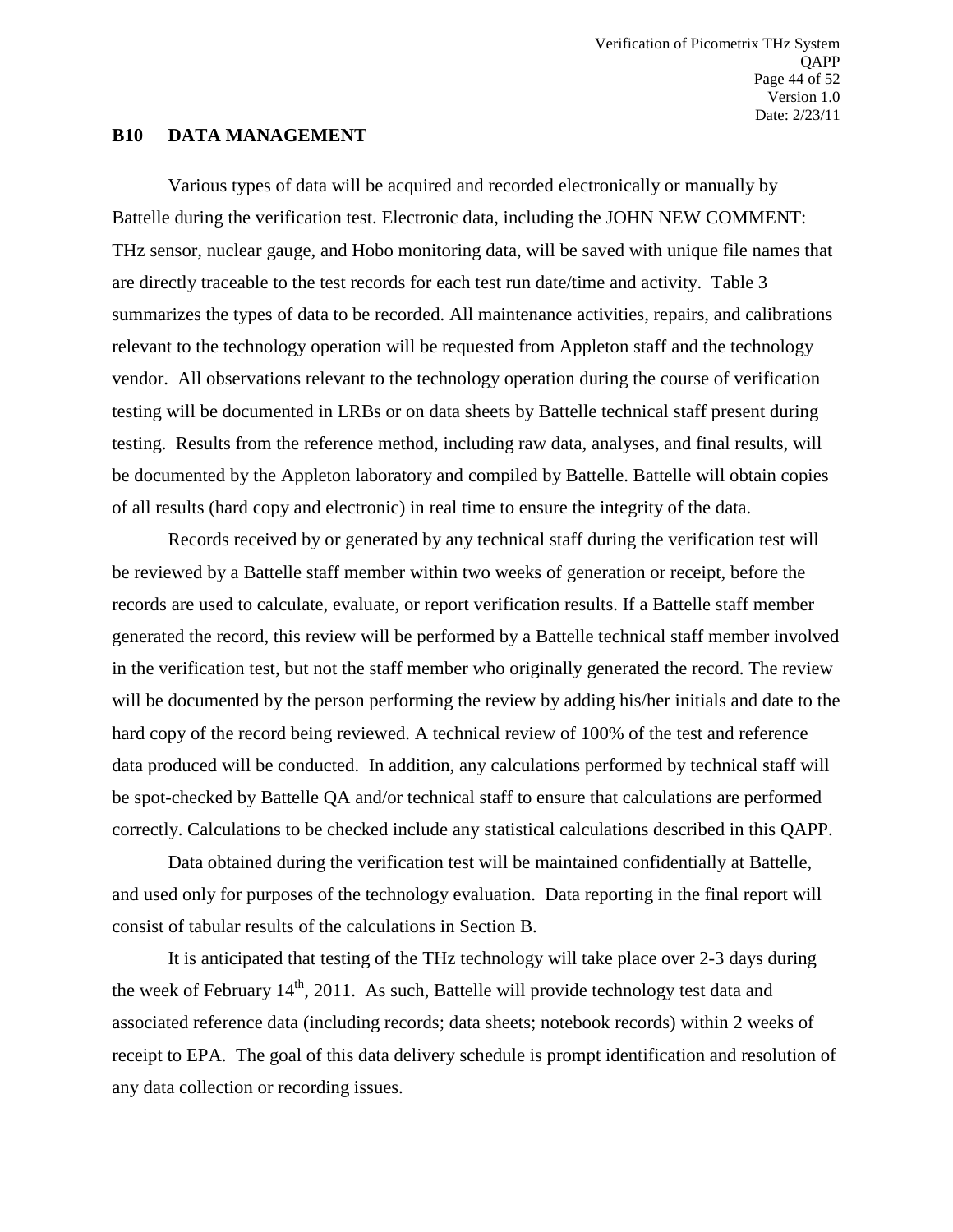# **SECTION C ASSESSMENT AND OVERSIGHT**

#### <span id="page-44-1"></span><span id="page-44-0"></span>**C1 ASSESSMENTS AND RESPONSE ACTIONS**

Every effort will be made in this verification test to anticipate and resolve potential problems before the quality of performance is compromised. One of the major objectives of this QAPP is to establish mechanisms necessary to ensure this. The procedures described in this QAPP, which is peer reviewed by a panel of outside experts, implemented by the technical staff and monitored by the VTC, will give information on data quality on a day-to-day basis. The responsibility for interpreting the results of these checks and resolving any potential problems resides with the VTC, who will contact the Battelle AMS Center Manager, Battelle AMS Center QM, EPA AMS Center Project Officer, and EPA AMS Center QM if any deviations from the QAPP are observed. The VTC will describe the deviation in a teleconference or by email, and once a path forward is determined and agreed upon with EPA, the deviation form will be completed. Technical staff have the responsibility to identify problems that could affect data quality or the ability to use the data. Any problems that are identified will be reported to the VTC, who will work with the Battelle Quality Manager to resolve any issues. Action will be taken to control the problem, identify a solution to the problem, and minimize losses and correct data, where possible. Independent of any EPA QA activities, Battelle will be responsible for ensuring that the following audits are conducted as part of this verification test.

#### **C1.1 Performance Evaluation Audits**

No independent standard of basis weight is available to provide an independent, certified standard against which laboratory results can be compared.

#### **C1.2 Technical Systems Audits**

The Battelle Quality Manager will perform a technical systems audit (TSA) during this verification test. The purpose of this audit is to ensure that the verification test is being performed in accordance with the AMS Center  $QMP$ ,<sup>1</sup> this  $QAPP$ , and any Standard Operating Procedures (SOPs) used by Appleton. Prior to the TSA, a project-specific checklist based on the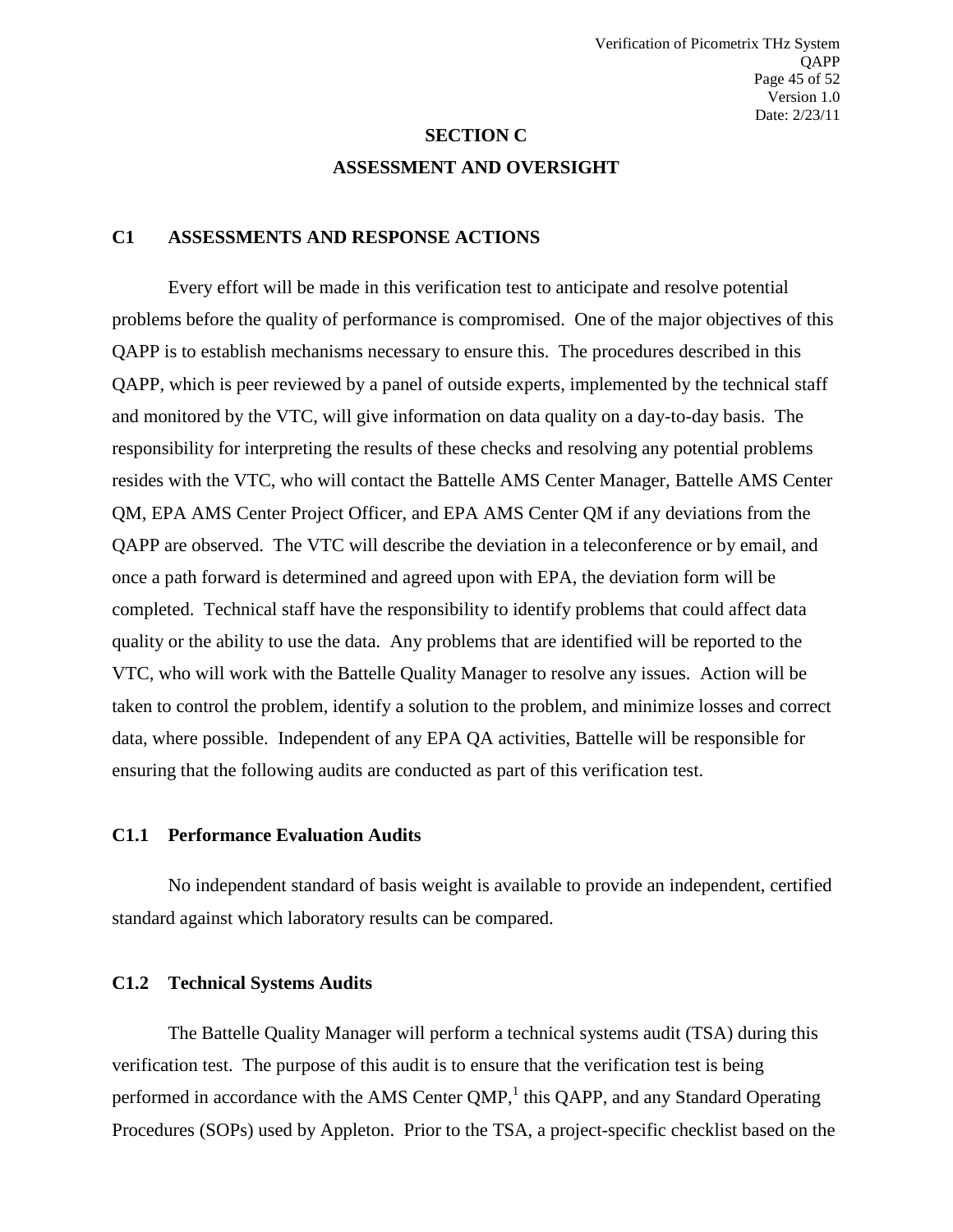QAPP, Appleton SOP, and TAPPI requirements will be prepared to guide the TSA. The TSA will include a review of the test location and general testing conditions; observe the testing activities; and review test documentation at both the Appleton plant and laboratory. During the TSA, the Battelle Quality Manager or a designee will specifically review the reference method procedures, compare actual test procedures to those specified or referenced in this plan, and review data acquisition and handling procedures.

The Battelle Quality Manager will prepare an initial TSA report and will submit the report to the EPA QA Manager (with no corrective actions documented) and VTC within 10 business days after completion of the audit. A copy of each final TSA report (with corrective actions documented) will be provided to the EPA AMS Center Project Officer and Quality Manager within 20 business days after completion of the audit. At EPA's discretion, EPA QA staff may also conduct an independent on-site TSA during the verification test. The TSA findings will be communicated to technical staff at the time of the audit and documented in a TSA report.

#### **C1.3 Data Quality Audits**

The Battelle Quality Manager, or designee, will audit at least 25% of the sample results data acquired in the verification test and 100% of the calibration and QC data versus the QAPP requirements. Two audit of data quality (ADQ) will be conducted for this project: data collected during the test will be audited within 10 business days of receipt by the Quality Manager or designee and assessed using a project-specific checklist. The synthesized data and verification report will be audited within 10 business days of receipt of all test data and the report. During these audits, the Battelle quality manager, or designee, will trace the data from initial acquisition (as received from the Appleton or the vendor's technology), through reduction and statistical comparisons, to final reporting. Data must undergo a 100% validation and verification by technical staff (i.e., VTC, or designee) before it will be assessed as part of the ADQ. All QC data and all calculations performed on the data undergoing the audit will be checked by the Battelle Quality Manager or designee. Results of each ADQ will be documented using the checklist and reported to the VTC and EPA within 10 business days after completion of the audit. The final ADQ will assess overall data quality, including accuracy and completeness of the technical report.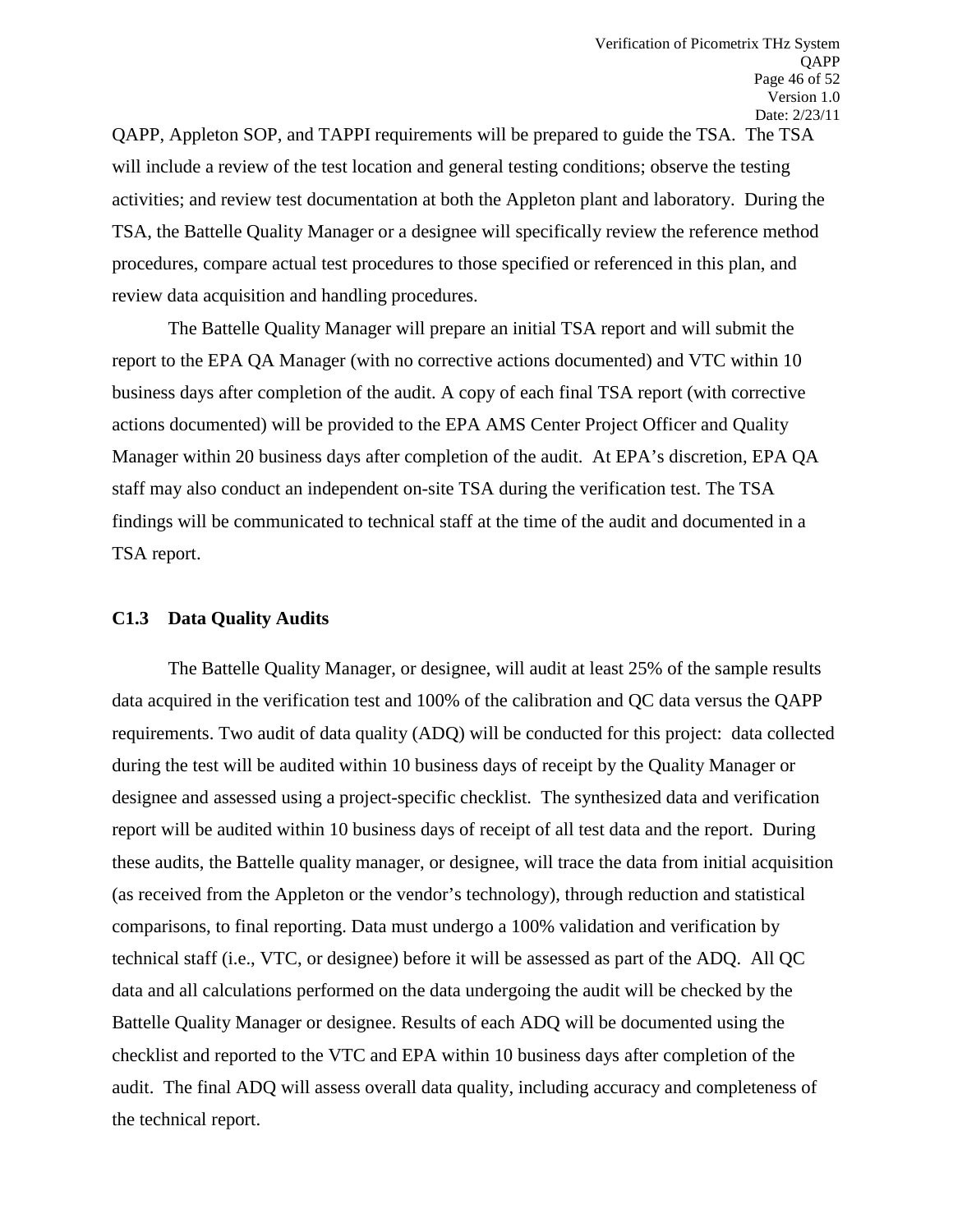#### **C1.4 QA/QC Reporting**

Each audit will be documented in accordance with Sections 3.3.4 and 3.3.5 of the AMS Center QMP.<sup>1</sup> The results of the audits (both TSA and ADQ) will be submitted to EPA within 10 business days as noted above. Audit reports will include the following:

- Identification of any adverse findings or potential problems
- Response to adverse findings or potential problems
- Recommendations for resolving problems
- Confirmation that solutions have been implemented and are effective
- Citation of any noteworthy practices that may be of use to others.

#### <span id="page-46-0"></span>**C2 REPORTS TO MANAGEMENT**

During the laboratory evaluation, any QAPP deviations will be reported immediately to EPA. The Battelle Quality Manager and/or VTC, during the course of any assessment or audit, will identify to the technical staff performing experimental activities any immediate corrective action that should be taken. A summary of the required assessments and audits, including a listing of responsibilities and reporting timeframes, is included in Table 4. If serious quality problems exist, the Battelle Quality Manager will notify the AMS Center Manager, who is authorized to stop work. Once the assessment reports have been prepared, the VTC will ensure that a response is provided for each adverse finding or potential problem and will implement any necessary follow-up corrective action. The Battelle Quality Manager will ensure that follow-up corrective action has been taken. The QAPP and final report are reviewed by the EPA AMS Center Quality Manager and the EPA AMS Center Project Officer. Upon final review and approval, both documents will then be posted on the ETV website [\(www.epa.gov/etv\)](http://www.epa.gov/etv).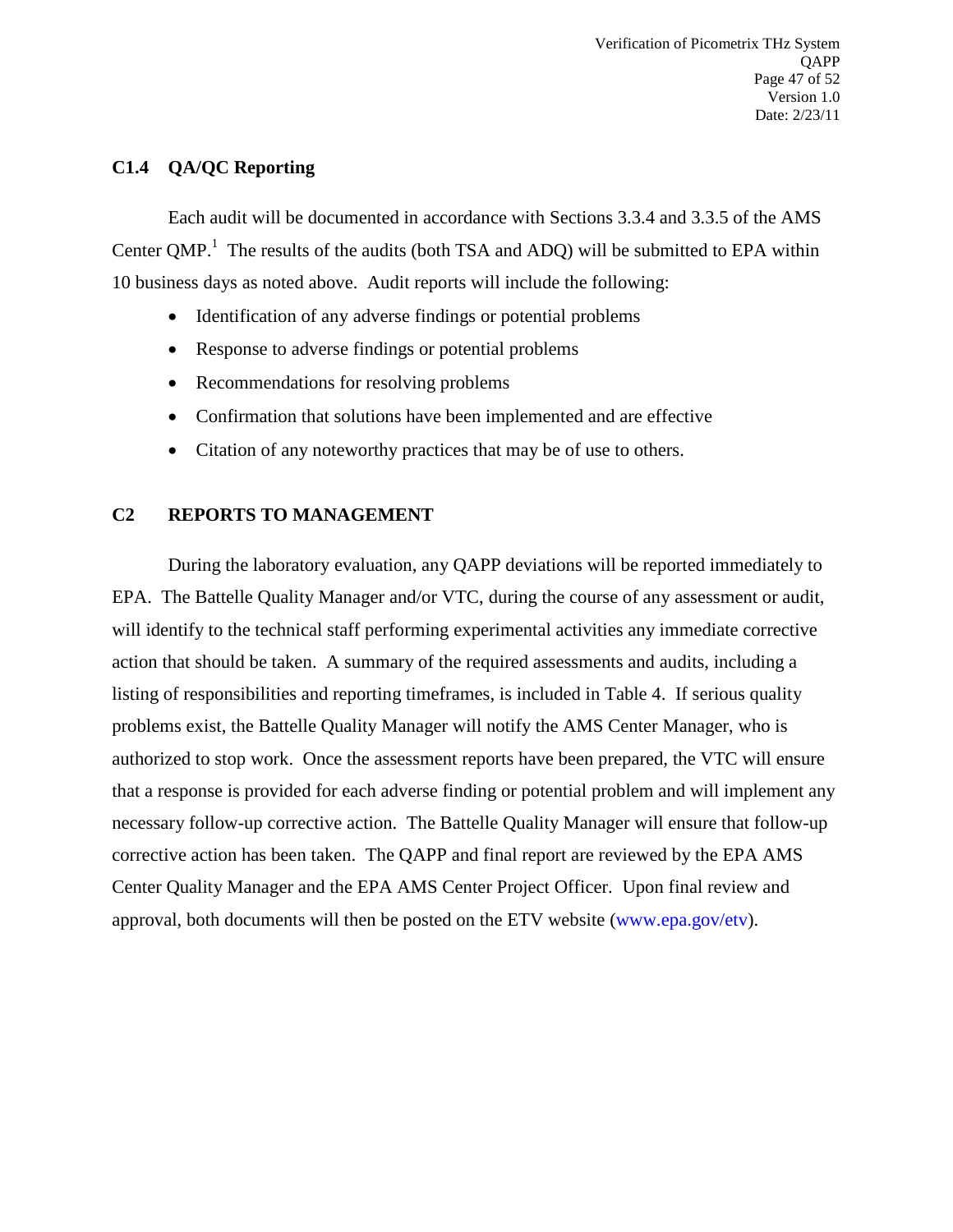| <b>Assessment</b>                                                  | <b>Prepared</b><br>$\mathbf{By}$ | <b>Report Submission</b><br><b>Timeframe</b>                                                              | <b>Submitted To</b>       |
|--------------------------------------------------------------------|----------------------------------|-----------------------------------------------------------------------------------------------------------|---------------------------|
| <b>TSA</b>                                                         | <b>Battelle</b>                  | TSA response is due to QM<br>within 10 business days                                                      | <b>EPA ETV AMS Center</b> |
|                                                                    |                                  | TSA responses will be<br>verified by the QM and<br>provided to EPA within 20<br>business days             |                           |
| <b>ADQ</b><br>(raw data)                                           | <b>Battelle</b>                  | ADQ will be completed<br>within 10 business days after<br>receipt of first data set                       | <b>EPA ETV AMS Center</b> |
| <b>ADO</b><br>(Synthesized)<br>data and<br>verification<br>report) | <b>Battelle</b>                  | ADQ will be completed<br>within 10 business days after<br>completion of the<br>verification report review | <b>EPA ETV AMS Center</b> |

# <span id="page-47-0"></span>**Table 4. Summary of Assessment Reports<sup>1</sup>**

<sup>1</sup> Any QA checklists prepared to guide audits will be provided with the audit report.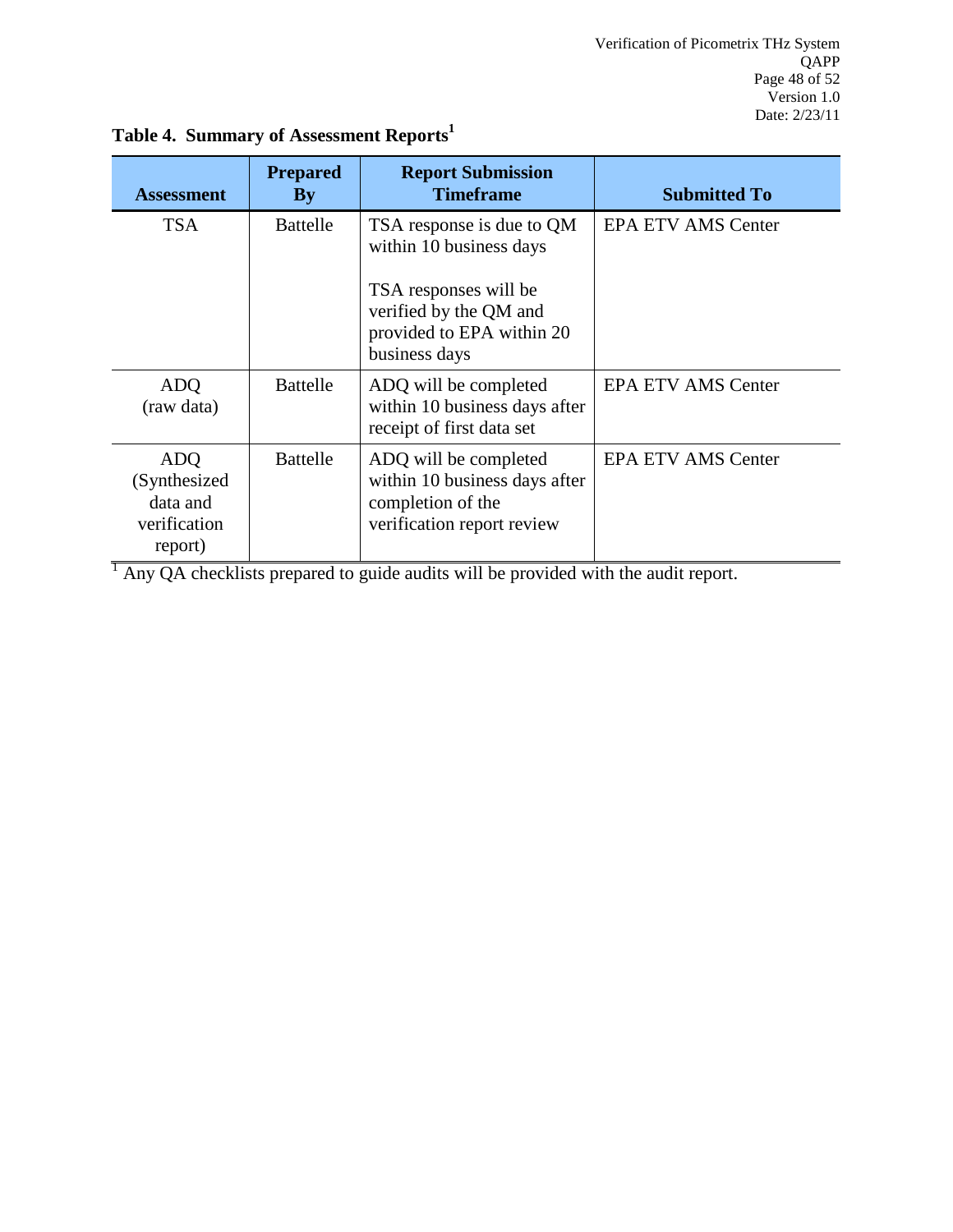# **SECTION D DATA VALIDATION AND USABILITY**

#### <span id="page-48-1"></span><span id="page-48-0"></span>**D1 DATA REVIEW, VERIFICATION, AND VALIDATION REQUIREMENTS**

The key data review requirements for the verification test are stated in Section B10 of this QAPP. In general, the data review requirements specify that the data generated during this test will be reviewed by a Battelle technical staff member within two weeks of data generation. The reviewer will be familiar with the technical aspects of the verification test, but will not be the person who generated the data. This process will serve both as the data review and the data verification, and will ensure that data have been recorded, transmitted, and processed properly.

The data validation requirements for this test involve an assessment of the quality of the data relative to the DQIs and Measurement Quality Objectives for this test referenced in Table 2. Any deficiencies in these data will be flagged and excluded from any statistical comparisons, unless these deviations are accompanied by descriptions of their potential impacts on the data quality.

#### <span id="page-48-2"></span>**D2 VERIFICATION AND VALIDATION METHODS**

Data verification is conducted as part of the data review, as described in Section B10 of this QAPP. A visual inspection of handwritten data will be conducted to ensure that all entries were properly recorded or transcribed and that any erroneous entries were properly noted (i.e., single line through the entry with an error code and the initials of the recorder and date of entry). Electronic data from the technologies and other instruments used during the test will be inspected to ensure proper transfer from the data logging system. Data manually incorporated into spreadsheets for use in calculations will be checked against handwritten data to ensure that transcription errors have not occurred. All calculations used to transform the data will be reviewed to ensure the accuracy and the appropriateness of the calculations. Calculations performed manually will be reviewed and repeated using a handheld calculator or commercial software (e.g., Excel). Calculations performed using standard commercial office software (e.g., Excel) will be reviewed by inspecting the equations used in calculations and verifying selected calculations by handheld calculator. Calculations performed using specialized commercial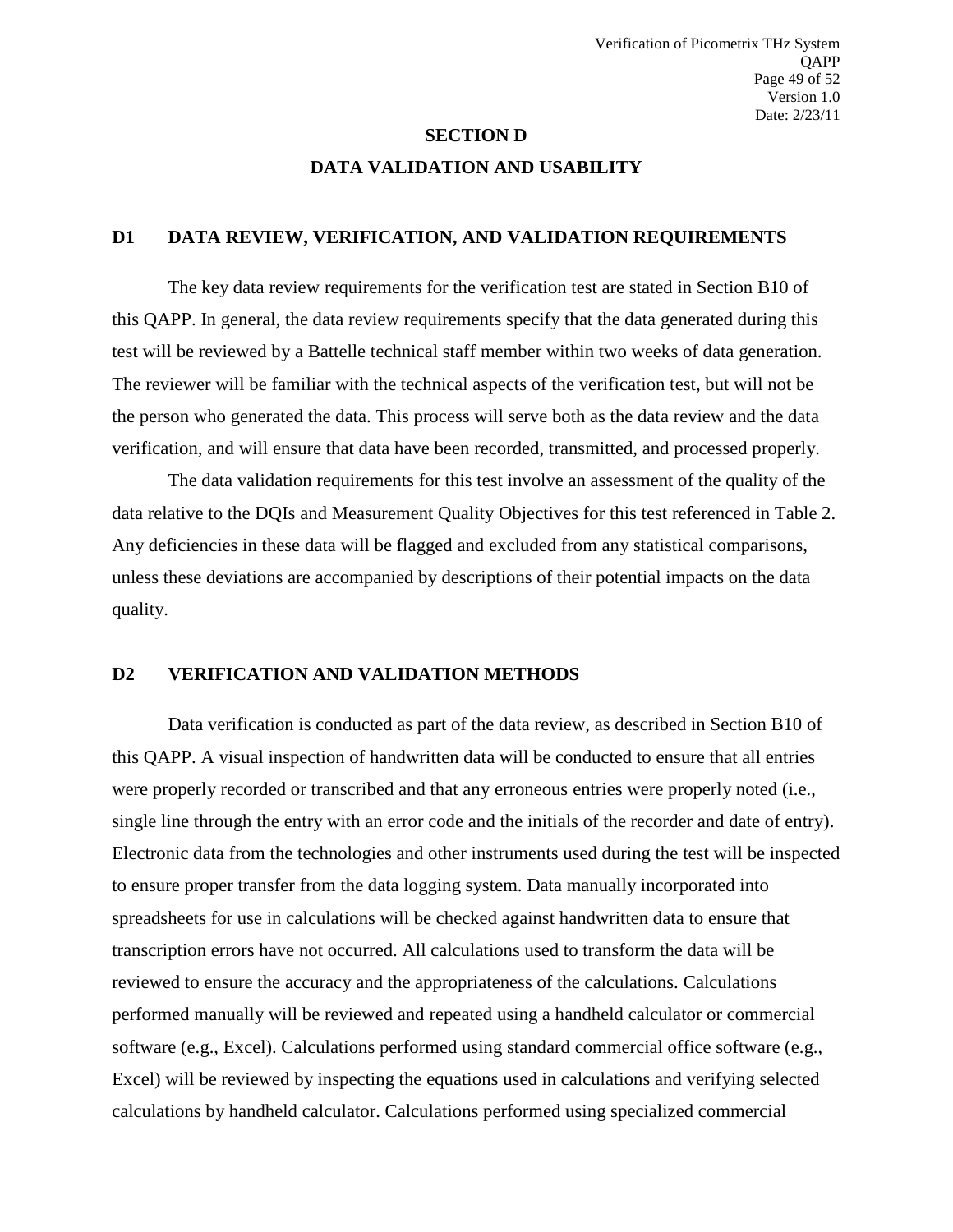software (i.e., for the nuclear and THz gauges) will be reviewed by inspection and, when feasible, verified by handheld calculator, or standard commercial office software.

To ensure that the data generated from this test meet the goals of the test, a number of data validation procedures will be performed. Sections B and C of this QAPP provide a description of the validation safeguards employed for this verification test. Data validation and verification efforts include the completion of QC activities and the performance of TSA as described in Section C. The data from this test will be evaluated relative to the measurement DQIs described in Section A4 and B5 of this QAPP. Data failing to meet these criteria will be flagged in the data set and not used for evaluation of the technologies, unless these deviations are accompanied by descriptions of their potential impacts on the data quality.

A data quality audit will be conducted by the Battelle Quality Manager to ensure that data review, verification, and validation procedures were completed, and to assure the overall data quality.

#### <span id="page-49-0"></span>**D3 RECONCILIATION WITH USER REQUIREMENTS**

The purpose of this verification test is to evaluate the performance of a commercial technology that measures basis weight (mass per unit area). This test evaluates the nonradioactive source THz technology capabilities. This evaluation will include comparisons of the results from the technology to results from the standard laboratory technique, which is being used as the reference method for this test and the results of a nuclear gauge. To meet the requirements of the user community, the data obtained in such a verification test will include thorough documentation of the technology's performance during the verification test. The data review, verification, and validation procedures described above will assure that verification test data meet these requirements, are accurately presented in the verification reports generated from the test, and that data not meeting these requirements are appropriately flagged and discussed in the verification reports. Additionally, all data generated using the reference method, which are used to evaluate technology results during the verification test, should meet the QA requirements of any applicable standard operating procedures or instrumentation instruction manuals.

This QAPP and any resulting ETV verification report generated following procedures described in this QAPP will be subjected to review by the participating technology vendor, ETV AMS Center staff, test collaborators, EPA, and external expert peer reviewers. These reviews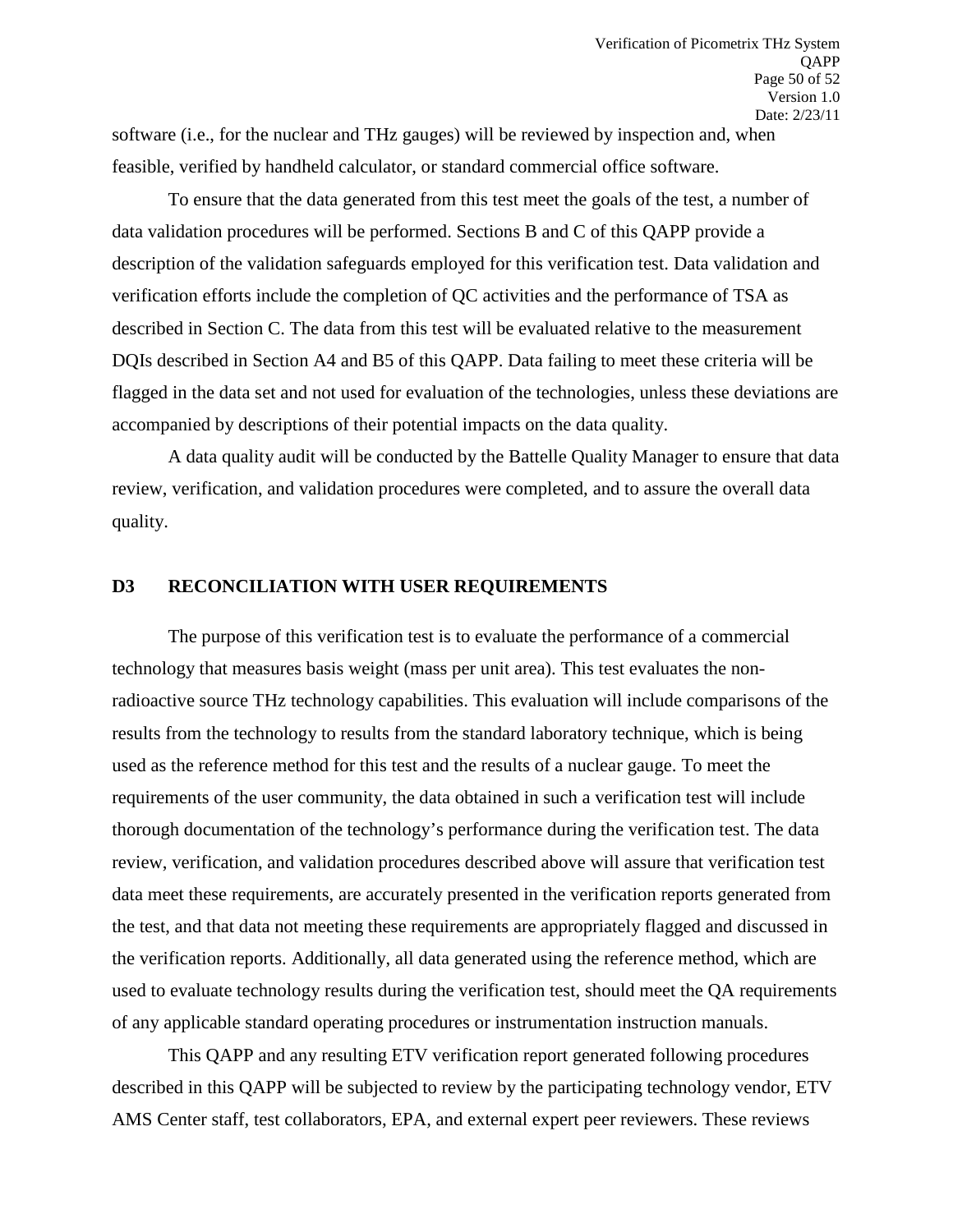will assure that this QAPP, verification test, and the resulting report meet the needs of potential users and regulators. The final report will be submitted to EPA in 508 compliant Adobe Portable Document Format (pdf) and subsequently posted on the ETV website.